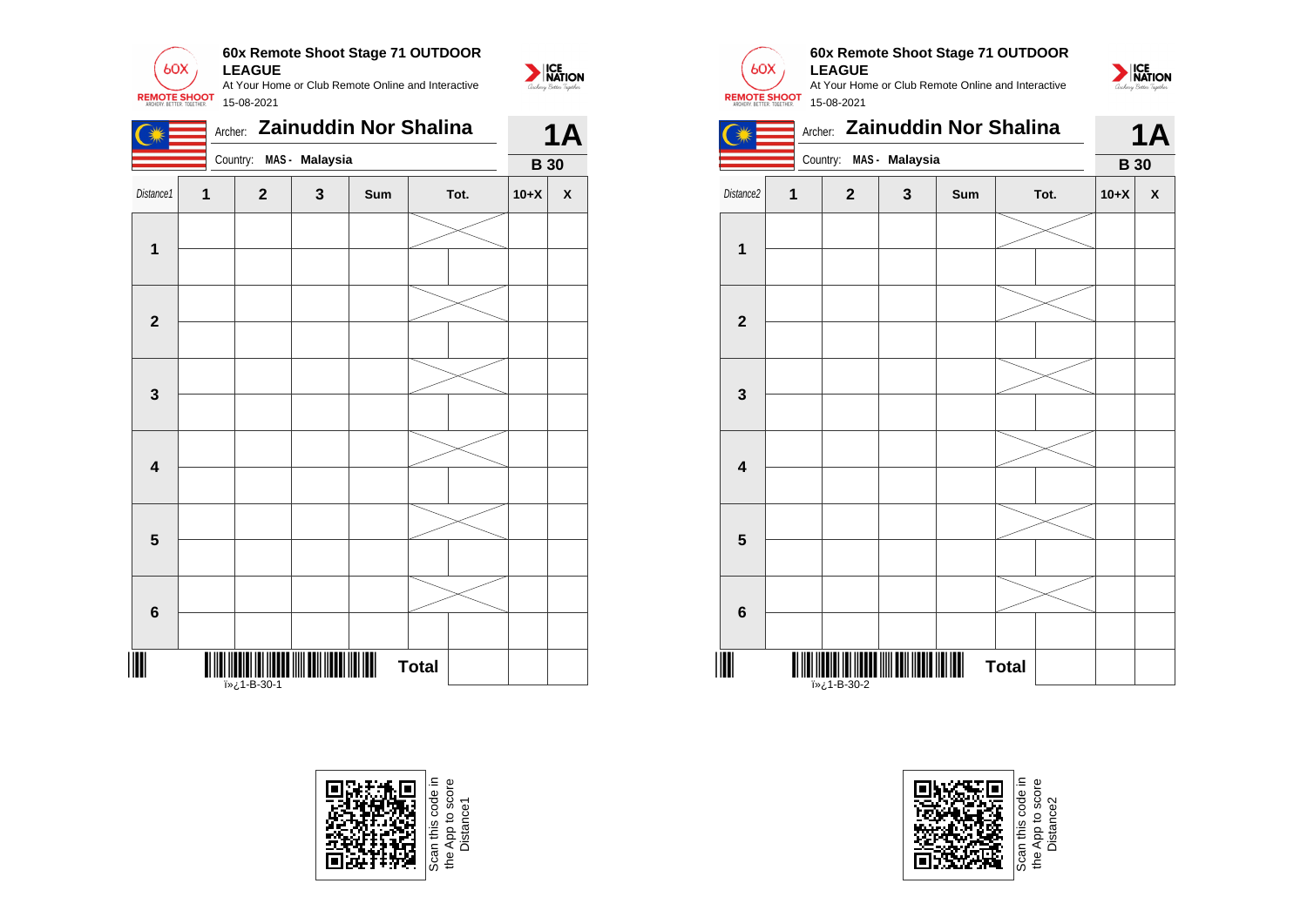

|                         |   | <b>Sharif Ariffin</b><br>Archer: |                | 2A  |              |                 |              |
|-------------------------|---|----------------------------------|----------------|-----|--------------|-----------------|--------------|
|                         |   | Country:                         | MAS - Malaysia |     |              | C <sub>50</sub> |              |
| Distance1               | 1 | $\mathbf{2}$                     | $\mathbf{3}$   | Sum | Tot.         | $10+X$          | $\mathsf{X}$ |
|                         |   |                                  |                |     |              |                 |              |
| $\mathbf{1}$            |   |                                  |                |     |              |                 |              |
|                         |   |                                  |                |     |              |                 |              |
| $\mathbf 2$             |   |                                  |                |     |              |                 |              |
|                         |   |                                  |                |     |              |                 |              |
| $\mathbf 3$             |   |                                  |                |     |              |                 |              |
|                         |   |                                  |                |     |              |                 |              |
| $\overline{\mathbf{4}}$ |   |                                  |                |     |              |                 |              |
|                         |   |                                  |                |     |              |                 |              |
| $\overline{\mathbf{5}}$ |   |                                  |                |     |              |                 |              |
|                         |   |                                  |                |     |              |                 |              |
| $\bf 6$                 |   |                                  |                |     |              |                 |              |
|                         |   |                                  |                |     |              |                 |              |
| $\mathop{  }$           |   | $3 - C - 50 - 1$                 |                |     | <b>Total</b> |                 |              |





## **60x Remote Shoot Stage 71 OUTDOOR LEAGUE**







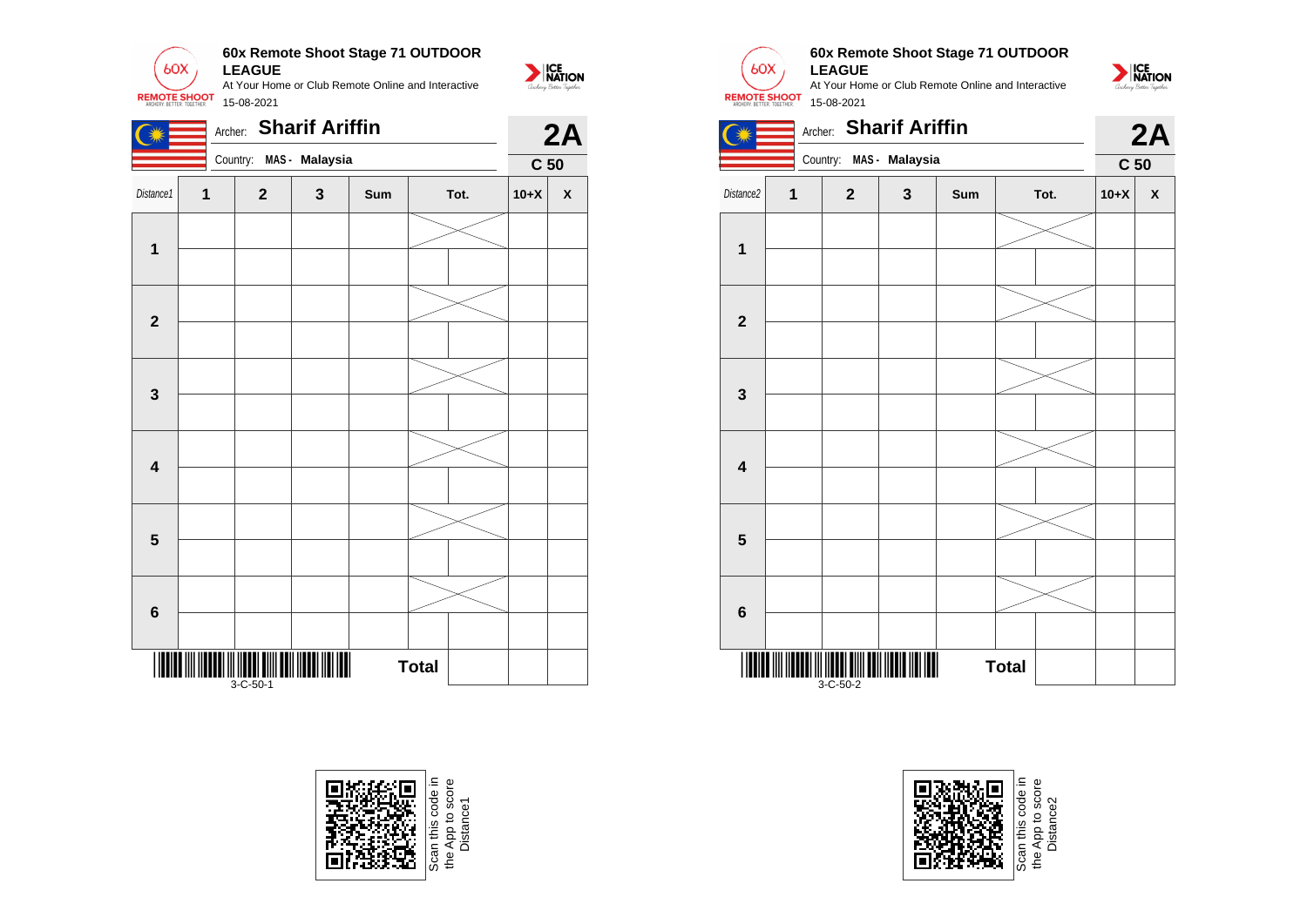

|                         | Archer: Zainuddin Nor Shalina<br>Country: |                |                |     |              |     | 3A             |   |  |
|-------------------------|-------------------------------------------|----------------|----------------|-----|--------------|-----|----------------|---|--|
|                         |                                           |                | MAS - Malaysia |     |              |     | <b>B</b> 30    |   |  |
| Distance1               | 1                                         | $\overline{2}$ | 3              | Sum | Tot.         |     | $10+X$         | X |  |
| 1                       | 10                                        | 9              | 9              | 28  |              |     | 1              |   |  |
|                         | 8                                         | 8              | $\overline{7}$ | 23  | 51           | 51  |                |   |  |
| $\overline{2}$          | 10                                        | 9              | 9              | 28  |              |     | 1              |   |  |
|                         | 9                                         | 9              | 8              | 26  | 54           | 105 |                |   |  |
| 3                       | 9                                         | 8              | 8              | 25  |              |     |                |   |  |
|                         | 8                                         | $\overline{7}$ | 6              | 21  | 46           | 151 |                |   |  |
| $\overline{\mathbf{4}}$ | 10                                        | 10             | 9              | 29  |              |     | $\overline{2}$ |   |  |
|                         | 9                                         | $\overline{7}$ | 6              | 22  | 51           | 202 |                |   |  |
| 5                       | 10                                        | 9              | 9              | 28  |              |     | 1              |   |  |
|                         | 7                                         | $\overline{7}$ | 6              | 20  | 48           | 250 |                |   |  |
| $6\phantom{1}6$         | 10                                        | 9              | 9              | 28  |              |     | 1              |   |  |
|                         | 9                                         | $\overline{7}$ | 6              | 22  | 50           | 300 |                |   |  |
|                         | 4-B-30-1                                  |                |                |     | <b>Total</b> | 300 | 6              | 0 |  |





## **60x Remote Shoot Stage 71 OUTDOOR LEAGUE**



|                         | <b>Zainuddin Nor Shalina</b><br>Archer: |                |                |     |      |     |                | 3A |
|-------------------------|-----------------------------------------|----------------|----------------|-----|------|-----|----------------|----|
|                         |                                         | Country:       | MAS - Malaysia |     |      |     | <b>B</b> 30    |    |
| Distance <sub>2</sub>   | $\overline{1}$                          | $\overline{2}$ | 3              | Sum | Tot. |     | $10+X$         | X  |
| 1                       | 9                                       | 8              | 8              | 25  |      |     |                |    |
|                         | 8                                       | 8              | 6              | 22  | 47   | 47  |                |    |
| $\overline{2}$          | 9                                       | 9              | 9              | 27  |      |     |                |    |
|                         | 8                                       | 8              | 8              | 24  | 51   | 98  |                |    |
| 3                       | X                                       | 10             | 10             | 30  |      |     | 3              | 1  |
|                         | 8                                       | 8              | 8              | 24  | 54   | 152 |                |    |
| $\overline{\mathbf{4}}$ | 9                                       | 9              | 9              | 27  |      |     |                |    |
|                         | 8                                       | 8              | $\overline{7}$ | 23  | 50   | 202 |                |    |
| 5                       | 10                                      | 10             | 9              | 29  |      |     | $\overline{2}$ |    |
|                         | 8                                       | 8              | 7              | 23  | 52   | 254 |                |    |
| $6\phantom{1}6$         | 10                                      | 9              | 9              | 28  |      |     | 1              |    |
|                         | 9                                       | 8              | $\overline{7}$ | 24  | 52   | 306 |                |    |
|                         | <b>Total</b><br>306<br>4-B-30-2         |                |                |     |      |     |                | 1  |

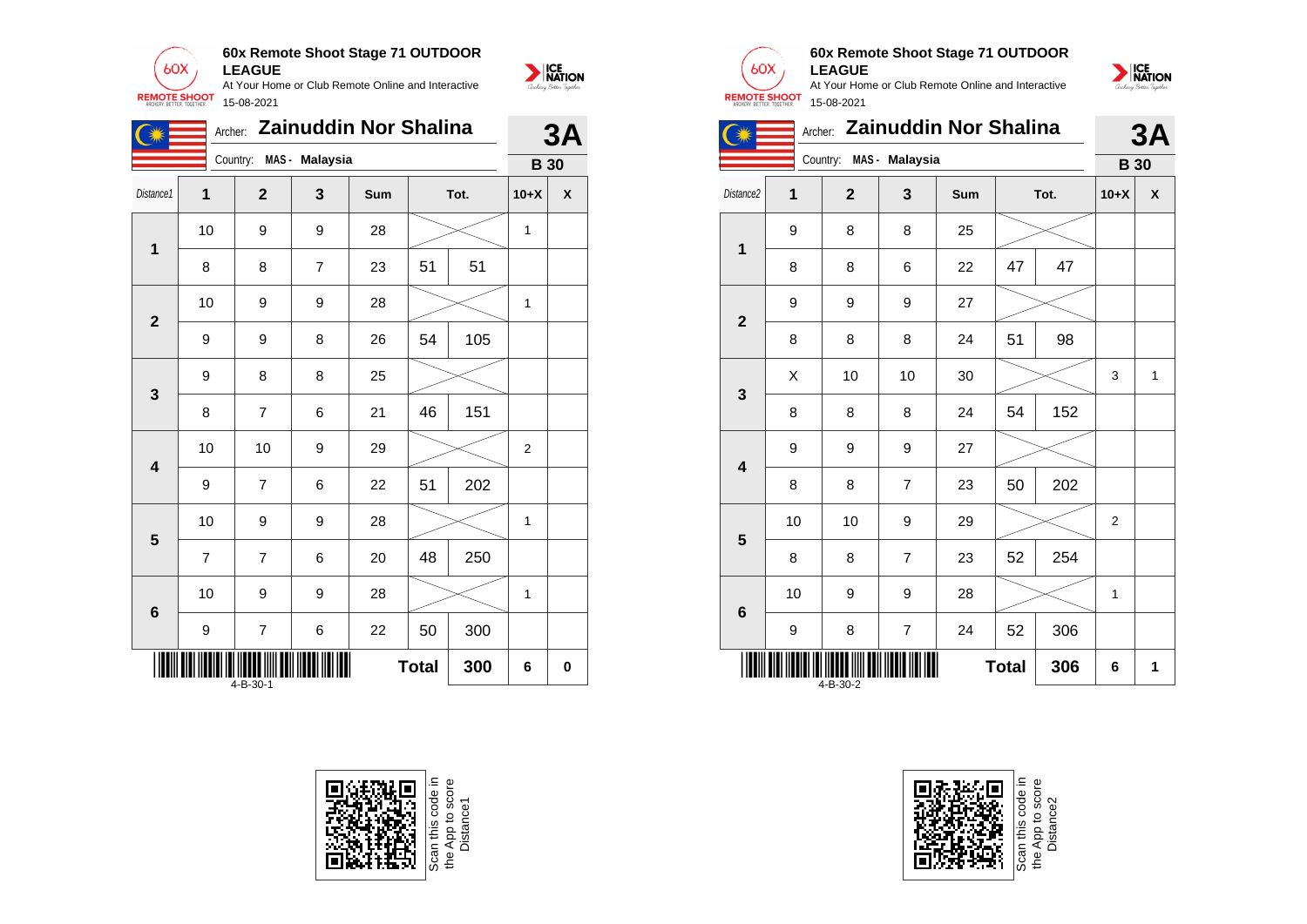

**60x Remote Shoot Stage 71 OUTDOOR LEAGUE**

At Your Home or Club Remote Online and Interactive 15-08-2021

**NATION** 

|                                                   | <b>Josol Jonathan</b><br>Archer: |                            |                         |     |      |     |           |   |  |
|---------------------------------------------------|----------------------------------|----------------------------|-------------------------|-----|------|-----|-----------|---|--|
|                                                   |                                  | Country: PHI - Philippines |                         |     |      |     | <b>BB</b> |   |  |
| Distance1                                         | $\overline{\mathbf{1}}$          | $\overline{2}$             | 3                       | Sum | Tot. |     | $10+X$    | χ |  |
| $\mathbf{1}$                                      | 8                                | 8                          | $\overline{7}$          | 23  |      |     |           |   |  |
|                                                   | 6                                | 6                          | 1                       | 13  | 36   | 36  |           |   |  |
| $\overline{2}$                                    | 10                               | 9                          | 8                       | 27  |      |     | 1         |   |  |
|                                                   | $\overline{7}$                   | 5                          | $\overline{\mathbf{4}}$ | 16  | 43   | 79  |           |   |  |
| $\mathbf{3}$                                      | 7                                | 5                          | 5                       | 17  |      |     |           |   |  |
|                                                   | 5                                | 4                          | 4                       | 13  | 30   | 109 |           |   |  |
| $\overline{\mathbf{4}}$                           | 8                                | 8                          | $\overline{7}$          | 23  |      |     |           |   |  |
|                                                   | $\overline{7}$                   | 6                          | 3                       | 16  | 39   | 148 |           |   |  |
| 5                                                 | Χ                                | 8                          | 8                       | 26  |      |     | 1         | 1 |  |
|                                                   | 7                                | $\overline{7}$             | 6                       | 20  | 46   | 194 |           |   |  |
| $\bf 6$                                           | 8                                | 6                          | 6                       | 20  |      |     |           |   |  |
|                                                   | 5                                | $\overline{\mathbf{4}}$    | 3                       | 12  | 32   | 226 |           |   |  |
| <b>Total</b><br>226<br>$\overline{2}$<br>5-B-BB-1 |                                  |                            |                         |     |      |     |           |   |  |





# **60x Remote Shoot Stage 71 OUTDOOR LEAGUE**



|                         | Josol Jonathan<br>Archer: |                |                            |                |      |     |           |   |  |
|-------------------------|---------------------------|----------------|----------------------------|----------------|------|-----|-----------|---|--|
|                         |                           |                | Country: PHI - Philippines |                |      |     | <b>BB</b> |   |  |
| Distance <sub>2</sub>   | 1                         | $\overline{2}$ | 3                          | Sum            | Tot. |     | $10+X$    | X |  |
| 1                       | 9                         | 9              | 7                          | 25             |      |     |           |   |  |
|                         | $\overline{7}$            | 6              | 5                          | 18             | 43   | 43  |           |   |  |
| $\overline{2}$          | 9                         | 6              | 6                          | 21             |      |     |           |   |  |
|                         | 3                         | 3              | $\overline{c}$             | 8              | 29   | 72  |           |   |  |
| 3                       | 8                         | 3              | 3                          | 14             |      |     |           |   |  |
|                         | 3                         | 3              | $\mathbf{1}$               | $\overline{7}$ | 21   | 93  |           |   |  |
| $\overline{\mathbf{4}}$ | 8                         | $\overline{7}$ | $\overline{7}$             | 22             |      |     |           |   |  |
|                         | $\overline{7}$            | 4              | $\overline{c}$             | 13             | 35   | 128 |           |   |  |
| 5                       | 9                         | 8              | $\overline{7}$             | 24             |      |     |           |   |  |
|                         | $\overline{7}$            | 5              | $\overline{4}$             | 16             | 40   | 168 |           |   |  |
| $\bf 6$                 | 8                         | 6              | 6                          | 20             |      |     |           |   |  |
|                         | 5                         | 4              | $\overline{c}$             | 11             | 31   | 199 |           |   |  |
|                         | <b>Total</b><br>5-B-BB-2  |                |                            |                |      |     | 0         | 0 |  |



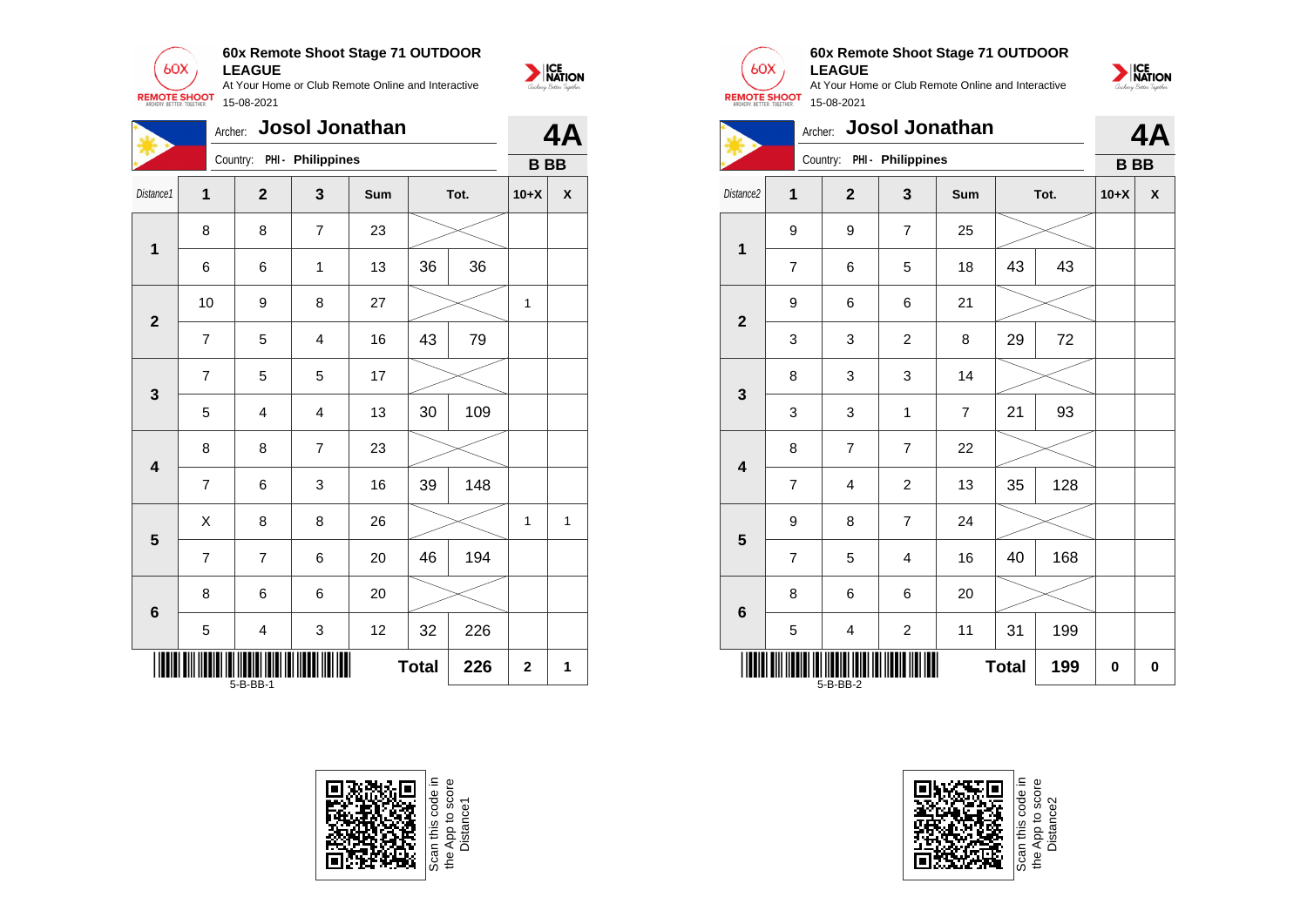

**60x Remote Shoot Stage 71 OUTDOOR**

NATION

|                         | Naranjilla Daniel<br>Archer: |                |                            |     |              |     |                |           |  |
|-------------------------|------------------------------|----------------|----------------------------|-----|--------------|-----|----------------|-----------|--|
|                         |                              |                | Country: PHI - Philippines |     |              |     | <b>BB</b>      | <b>5A</b> |  |
| Distance1               | $\overline{1}$               | $\mathbf{2}$   | 3                          | Sum | Tot.         |     | $10+X$         | χ         |  |
|                         | 9                            | 8              | 8                          | 25  |              |     |                |           |  |
| $\mathbf 1$             | 7                            | 5              | 5                          | 17  | 42           | 42  |                |           |  |
| $\overline{2}$          | 8                            | 8              | $\overline{7}$             | 23  |              |     |                |           |  |
|                         | 6                            | 4              | $\overline{\mathbf{4}}$    | 14  | 37           | 79  |                |           |  |
| 3                       | 8                            | 8              | 7                          | 23  |              |     |                |           |  |
|                         | 6                            | 5              | 5                          | 16  | 39           | 118 |                |           |  |
| $\overline{\mathbf{4}}$ | 9                            | 9              | 9                          | 27  |              |     |                |           |  |
|                         | 9                            | 8              | $\overline{7}$             | 24  | 51           | 169 |                |           |  |
| $\overline{\mathbf{5}}$ | 9                            | 9              | 8                          | 26  |              |     |                |           |  |
|                         | 6                            | 6              | $\overline{c}$             | 14  | 40           | 209 |                |           |  |
| 6                       | 10                           | 10             | 9                          | 29  |              |     | $\overline{2}$ |           |  |
|                         | 8                            | $\overline{7}$ | $\overline{7}$             | 22  | 51           | 260 |                |           |  |
|                         |                              | 6-B-BB-1       |                            |     | <b>Total</b> | 260 | $\overline{2}$ | 0         |  |





## **60x Remote Shoot Stage 71 OUTDOOR LEAGUE**

NATION

|                         |                | Archer:                    |                         | Naranjilla Daniel |              |      |           | <b>5A</b> |
|-------------------------|----------------|----------------------------|-------------------------|-------------------|--------------|------|-----------|-----------|
|                         |                | Country: PHI - Philippines |                         |                   |              |      | <b>BB</b> |           |
| Distance <sub>2</sub>   | 1              | $\overline{2}$             | 3                       | Sum               |              | Tot. | $10+X$    | X         |
| 1                       | 10             | 9                          | 8                       | 27                |              |      | 1         |           |
|                         | 7              | $\overline{7}$             | 5                       | 19                | 46           | 46   |           |           |
| $\overline{2}$          | 10             | 10                         | 9                       | 29                |              |      | 2         |           |
|                         | 9              | 9                          | 6                       | 24                | 53           | 99   |           |           |
| 3                       | 9              | 9                          | 8                       | 26                |              |      |           |           |
|                         | 8              | 8                          | 6                       | 22                | 48           | 147  |           |           |
| $\overline{\mathbf{4}}$ | 8              | 8                          | $\overline{7}$          | 23                |              |      |           |           |
|                         | $\overline{7}$ | 6                          | 5                       | 18                | 41           | 188  |           |           |
| 5                       | 8              | 8                          | $\overline{7}$          | 23                |              |      |           |           |
|                         | 6              | 5                          | 5                       | 16                | 39           | 227  |           |           |
| $6\phantom{1}6$         | 9              | 8                          | 6                       | 23                |              |      |           |           |
|                         | 6              | 6                          | $\overline{\mathbf{4}}$ | 16                | 39           | 266  |           |           |
|                         |                | 6-B-BB-2                   |                         |                   | <b>Total</b> | 266  | 3         | 0         |

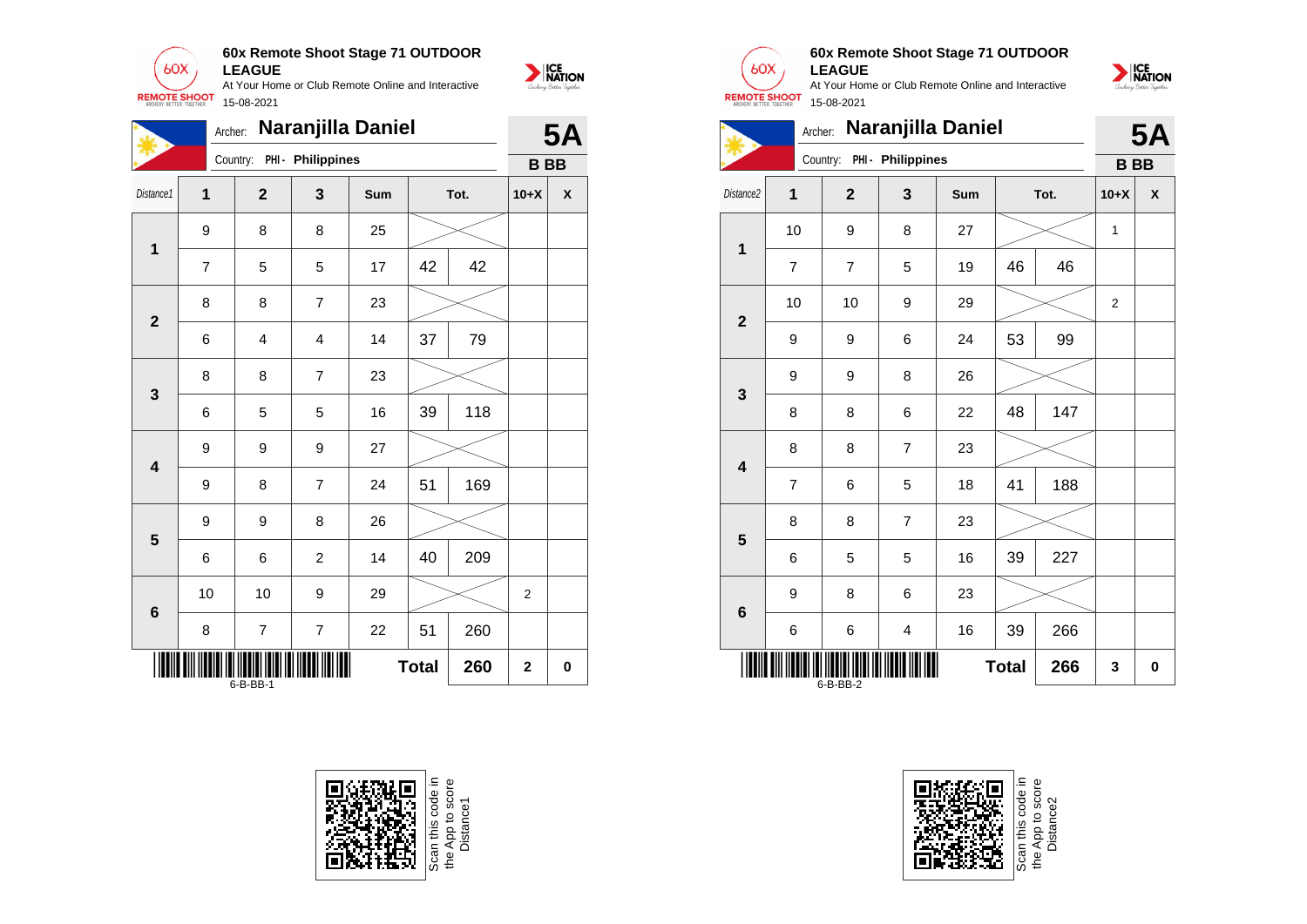

|                         |   | Archer: |                                                    |   | <b>Mokhammad Munir</b> |              |  |           | 6A                 |
|-------------------------|---|---------|----------------------------------------------------|---|------------------------|--------------|--|-----------|--------------------|
|                         |   |         | Country: INA - Indonesia                           |   |                        |              |  | <b>BB</b> |                    |
| Distance1               | 1 |         | $\mathbf{2}$                                       | 3 | Sum                    | Tot.         |  | $10+X$    | $\pmb{\mathsf{X}}$ |
|                         |   |         |                                                    |   |                        |              |  |           |                    |
| 1                       |   |         |                                                    |   |                        |              |  |           |                    |
|                         |   |         |                                                    |   |                        |              |  |           |                    |
| $\mathbf{2}$            |   |         |                                                    |   |                        |              |  |           |                    |
|                         |   |         |                                                    |   |                        |              |  |           |                    |
| $\mathbf{3}$            |   |         |                                                    |   |                        |              |  |           |                    |
|                         |   |         |                                                    |   |                        |              |  |           |                    |
| $\overline{\mathbf{4}}$ |   |         |                                                    |   |                        |              |  |           |                    |
|                         |   |         |                                                    |   |                        |              |  |           |                    |
| $5\phantom{1}$          |   |         |                                                    |   |                        |              |  |           |                    |
|                         |   |         |                                                    |   |                        |              |  |           |                    |
| $\bf 6$                 |   |         |                                                    |   |                        |              |  |           |                    |
|                         |   |         | <b>TITUL INI INI INI INI INI INI</b><br>$7-B-BB-1$ |   |                        | <b>Total</b> |  |           |                    |





## **60x Remote Shoot Stage 71 OUTDOOR LEAGUE**

At Your Home or Club Remote Online and Interactive 15-08-2021



|                         | <b>Mokhammad Munir</b><br>Archer: |              |                          |     |              |      |           |                    |  |  |
|-------------------------|-----------------------------------|--------------|--------------------------|-----|--------------|------|-----------|--------------------|--|--|
|                         |                                   |              | Country: INA - Indonesia |     |              |      | <b>BB</b> |                    |  |  |
| Distance <sub>2</sub>   | $\overline{1}$                    | $\mathbf{2}$ | 3                        | Sum |              | Tot. | $10+X$    | $\pmb{\mathsf{X}}$ |  |  |
|                         |                                   |              |                          |     |              |      |           |                    |  |  |
| 1                       |                                   |              |                          |     |              |      |           |                    |  |  |
|                         |                                   |              |                          |     |              |      |           |                    |  |  |
| $\mathbf{2}$            |                                   |              |                          |     |              |      |           |                    |  |  |
|                         |                                   |              |                          |     |              |      |           |                    |  |  |
| 3                       |                                   |              |                          |     |              |      |           |                    |  |  |
|                         |                                   |              |                          |     |              |      |           |                    |  |  |
| $\overline{\mathbf{4}}$ |                                   |              |                          |     |              |      |           |                    |  |  |
|                         |                                   |              |                          |     |              |      |           |                    |  |  |
| 5                       |                                   |              |                          |     |              |      |           |                    |  |  |
|                         |                                   |              |                          |     |              |      |           |                    |  |  |
| $6\phantom{1}6$         |                                   |              |                          |     |              |      |           |                    |  |  |
|                         |                                   | 7-B-BB-2     |                          |     | <b>Total</b> |      |           |                    |  |  |



App to sco<br>Distance2 Distance2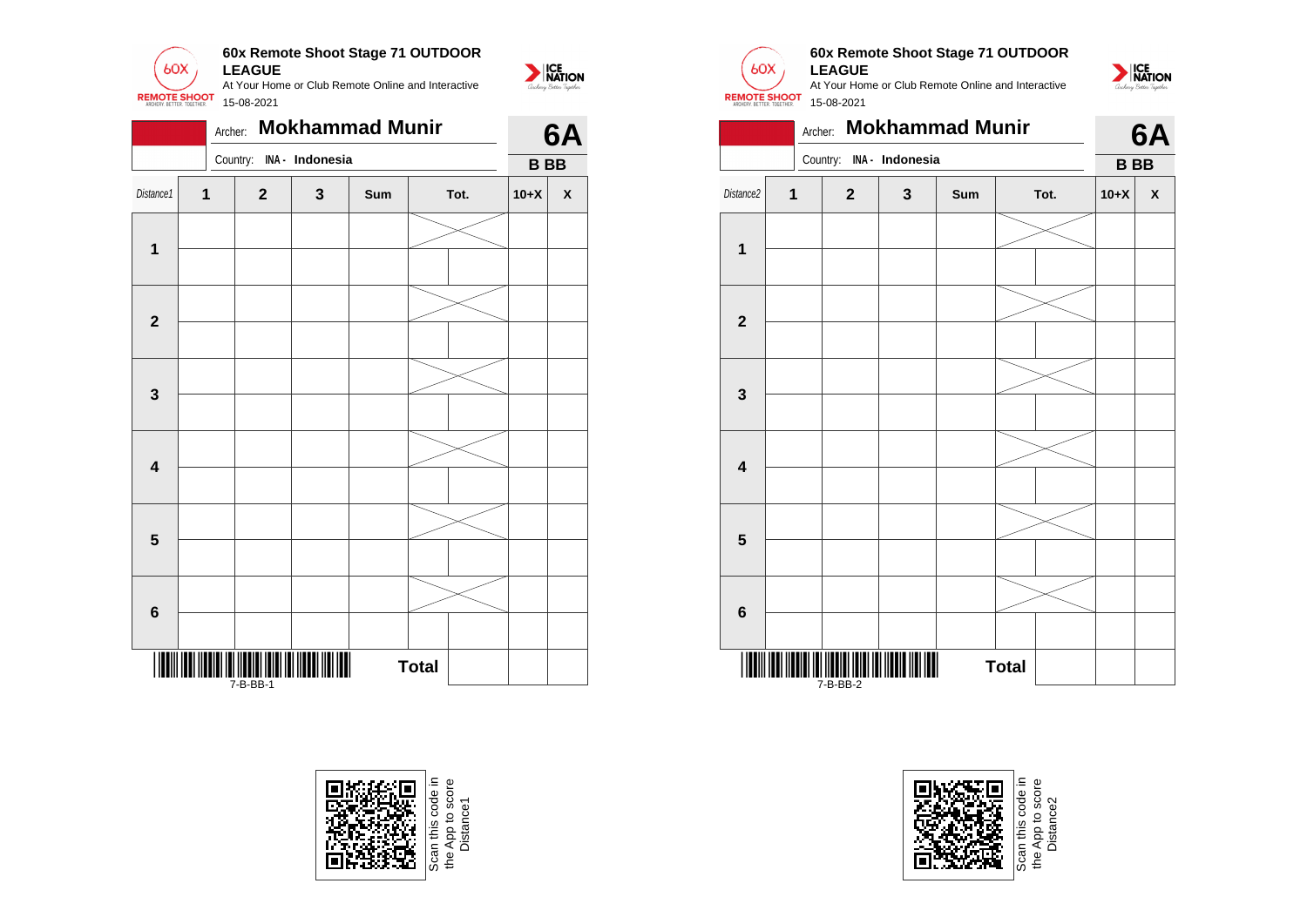

|              | <b>Gogel Joachim</b><br>Archer:               |                |                |     |    |      |                 |                         |  |
|--------------|-----------------------------------------------|----------------|----------------|-----|----|------|-----------------|-------------------------|--|
|              |                                               | Country:       | GER - Germany  |     |    |      | C <sub>50</sub> |                         |  |
| Distance1    | $\mathbf 1$                                   | $\overline{2}$ | 3              | Sum |    | Tot. | $10+X$          | χ                       |  |
| 1            | X                                             | Χ              | 10             | 30  |    |      | 3               | $\overline{\mathbf{c}}$ |  |
|              | 9                                             | 9              | $\overline{7}$ | 25  | 55 | 55   |                 |                         |  |
| $\mathbf{2}$ | X                                             | 9              | 9              | 28  |    |      | 1               | $\mathbf{1}$            |  |
|              | 9                                             | 9              | 9              | 27  | 55 | 110  |                 |                         |  |
| 3            | X                                             | 10             | 9              | 29  |    |      | $\overline{2}$  | 1                       |  |
|              | 9                                             | 8              | 8              | 25  | 54 | 164  |                 |                         |  |
| 4            | 10                                            | 9              | 9              | 28  |    |      | 1               |                         |  |
|              | 9                                             | 8              | $\overline{7}$ | 24  | 52 | 216  |                 |                         |  |
| 5            | 10                                            | 9              | 9              | 28  |    |      | 1               |                         |  |
|              | 9                                             | 8              | 8              | 25  | 53 | 269  |                 |                         |  |
| 6            | 10                                            | 10             | 10             | 30  |    |      | 3               |                         |  |
|              | 9                                             | 8              | $\overline{7}$ | 24  | 54 | 323  |                 |                         |  |
|              | <b>Total</b><br>323<br>11<br>$8 - C - 50 - 1$ |                |                |     |    |      |                 | 4                       |  |





## **60x Remote Shoot Stage 71 OUTDOOR LEAGUE**



|                          | Archer: Gogel Joachim |                |               |     |    |      |                 |                |  |  |
|--------------------------|-----------------------|----------------|---------------|-----|----|------|-----------------|----------------|--|--|
|                          |                       | Country:       | GER - Germany |     |    |      | C <sub>50</sub> |                |  |  |
| Distance <sub>2</sub>    | 1                     | $\overline{2}$ | 3             | Sum |    | Tot. | $10+X$          | X              |  |  |
| 1                        | Χ                     | X              | 9             | 29  |    |      | $\overline{2}$  | $\overline{2}$ |  |  |
|                          | 9                     | 8              | 8             | 25  | 54 | 54   |                 |                |  |  |
| $\overline{2}$           | Χ                     | 10             | 9             | 29  |    |      | 2               | $\mathbf{1}$   |  |  |
|                          | 9                     | 9              | 8             | 26  | 55 | 109  |                 |                |  |  |
| 3                        | Χ                     | 10             | 10            | 30  |    |      | 3               | $\mathbf{1}$   |  |  |
|                          | 10                    | 9              | 9             | 28  | 58 | 167  | 1               |                |  |  |
| $\overline{\mathbf{4}}$  | X                     | 9              | 9             | 28  |    |      | $\mathbf{1}$    | 1              |  |  |
|                          | 9                     | 9              | 8             | 26  | 54 | 221  |                 |                |  |  |
| 5                        | 10                    | 10             | 9             | 29  |    |      | $\overline{2}$  |                |  |  |
|                          | 9                     | 9              | 8             | 26  | 55 | 276  |                 |                |  |  |
| 6                        | 10                    | 10             | 9             | 29  |    |      | 2               |                |  |  |
|                          | 9                     | 9              | 8             | 26  | 55 | 331  |                 |                |  |  |
| <b>Total</b><br>8-C-50-2 |                       |                |               |     |    | 331  | 13              | 5              |  |  |



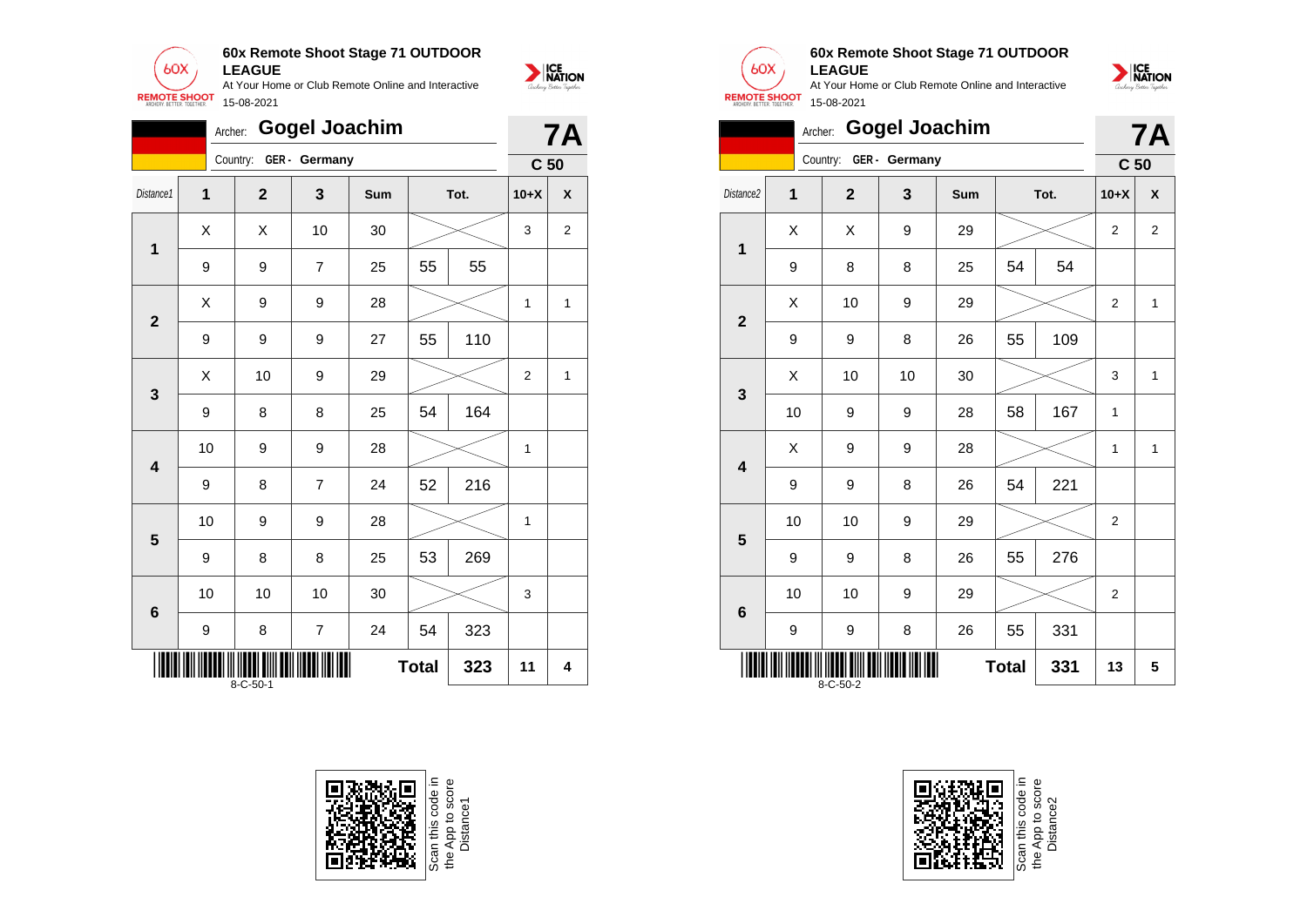

|                         | <b>Serafin Nico Antonio</b><br>Archer: |                                       |                   |     |              |  |            |                    |  |
|-------------------------|----------------------------------------|---------------------------------------|-------------------|-----|--------------|--|------------|--------------------|--|
|                         |                                        | Country:                              | PHI - Philippines |     |              |  | <b>BBB</b> |                    |  |
| Distance1               | 1                                      | $\mathbf{2}$                          | 3                 | Sum | Tot.         |  | $10+X$     | $\pmb{\mathsf{X}}$ |  |
| $\mathbf 1$             |                                        |                                       |                   |     |              |  |            |                    |  |
| $\overline{\mathbf{2}}$ |                                        |                                       |                   |     |              |  |            |                    |  |
| 3                       |                                        |                                       |                   |     |              |  |            |                    |  |
| $\overline{\mathbf{4}}$ |                                        |                                       |                   |     |              |  |            |                    |  |
| $\overline{\mathbf{5}}$ |                                        |                                       |                   |     |              |  |            |                    |  |
| $\bf 6$                 |                                        |                                       |                   |     |              |  |            |                    |  |
|                         |                                        | I III III IIII IIII IIII<br>11-B-BB-1 |                   |     | <b>Total</b> |  |            |                    |  |





# **60x Remote Shoot Stage 71 OUTDOOR LEAGUE**





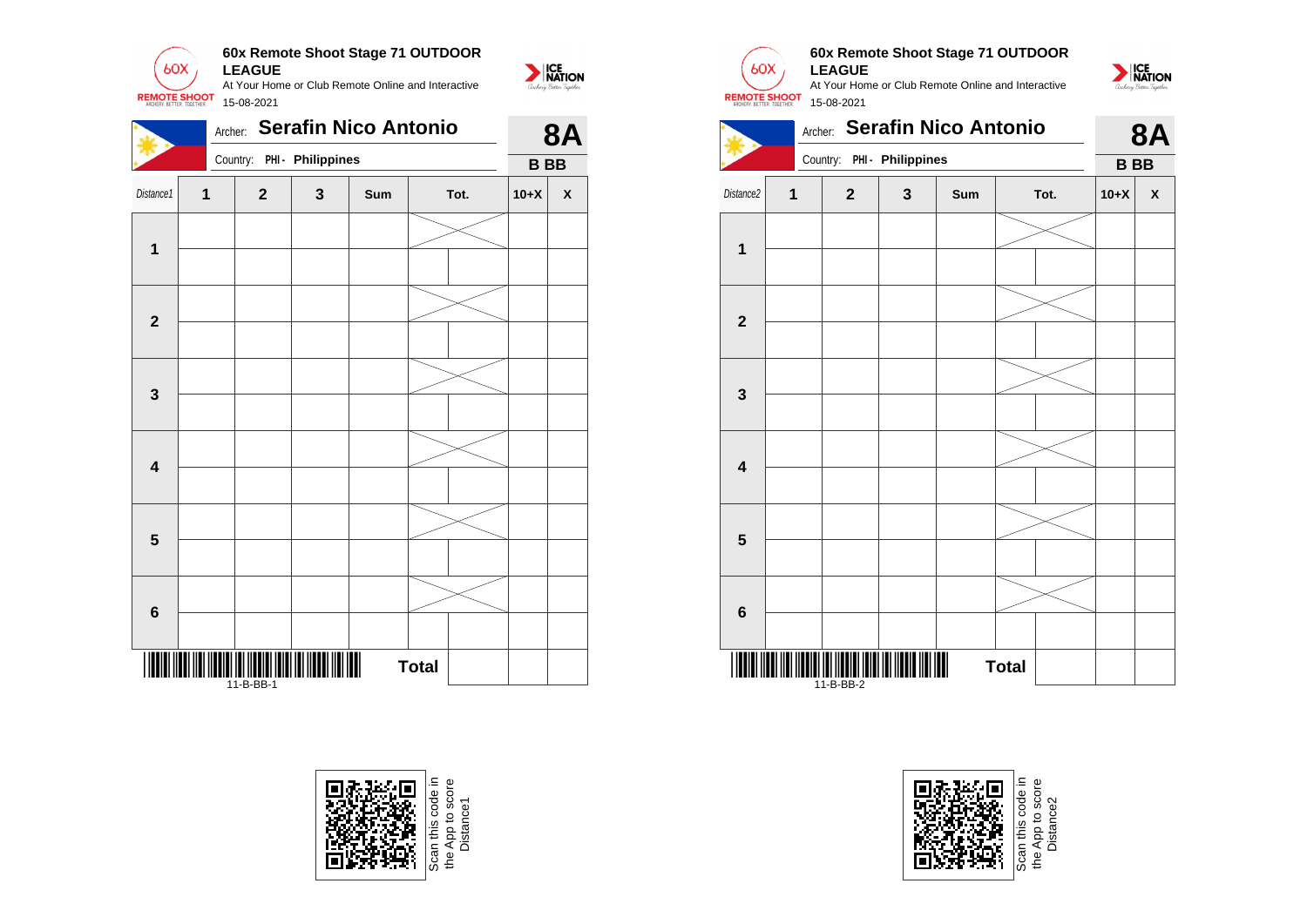

| <b>Masud Rashid</b><br>Archer:<br>$\mathbf{G}$ |                                       |                         |                |     |    |         |                | <b>9A</b> |  |
|------------------------------------------------|---------------------------------------|-------------------------|----------------|-----|----|---------|----------------|-----------|--|
|                                                |                                       | Country: PAK - Pakistan |                |     |    |         | R ST           |           |  |
| Distance1                                      | $\mathbf 1$                           | $\overline{2}$          | 3              | Sum |    | Tot.    | $10+X$         | χ         |  |
| 1                                              | 9                                     | 8                       | 8              | 25  |    |         |                |           |  |
|                                                | 4                                     | 5                       | 9              | 18  | 43 | 43      |                |           |  |
| $\mathbf{2}$                                   | M                                     | 8                       | 6              | 14  |    |         |                |           |  |
|                                                | 8                                     | 5                       | $\overline{7}$ | 20  | 34 | $77 \,$ |                |           |  |
| $\mathbf{3}$                                   | 9                                     | 7                       | 6              | 22  |    |         |                |           |  |
|                                                | 10                                    | 8                       | 6              | 24  | 46 | 123     | $\mathbf{1}$   |           |  |
| $\overline{\mathbf{4}}$                        | 6                                     | 6                       | 5              | 17  |    |         |                |           |  |
|                                                | 9                                     | 8                       | 5              | 22  | 39 | 162     |                |           |  |
| 5                                              | 10                                    | 9                       | 6              | 25  |    |         | 1              |           |  |
|                                                | $\overline{7}$                        | 6                       | 4              | 17  | 42 | 204     |                |           |  |
| $\bf 6$                                        | 9                                     | $\overline{7}$          | 5              | 21  |    |         |                |           |  |
|                                                | 10                                    | 10                      | 9              | 29  | 50 | 254     | $\overline{2}$ |           |  |
|                                                | <b>Total</b><br>254<br>4<br>13-R-ST-1 |                         |                |     |    |         |                |           |  |







# **60x Remote Shoot Stage 71 OUTDOOR LEAGUE**

At Your Home or Club Remote Online and Interactive 15-08-2021



| <b>REMOTE SHOOT</b><br>15-08-2021 |         |                  |                     |     |    |      |                 |   |  |  |  |
|-----------------------------------|---------|------------------|---------------------|-----|----|------|-----------------|---|--|--|--|
|                                   | Archer: |                  | <b>Masud Rashid</b> |     |    |      | <b>9A</b>       |   |  |  |  |
|                                   |         | Country:         | PAK - Pakistan      |     |    |      | R <sub>ST</sub> |   |  |  |  |
| Distance2                         | 1       | $\boldsymbol{2}$ | 3                   | Sum |    | Tot. |                 | X |  |  |  |
| $\overline{1}$                    | X       | $\overline{7}$   | 5                   | 22  |    |      | 1               | 1 |  |  |  |
|                                   | 10      | 9                | 8                   | 27  | 49 | 49   | $\mathbf{1}$    |   |  |  |  |
| $\overline{2}$                    | X       | 8                | $\overline{7}$      | 25  |    |      | 1               | 1 |  |  |  |
|                                   | 9       | 9                | 6                   | 24  | 49 | 98   |                 |   |  |  |  |
| 3                                 | 10      | 9                | 8                   | 27  |    |      | $\mathbf{1}$    |   |  |  |  |
|                                   | X       | 10               | 9                   | 29  | 56 | 154  | 2               | 1 |  |  |  |
| 4                                 | 10      | 10               | $\overline{7}$      | 27  |    |      | 2               |   |  |  |  |
|                                   | X       | 10               | 9                   | 29  | 56 | 210  | 2               | 1 |  |  |  |
| 5                                 | 10      | 10               | 8                   | 28  |    |      | 2               |   |  |  |  |
|                                   | 9       | 9                | 8                   | 26  | 54 | 264  |                 |   |  |  |  |
| 6                                 | 9       | 9                | 8                   | 26  |    |      |                 |   |  |  |  |
|                                   | 9       | 8                | 8                   | 25  | 51 | 315  |                 |   |  |  |  |
| <b>Total</b><br>315<br>13-R-ST-2  |         |                  |                     |     |    |      |                 | 4 |  |  |  |

Scan this code<br>the App to sco<br>Distance2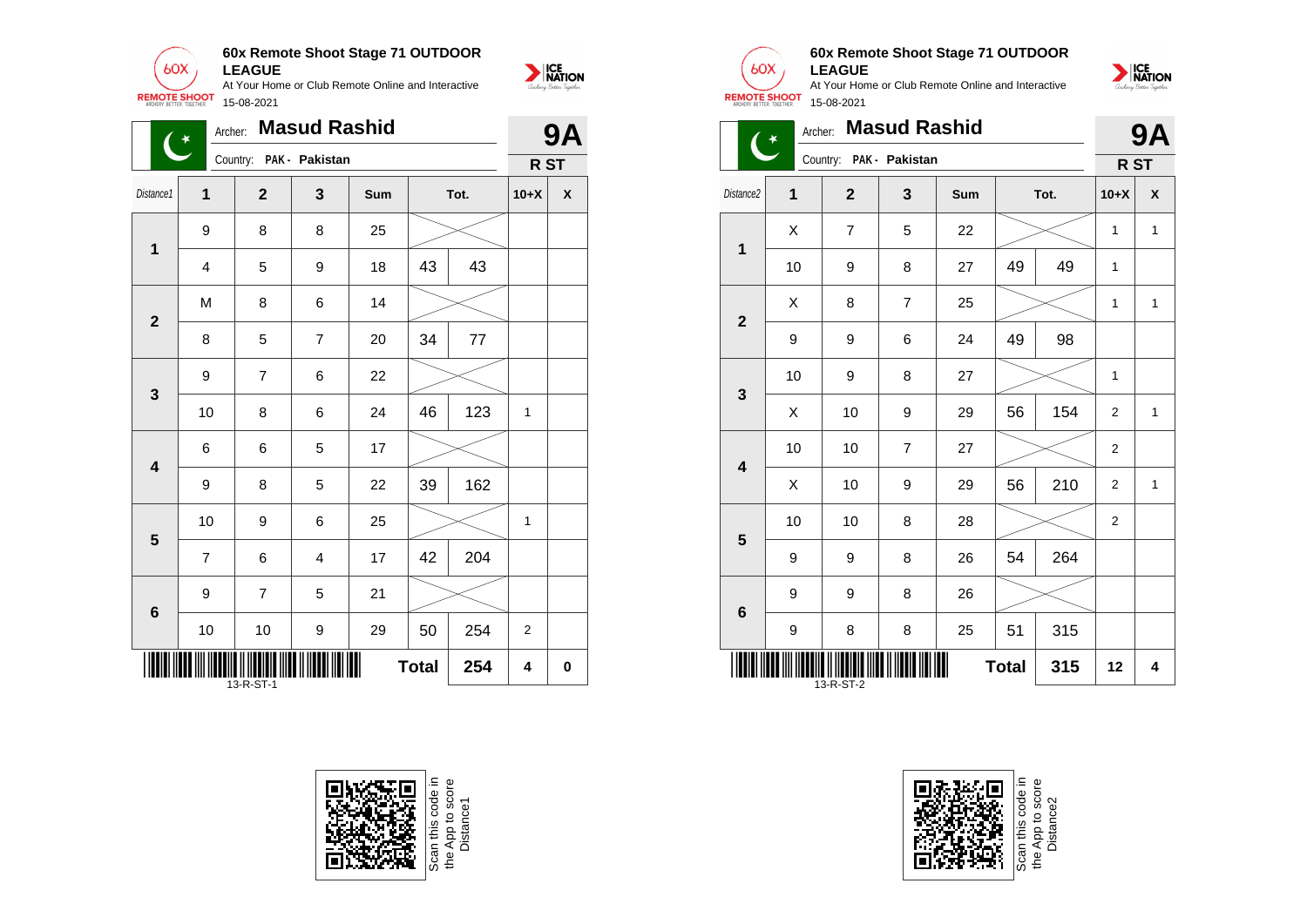

| VZ                      |    | Archer: |                | <b>10A</b>               |     |              |     |                 |                    |
|-------------------------|----|---------|----------------|--------------------------|-----|--------------|-----|-----------------|--------------------|
|                         |    |         |                | Country: AUS - Australia |     |              |     | C <sub>50</sub> |                    |
| Distance1               | 1  |         | $\mathbf{2}$   | 3                        | Sum | Tot.         |     | $10+X$          | $\pmb{\mathsf{X}}$ |
| $\mathbf{1}$            | 9  |         | 9              | 9                        | 27  |              |     |                 |                    |
|                         | 9  |         | 8              | 8                        | 25  | 52           | 52  |                 |                    |
| $\mathbf{2}$            | 10 |         | 9              | 9                        | 28  |              |     | 1               |                    |
|                         | 8  |         | $\overline{7}$ | 6                        | 21  | 49           | 101 |                 |                    |
| 3                       | 10 |         | 10             | 10                       | 30  |              |     | 3               |                    |
|                         | 9  |         | 9              | 8                        | 26  | 56           | 157 |                 |                    |
| $\overline{\mathbf{4}}$ | 9  |         | 9              | 9                        | 27  |              |     |                 |                    |
|                         | 9  |         | 8              | $\overline{7}$           | 24  | 51           | 208 |                 |                    |
| $5\phantom{1}$          | 10 |         | 10             | 9                        | 29  |              |     | $\overline{2}$  |                    |
|                         | 9  |         | 9              | 6                        | 24  | 53           | 261 |                 |                    |
| $\bf 6$                 | X  |         | 10             | 9                        | 29  |              |     | $\overline{2}$  | 1                  |
|                         | 8  |         | 8              | 8                        | 24  | 53           | 314 |                 |                    |
|                         |    |         | 14-C-50-1      |                          |     | <b>Total</b> | 314 | 8               | 1                  |







## **60x Remote Shoot Stage 71 OUTDOOR LEAGUE**





| $\mathbf 1$  | X  | $\boldsymbol{9}$        | 9                        | 28 |              |     | 1           | 1 |
|--------------|----|-------------------------|--------------------------|----|--------------|-----|-------------|---|
|              | 9  | 9                       | 6                        | 24 | 52           | 52  |             |   |
| $\mathbf{2}$ | 9  | 8                       | 8                        | 25 |              |     |             |   |
|              | 8  | $\overline{\mathbf{7}}$ | 6                        | 21 | 46           | 98  |             |   |
| 3            | 9  | $\boldsymbol{9}$        | 9                        | 27 |              |     |             |   |
|              | 9  | 8                       | 8                        | 25 | 52           | 150 |             |   |
| 4            | 10 | $\boldsymbol{9}$        | 9                        | 28 |              |     | 1           |   |
|              | 9  | 8                       | 6                        | 23 | 51           | 201 |             |   |
| 5            | 10 | 10                      | 9                        | 29 |              |     | 2           |   |
|              | 9  | 8                       | 8                        | 25 | 54           | 255 |             |   |
| $\bf 6$      | 10 | $\boldsymbol{9}$        | 9                        | 28 |              |     | $\mathbf 1$ |   |
|              | 8  | $\boldsymbol{7}$        | $\overline{\mathcal{I}}$ | 22 | 50           | 305 |             |   |
|              |    | 14-C-50-2               |                          |    | <b>Total</b> | 305 | 5           | 1 |



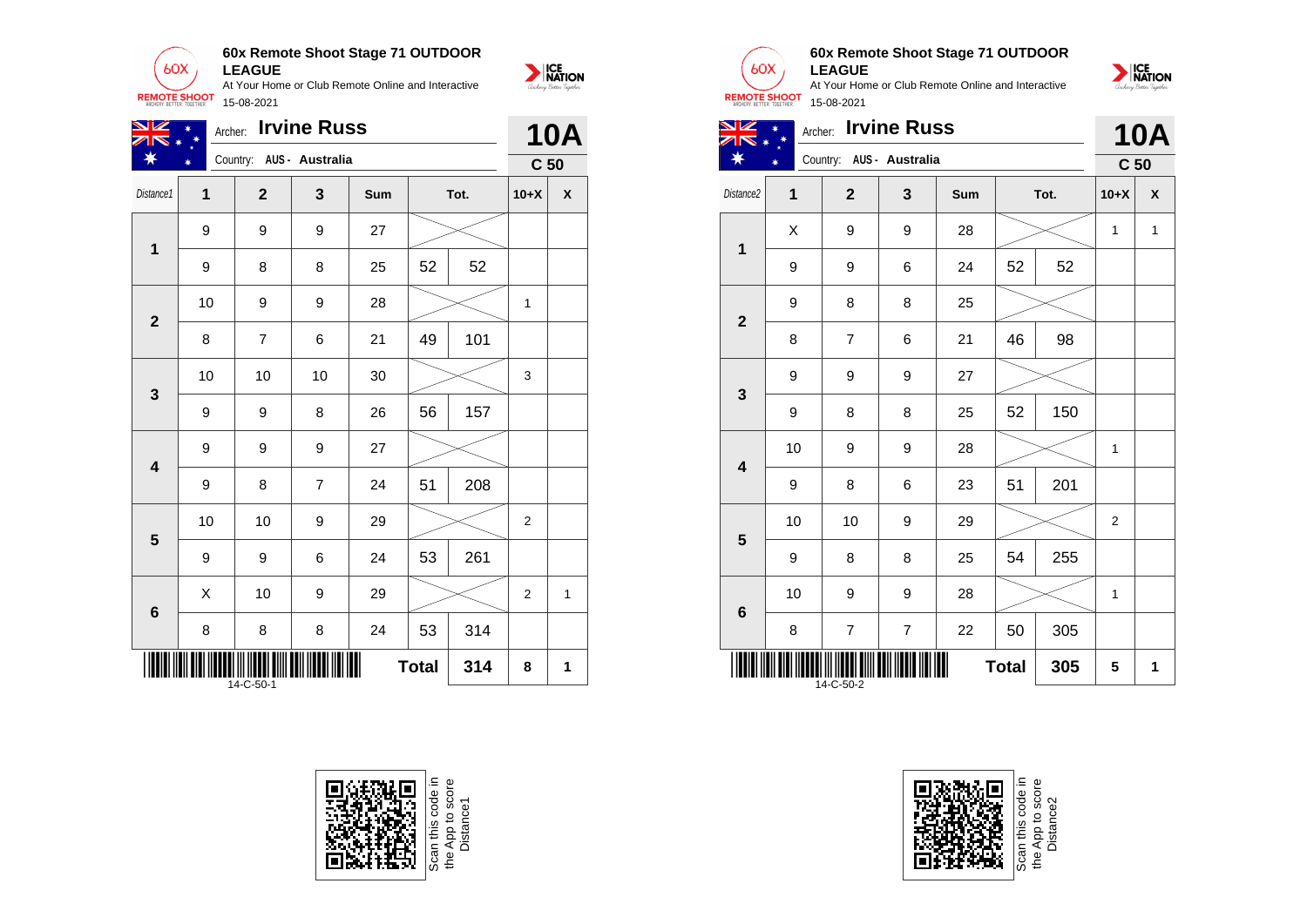

|                         | <b>Moraleda Raymond</b><br>Archer: |             |                   |     |              |  |                 |   |
|-------------------------|------------------------------------|-------------|-------------------|-----|--------------|--|-----------------|---|
|                         |                                    | Country:    | PHI - Philippines |     |              |  | C <sub>30</sub> |   |
| Distance1               | $\mathbf{1}$                       | $\mathbf 2$ | 3                 | Sum | Tot.         |  | $10+X$          | X |
|                         |                                    |             |                   |     |              |  |                 |   |
| $\mathbf 1$             |                                    |             |                   |     |              |  |                 |   |
| $\mathbf{2}$            |                                    |             |                   |     |              |  |                 |   |
|                         |                                    |             |                   |     |              |  |                 |   |
| 3                       |                                    |             |                   |     |              |  |                 |   |
|                         |                                    |             |                   |     |              |  |                 |   |
| $\overline{\mathbf{4}}$ |                                    |             |                   |     |              |  |                 |   |
|                         |                                    |             |                   |     |              |  |                 |   |
| $\overline{\mathbf{5}}$ |                                    |             |                   |     |              |  |                 |   |
|                         |                                    |             |                   |     |              |  |                 |   |
| 6                       |                                    |             |                   |     |              |  |                 |   |
|                         |                                    |             |                   |     |              |  |                 |   |
| Ш                       |                                    | 16-C-30-1   |                   | II  | <b>Total</b> |  |                 |   |





# **60x Remote Shoot Stage 71 OUTDOOR LEAGUE**

At Your Home or Club Remote Online and Interactive 15-08-2021







Scan this code in<br>the App to score<br>Distance2 the App to score Distance2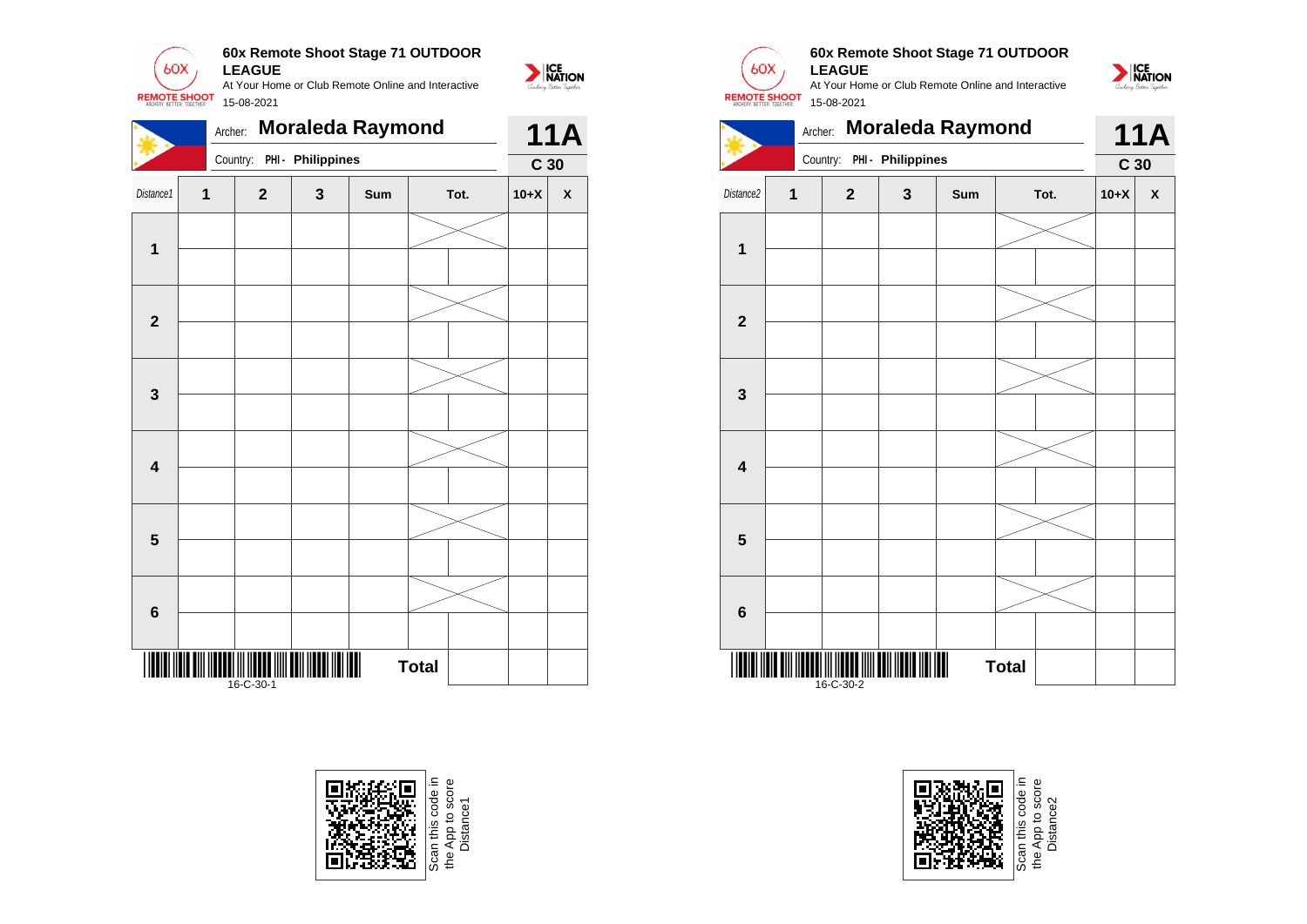

| 60X<br><b>REMOTE SHOOT</b><br>ARCHERY RETTER TOGETHER |           | <b>LEAGUE</b><br>15-08-2021 |                   | At Your Home or Club Remote Online and Interactive |    |      |                 | <b>ICE</b><br>NATION<br>archery Better Tagether |
|-------------------------------------------------------|-----------|-----------------------------|-------------------|----------------------------------------------------|----|------|-----------------|-------------------------------------------------|
|                                                       |           | Archer: Rojas Arnold        |                   |                                                    |    |      |                 | <b>12A</b>                                      |
|                                                       |           | Country:                    | PHI - Philippines |                                                    |    |      | C <sub>50</sub> |                                                 |
| Distance1                                             | 1         | $\mathbf{2}$                | 3                 | Sum                                                |    | Tot. | $10+X$          | X                                               |
| 1                                                     | 10        | 10                          | 10                | 30                                                 |    |      | 3               |                                                 |
|                                                       | 9         | 9                           | 9                 | 27                                                 | 57 | 57   |                 |                                                 |
|                                                       | $\sqrt{}$ | $\sim$                      | $\sim$            | $\sim$                                             |    |      | $\sim$          | $\overline{ }$                                  |

| $\mathbf 1$  | 10 | 10        | 10 | 30 |              |     | 3                       |                |
|--------------|----|-----------|----|----|--------------|-----|-------------------------|----------------|
|              | 9  | 9         | 9  | 27 | 57           | 57  |                         |                |
| $\mathbf{2}$ | Χ  | 10        | 9  | 29 |              |     | $\mathbf 2$             | 1              |
|              | 9  | 9         | 8  | 26 | 55           | 112 |                         |                |
| $\mathbf{3}$ | Χ  | 10        | 10 | 30 |              |     | 3                       | 1              |
|              | 9  | 9         | 8  | 26 | 56           | 168 |                         |                |
| 4            | 10 | 10        | 9  | 29 |              |     | $\overline{\mathbf{c}}$ |                |
|              | 9  | 9         | 8  | 26 | 55           | 223 |                         |                |
| 5            | 10 | 9         | 9  | 28 |              |     | 1                       |                |
|              | 9  | 9         | 9  | 27 | 55           | 278 |                         |                |
|              | Χ  | Χ         | 10 | 30 |              |     | 3                       | $\overline{2}$ |
| $\bf 6$      | 9  | 9         | 9  | 27 | 57           | 335 |                         |                |
|              |    | 19-C-50-1 |    |    | <b>Total</b> | 335 | 14                      | 4              |





## **60x Remote Shoot Stage 71 OUTDOOR LEAGUE**



|                                        | <b>Rojas Arnold</b><br>Archer: |                |                   |            |    |      |                 |                           |  |
|----------------------------------------|--------------------------------|----------------|-------------------|------------|----|------|-----------------|---------------------------|--|
|                                        |                                | Country:       | PHI - Philippines |            |    |      | C <sub>50</sub> |                           |  |
| Distance <sub>2</sub>                  | $\overline{1}$                 | $\overline{2}$ | 3                 | <b>Sum</b> |    | Tot. | $10+X$          | $\boldsymbol{\mathsf{x}}$ |  |
| $\overline{\mathbf{1}}$                | Χ                              | X              | 10                | 30         |    |      | 3               | $\overline{2}$            |  |
|                                        | 9                              | 9              | 9                 | 27         | 57 | 57   |                 |                           |  |
| $\overline{2}$                         | X                              | X              | 10                | 30         |    |      | 3               | $\overline{2}$            |  |
|                                        | 10                             | 9              | 8                 | 27         | 57 | 114  | $\mathbf{1}$    |                           |  |
| 3                                      | X                              | X              | 10                | 30         |    |      | 3               | $\overline{2}$            |  |
|                                        | 10                             | 10             | 9                 | 29         | 59 | 173  | 2               |                           |  |
| $\overline{\mathbf{4}}$                | 10                             | 10             | 10                | 30         |    |      | 3               |                           |  |
|                                        | 10                             | 9              | 9                 | 28         | 58 | 231  | 1               |                           |  |
| 5                                      | X                              | 10             | 10                | 30         |    |      | 3               | 1                         |  |
|                                        | 9                              | 9              | 9                 | 27         | 57 | 288  |                 |                           |  |
| $\bf 6$                                | X                              | X              | 10                | 30         |    |      | 3               | $\overline{2}$            |  |
|                                        | 10                             | 10             | 10                | 30         | 60 | 348  | 3               |                           |  |
| <b>Total</b><br>348<br>25<br>19-C-50-2 |                                |                |                   |            |    |      |                 | 9                         |  |



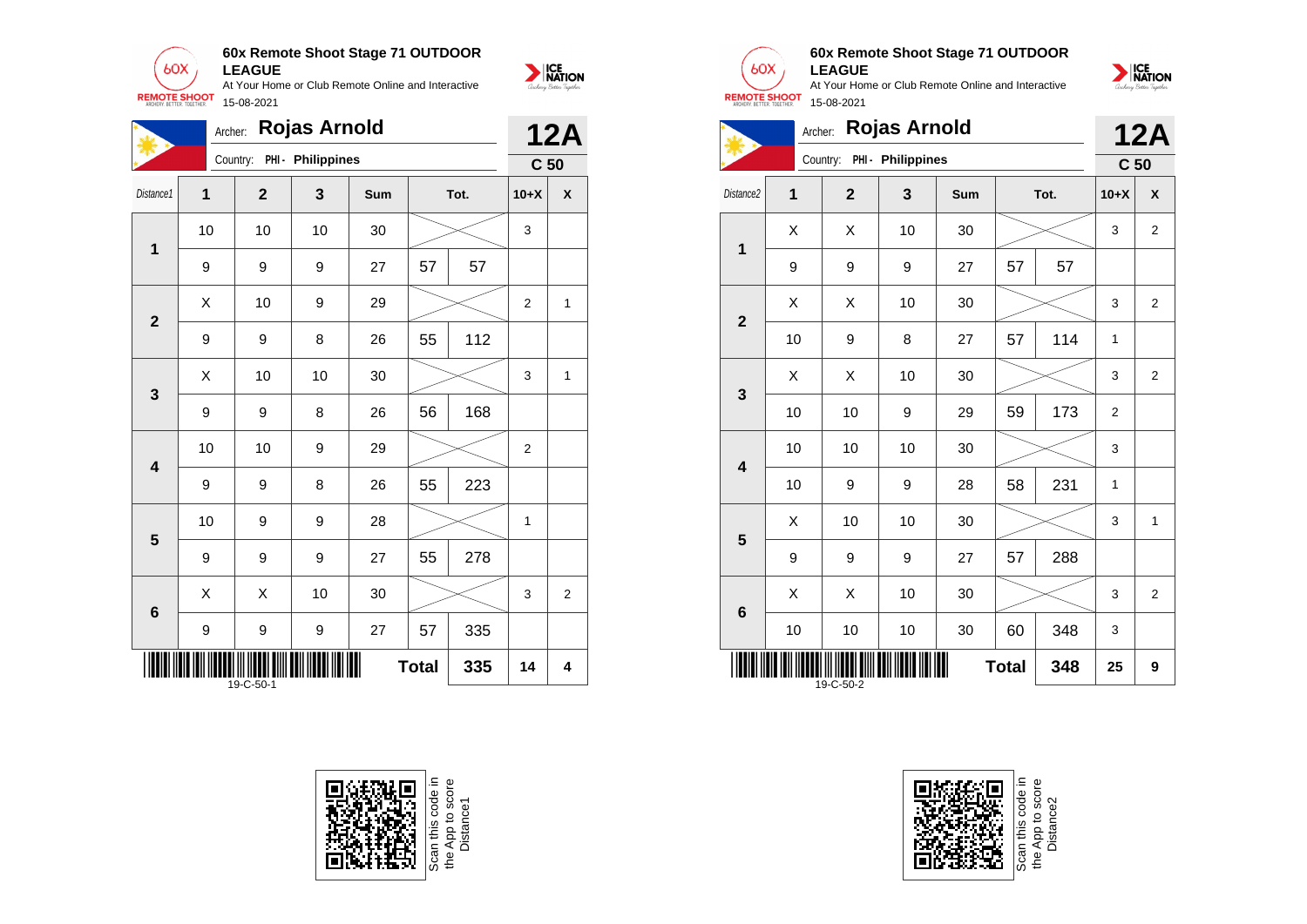







# **60x Remote Shoot Stage 71 OUTDOOR LEAGUE**



|                         | <b>Serafin Nico Antonio</b><br>Archer: |                |                            |            |    |      |              |            |
|-------------------------|----------------------------------------|----------------|----------------------------|------------|----|------|--------------|------------|
|                         |                                        |                | Country: PHI - Philippines |            |    |      | <b>BB</b>    | <b>13A</b> |
| Distance2               | 1                                      | $\overline{2}$ | 3                          | <b>Sum</b> |    | Tot. | $10+X$       | X          |
| 1                       | 10                                     | 8              | $\overline{7}$             | 25         |    |      | $\mathbf{1}$ |            |
|                         | $\overline{7}$                         | 6              | $\overline{c}$             | 15         | 40 | 40   |              |            |
| $\overline{\mathbf{2}}$ | 10                                     | 8              | 5                          | 23         |    |      | 1            |            |
|                         | 4                                      | 4              | $\overline{4}$             | 12         | 35 | 75   |              |            |
| 3                       | $\overline{7}$                         | 6              | $\overline{4}$             | 17         |    |      |              |            |
|                         | 3                                      | 1              | M                          | 4          | 21 | 96   |              |            |
| $\overline{\mathbf{4}}$ | $\overline{7}$                         | 6              | 5                          | 18         |    |      |              |            |
|                         | 4                                      | 4              | $\overline{2}$             | 10         | 28 | 124  |              |            |
| 5                       | 8                                      | 6              | 5                          | 19         |    |      |              |            |
|                         | 5                                      | M              | M                          | 5          | 24 | 148  |              |            |
| $6\phantom{1}6$         | 8                                      | $\overline{7}$ | 5                          | 20         |    |      |              |            |
|                         | 4                                      | 4              | M                          | 8          | 28 | 176  |              |            |
|                         | <b>Total</b><br>176<br>20-B-BB-2       |                |                            |            |    |      |              | 0          |



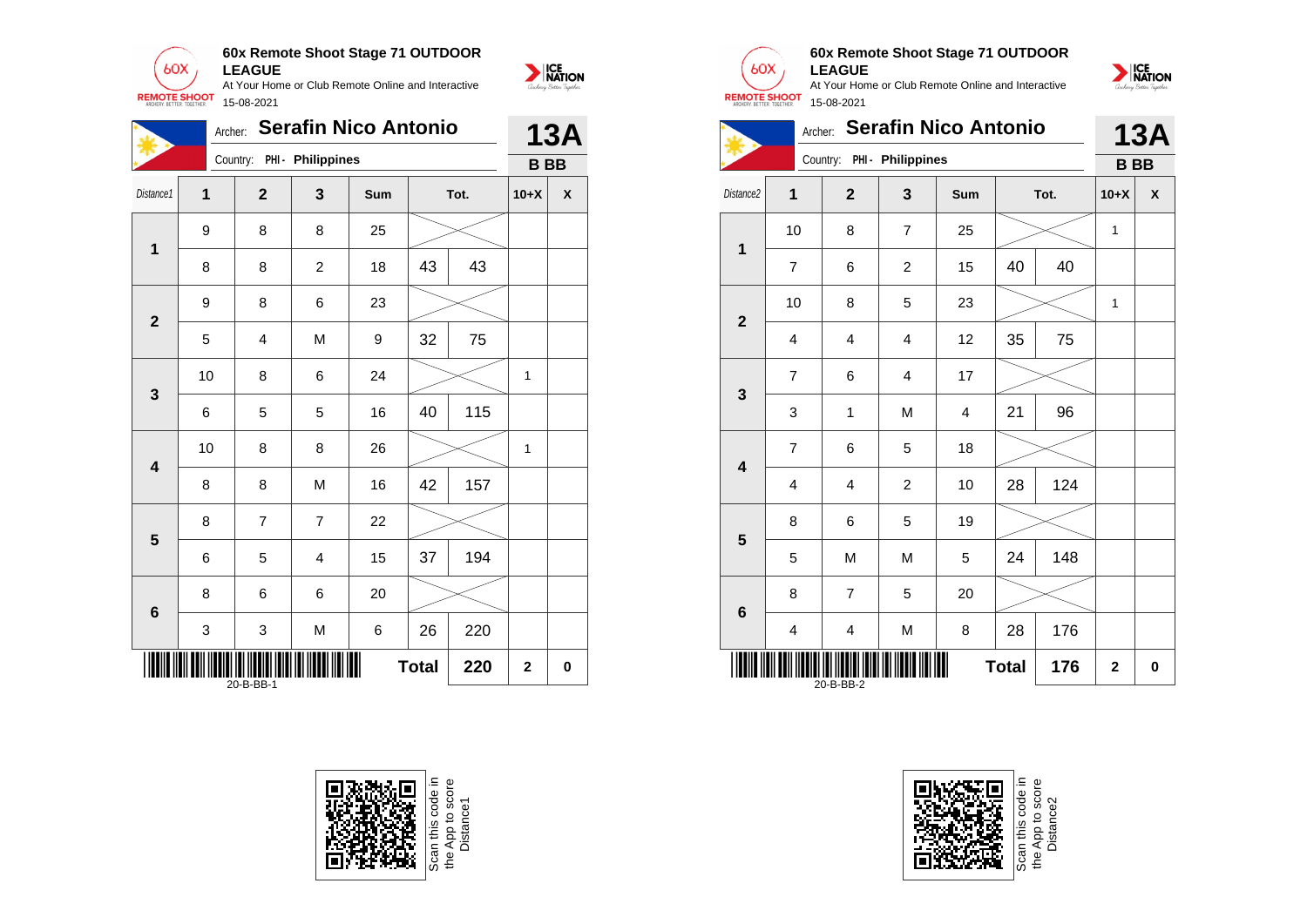

| NZ                      | <b>McCallum Bruce</b><br>Archer: |                          |                |     |    |      |              |   |
|-------------------------|----------------------------------|--------------------------|----------------|-----|----|------|--------------|---|
|                         |                                  | Country: AUS - Australia |                |     |    |      | R ST         |   |
| Distance1               | 1                                | $\mathbf{2}$             | 3              | Sum |    | Tot. | $10+X$       | X |
| $\mathbf 1$             | 10                               | 9                        | 9              | 28  |    |      | 1            |   |
|                         | 8                                | $\overline{7}$           | 6              | 21  | 49 | 49   |              |   |
|                         | 8                                | 8                        | 8              | 24  |    |      |              |   |
| $\mathbf{2}$            | 8                                | 6                        | M              | 14  | 38 | 87   |              |   |
| 3                       | 10                               | 9                        | 9              | 28  |    |      | $\mathbf{1}$ |   |
|                         | 8                                | 8                        | 6              | 22  | 50 | 137  |              |   |
| 4                       | 10                               | 10                       | 9              | 29  |    |      | 2            |   |
|                         | 8                                | $\overline{7}$           | $\overline{7}$ | 22  | 51 | 188  |              |   |
| $\overline{\mathbf{5}}$ | 9                                | 9                        | 8              | 26  |    |      |              |   |
|                         | 8                                | 8                        | $\overline{7}$ | 23  | 49 | 237  |              |   |
| 6                       | 10                               | 10                       | 10             | 30  |    |      | 3            |   |
|                         | 9                                | 9                        | 9              | 27  | 57 | 294  |              |   |
|                         | <b>Total</b><br>294<br>24-R-ST-1 |                          |                |     |    |      |              |   |





NATION

## **60x Remote Shoot Stage 71 OUTDOOR LEAGUE**

At Your Home or Club Remote Online and Interactive 15-08-2021



|                       |        | Archer: McCallum Bruce | 14A                      |            |      |        |   |
|-----------------------|--------|------------------------|--------------------------|------------|------|--------|---|
| $*$                   | $\ast$ |                        | Country: AUS - Australia |            |      | R ST   |   |
| Distance <sub>2</sub> |        |                        |                          | <b>Sum</b> | Tot. | $10+X$ | X |
|                       |        |                        |                          |            |      |        |   |

| 10                  | 10               | 9              | 29 |    |     | $\overline{\mathbf{c}}$ |    |
|---------------------|------------------|----------------|----|----|-----|-------------------------|----|
| 8                   | 8                | 6              | 22 | 51 | 51  |                         |    |
| 10                  | 10               | 10             | 30 |    |     | 3                       |    |
| 9                   | $\boldsymbol{9}$ | 8              | 26 | 56 | 107 |                         |    |
| 10                  | 10               | 9              | 29 |    |     | $\overline{\mathbf{c}}$ |    |
| $\boldsymbol{9}$    | 8                | 8              | 25 | 54 | 161 |                         |    |
| 10                  | $\boldsymbol{9}$ | 8              | 27 |    |     | 1                       |    |
| 8                   | 6                | 6              | 20 | 47 | 208 |                         |    |
| 10                  | 10               | 10             | 30 |    |     | 3                       |    |
| 9                   | $\boldsymbol{9}$ | 9              | 27 | 57 | 265 |                         |    |
| 10                  | $\boldsymbol{9}$ | 8              | 27 |    |     | 1                       |    |
| 8                   | 7                | $\overline{7}$ | 22 | 49 | 314 |                         |    |
| <b>Total</b><br>314 |                  |                |    |    |     |                         | 0  |
|                     |                  | 24-R-ST-2      |    |    |     |                         | 12 |



Scan this code<br>the App to sco<br>Distance2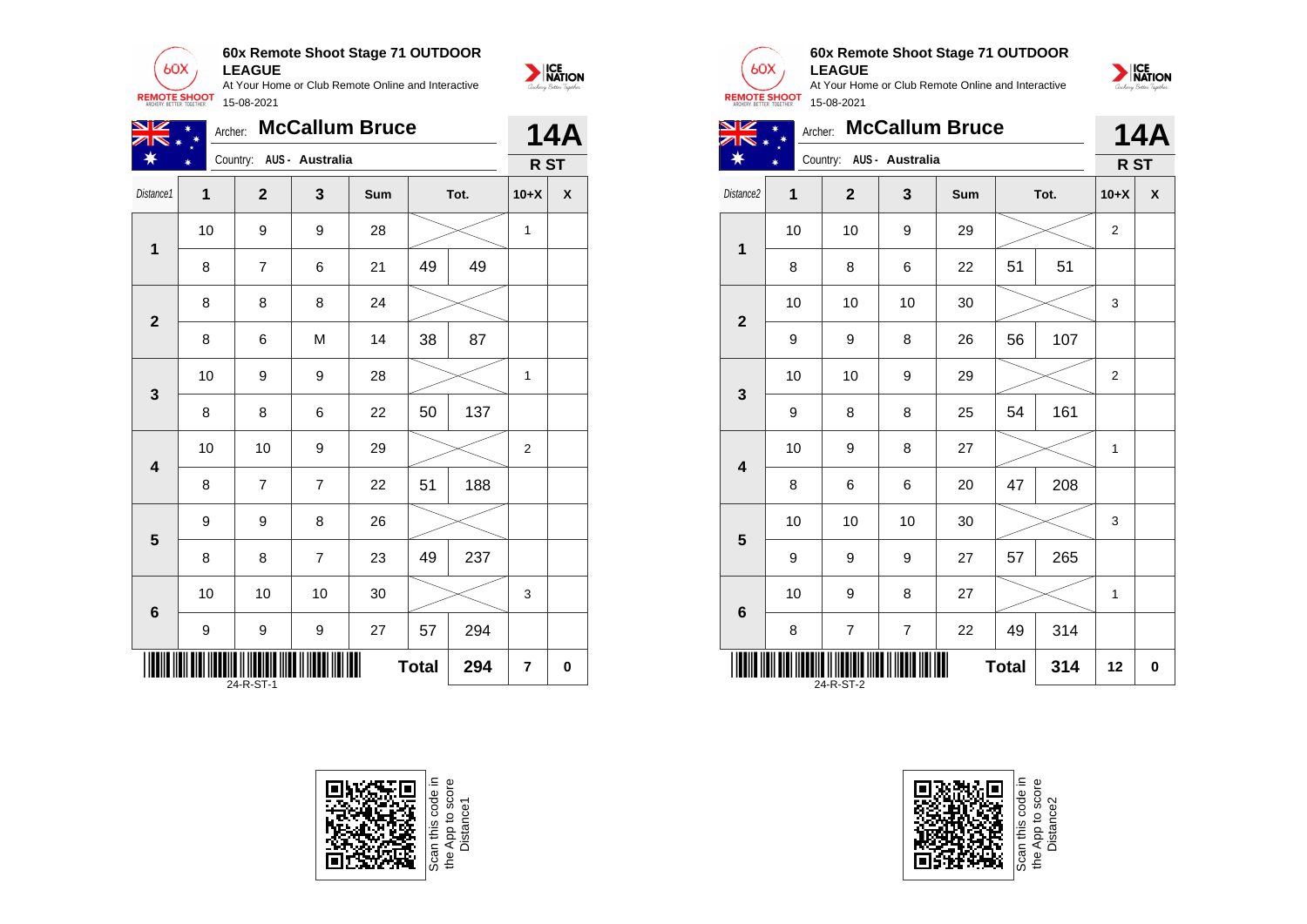







## **60x Remote Shoot Stage 71 OUTDOOR LEAGUE**



|                         |                                  | Archer: Setiawan Andi    |                |     |    |      |           | <b>15A</b> |
|-------------------------|----------------------------------|--------------------------|----------------|-----|----|------|-----------|------------|
|                         |                                  | Country: INA - Indonesia |                |     |    |      | <b>BB</b> |            |
| Distance <sub>2</sub>   | $\overline{1}$                   | $\overline{2}$           | 3              | Sum |    | Tot. | $10+X$    | X          |
| $\mathbf 1$             | 9                                | 9                        | 8              | 26  |    |      |           |            |
|                         | 8                                | 8                        | $\overline{7}$ | 23  | 49 | 49   |           |            |
| $\mathbf{2}$            | 10                               | 9                        | 9              | 28  |    |      | 1         |            |
|                         | 8                                | 5                        | 5              | 18  | 46 | 95   |           |            |
| 3                       | 9                                | 9                        | 8              | 26  |    |      |           |            |
|                         | 8                                | 8                        | 6              | 22  | 48 | 143  |           |            |
| $\overline{\mathbf{4}}$ | 9                                | 9                        | 9              | 27  |    |      |           |            |
|                         | 8                                | 8                        | 5              | 21  | 48 | 191  |           |            |
| 5                       | 9                                | $\overline{7}$           | 5              | 21  |    |      |           |            |
|                         | 5                                | 5                        | 3              | 13  | 34 | 225  |           |            |
| $6\phantom{1}$          | X                                | 10                       | 10             | 30  |    |      | 3         | 1          |
|                         | 8                                | 8                        | 8              | 24  | 54 | 279  |           |            |
|                         | <b>Total</b><br>279<br>25-B-BB-2 |                          |                |     |    |      |           | 1          |

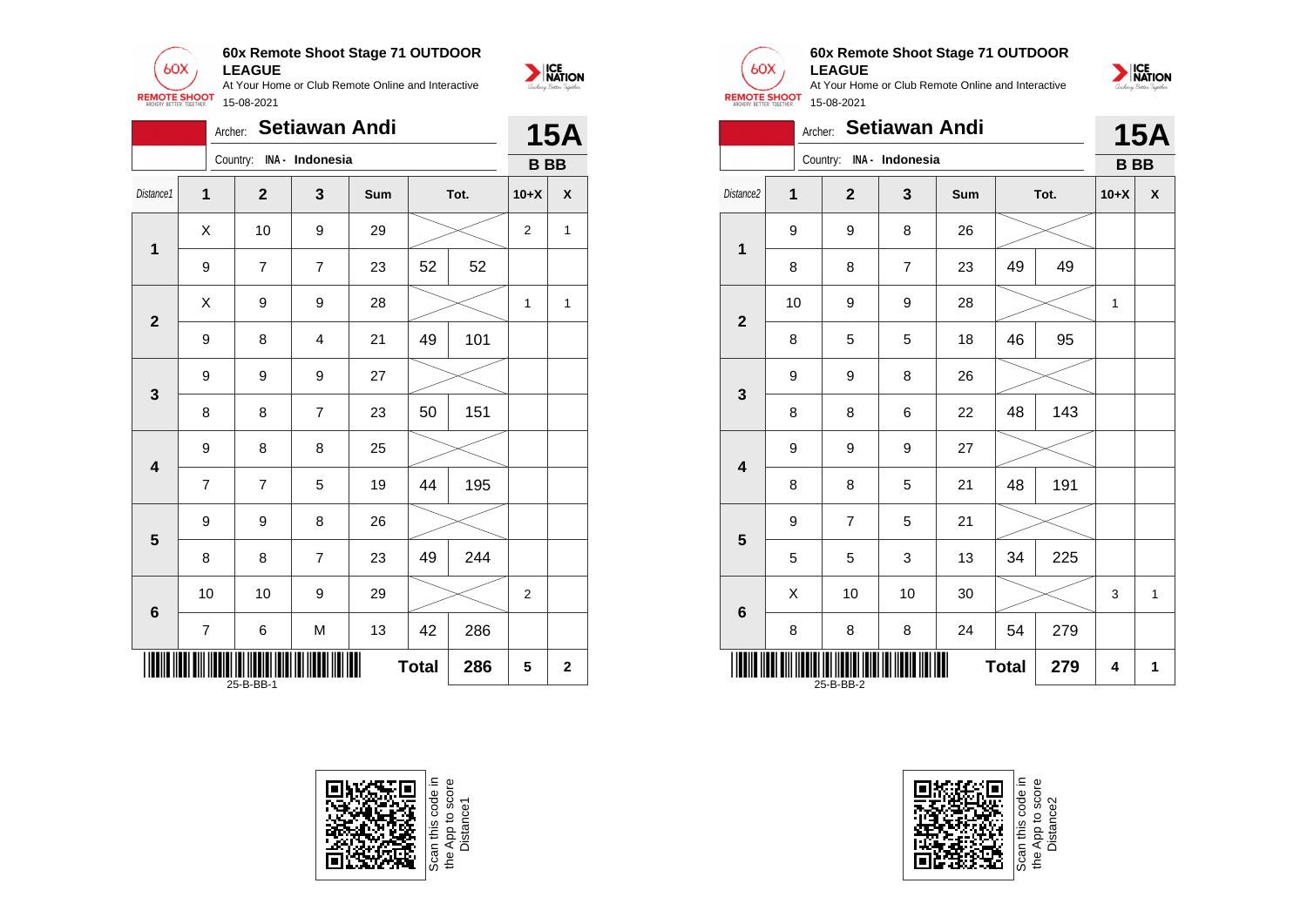

15-08-2021

**60x Remote Shoot Stage 71 OUTDOOR LEAGUE**

At Your Home or Club Remote Online and Interactive

NATION

|                         | Archer: |              |                            | <b>Jubilo Alan Christian</b> |              |      |                 | <b>16A</b>   |
|-------------------------|---------|--------------|----------------------------|------------------------------|--------------|------|-----------------|--------------|
|                         |         |              | Country: PHI - Philippines |                              |              |      | C <sub>30</sub> |              |
| Distance1               | 1       | $\mathbf{2}$ | 3                          | <b>Sum</b>                   |              | Tot. | $10+X$          | X            |
| 1                       | X       | 9            | 9                          | 28                           |              |      | 1               | $\mathbf{1}$ |
|                         | 9       | 9            | 8                          | 26                           | 54           | 54   |                 |              |
| $\overline{2}$          | Χ       | 10           | 10                         | 30                           |              |      | 3               | 1            |
|                         | 9       | 8            | 8                          | 25                           | 55           | 109  |                 |              |
| $\mathbf{3}$            | 10      | 10           | 9                          | 29                           |              |      | $\overline{2}$  |              |
|                         | 8       | 8            | 7                          | 23                           | 52           | 161  |                 |              |
| $\overline{\mathbf{4}}$ | X       | X            | 9                          | 29                           |              |      | $\overline{2}$  | 2            |
|                         | 9       | 9            | 8                          | 26                           | 55           | 216  |                 |              |
| 5                       | 10      | 10           | 9                          | 29                           |              |      | $\overline{2}$  |              |
|                         | 9       | 8            | 5                          | 22                           | 51           | 267  |                 |              |
| $6\phantom{1}6$         | X       | 10           | 9                          | 29                           |              |      | $\overline{2}$  | 1            |
|                         | 9       | 9            | 8                          | 26                           | 55           | 322  |                 |              |
|                         |         | 36-C-30-1    |                            |                              | <b>Total</b> | 322  | 12              | 5            |





**1**

**2**

**3**

**4**

**5**

**6**

36-C-30-2

## **60x Remote Shoot Stage 71 OUTDOOR LEAGUE**

At Your Home or Club Remote Online and Interactive 15-08-2021



Scan this code in<br>the App to score<br>Distance2

**Total 321 16 7**

NATION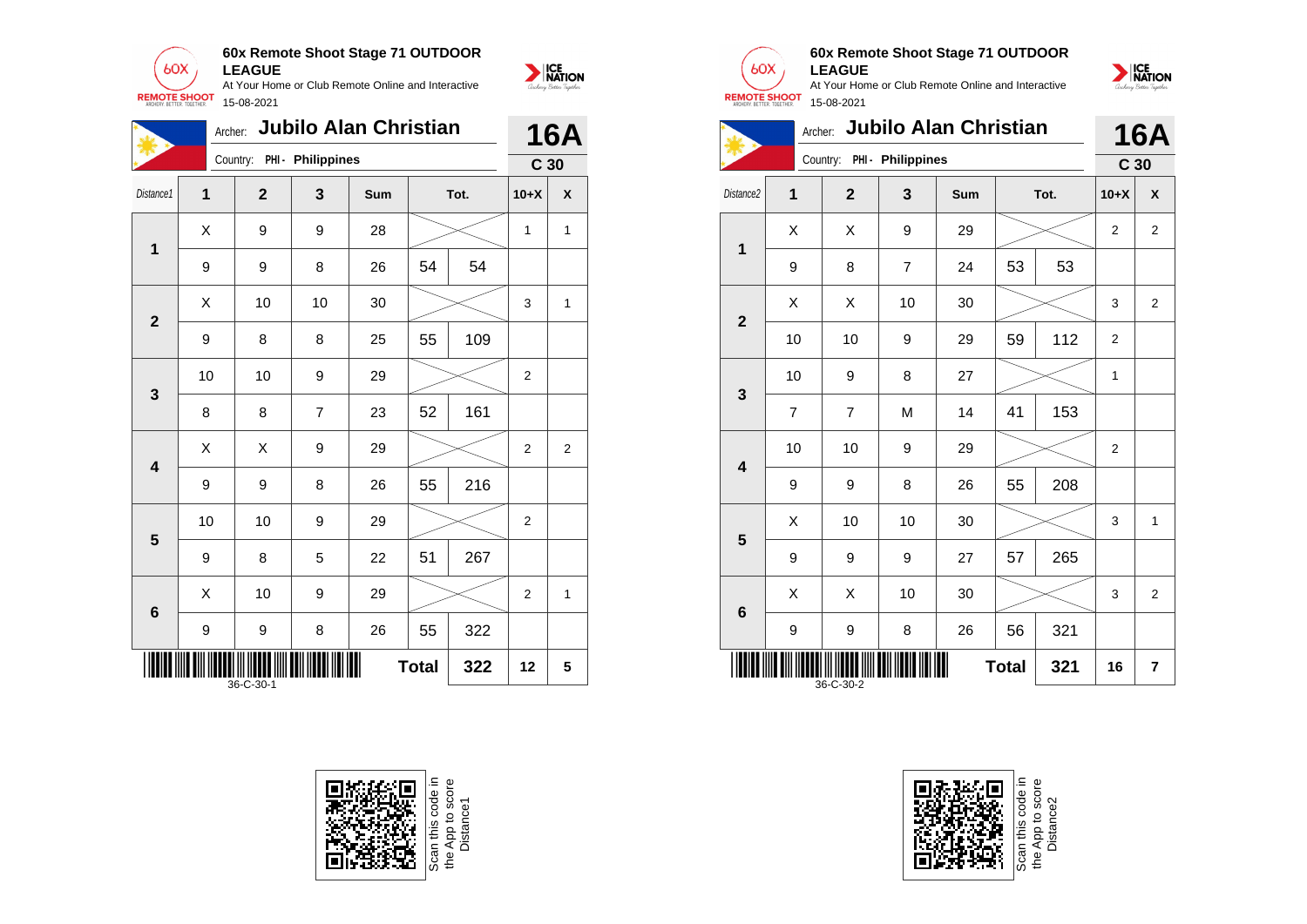

|                         | Archer: |                |                          | Dwijoko Kanwa |              |      |                | <b>17A</b> |
|-------------------------|---------|----------------|--------------------------|---------------|--------------|------|----------------|------------|
|                         |         |                | Country: INA - Indonesia |               |              |      |                |            |
| Distance1               | 1       | $\overline{2}$ | 3                        | <b>Sum</b>    |              | Tot. | $10+X$         | X          |
| $\mathbf 1$             | 10      | 9              | 8                        | 27            |              |      | 1              |            |
|                         | 6       | 6              | 6                        | 18            | 45           | 45   |                |            |
| $\overline{\mathbf{2}}$ | 9       | 8              | 8                        | 25            |              |      |                |            |
|                         | 7       | $\overline{7}$ | 5                        | 19            | 44           | 89   |                |            |
| $\mathbf{3}$            | 9       | 6              | 6                        | 21            |              |      |                |            |
|                         | 6       | 6              | 5                        | 17            | 38           | 127  | <b>BB</b><br>1 |            |
| $\overline{\mathbf{4}}$ | 9       | 9              | 8                        | 26            |              |      |                |            |
|                         | 8       | 8              | 4                        | 20            | 46           | 173  |                |            |
| 5                       | 9       | 9              | 9                        | 27            |              |      |                |            |
|                         | 7       | 5              | 4                        | 16            | 43           | 216  |                |            |
| $6\phantom{1}6$         | 8       | 8              | $\overline{7}$           | 23            |              |      |                |            |
|                         | 6       | 6              | 5                        | 17            | 40           | 256  |                |            |
|                         |         | 39-B-BB-1      |                          |               | <b>Total</b> | 256  |                | 0          |







## **60x Remote Shoot Stage 71 OUTDOOR LEAGUE**

NATION

|                         | Archer:        |                          |                | Dwijoko Kanwa |              |      |                          | <b>17A</b>  |
|-------------------------|----------------|--------------------------|----------------|---------------|--------------|------|--------------------------|-------------|
|                         |                | Country: INA - Indonesia |                |               |              |      |                          |             |
| Distance2               | 1              | $\overline{2}$           | 3              | Sum           |              | Tot. | $10+X$                   | X           |
| $\mathbf 1$             | 9              | 8                        | 8              | 25            |              |      |                          |             |
|                         | $\overline{7}$ | 6                        | 5              | 18            | 43           | 43   |                          |             |
| $\overline{2}$          | X              | 9                        | 8              | 27            |              |      | 1                        | $\mathbf 1$ |
|                         | $\overline{7}$ | 6                        | 6              | 19            | 46           | 89   |                          |             |
| 3                       | X              | 9                        | 8              | 27            |              |      | 1                        | 1           |
|                         | $\overline{7}$ | $\overline{7}$           | 5              | 19            | 46           | 135  | <b>BB</b><br>1<br>1<br>4 |             |
| $\overline{\mathbf{4}}$ | 9              | 9                        | 8              | 26            |              |      |                          |             |
|                         | $\overline{7}$ | 6                        | 5              | 18            | 44           | 179  |                          |             |
| $\overline{\mathbf{5}}$ | 10             | 9                        | $\overline{7}$ | 26            |              |      |                          |             |
|                         | 7              | 6                        | 6              | 19            | 45           | 224  |                          |             |
| $\bf 6$                 | X              | 9                        | 8              | 27            |              |      |                          | 1           |
|                         | 6              | 6                        | 5              | 17            | 44           | 268  |                          |             |
|                         |                | 39-B-BB-2                |                |               | <b>Total</b> | 268  |                          | 3           |

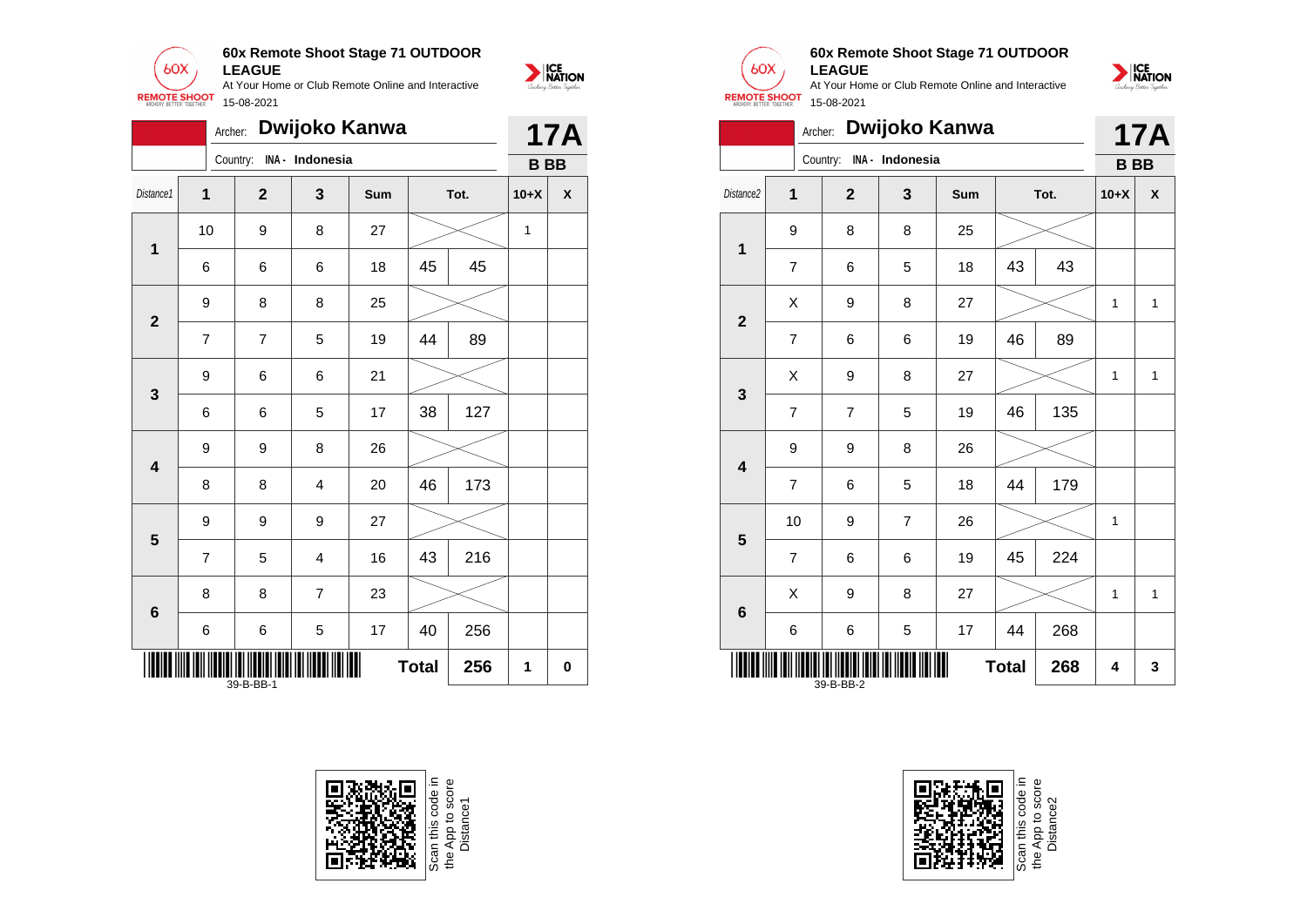

|                         | Archer: |                       |                | <b>Al-Mutairi Mutlaq</b> |              |      |                                       | <b>18A</b>         |
|-------------------------|---------|-----------------------|----------------|--------------------------|--------------|------|---------------------------------------|--------------------|
|                         |         | Country: KUW - Kuwait |                |                          |              |      |                                       |                    |
| Distance1               | 1       | $\mathbf{2}$          | 3              | Sum                      |              | Tot. | $10+X$                                | $\pmb{\mathsf{X}}$ |
| $\overline{\mathbf{1}}$ | 10      | 9                     | 9              | 28                       |              |      | 1                                     |                    |
|                         | 8       | 8                     | 6              | 22                       | 50           | 50   | R 30<br>1<br>3<br>$\overline{2}$<br>7 |                    |
| $\mathbf{2}$            | 10      | 9                     | 9              | 28                       |              |      |                                       |                    |
|                         | 8       | 8                     | 6              | 22                       | 50           | 100  |                                       |                    |
| 3                       | 9       | 9                     | 8              | 26                       |              |      |                                       |                    |
|                         | 8       | 8                     | $\overline{7}$ | 23                       | 49           | 149  |                                       |                    |
| $\overline{\mathbf{4}}$ | X       | 10                    | 10             | 30                       |              |      |                                       | $\mathbf{1}$       |
|                         | 9       | 8                     | 8              | 25                       | 55           | 204  |                                       |                    |
| 5                       | 10      | 10                    | 9              | 29                       |              |      |                                       |                    |
|                         | 8       | 8                     | $\overline{7}$ | 23                       | 52           | 256  |                                       |                    |
| 6                       | 9       | 9                     | 9              | 27                       |              |      |                                       |                    |
|                         | 9       | 6                     | 5              | 20                       | 47           | 303  |                                       |                    |
|                         |         | 30-R-30-1             |                |                          | <b>Total</b> | 303  |                                       | 1                  |





**1**

**2**

**3**

**4**

**5**

**6**

## **60x Remote Shoot Stage 71 OUTDOOR LEAGUE**

At Your Home or Club Remote Online and Interactive 15-08-2021





9 | 8 | 7 | 24 | 52 | 284

\*30-R-30-2\* 30-R-30-2

Scan this code in<br>the App to score<br>Distance2

**Total**  $284$  | 5 | 2

NATION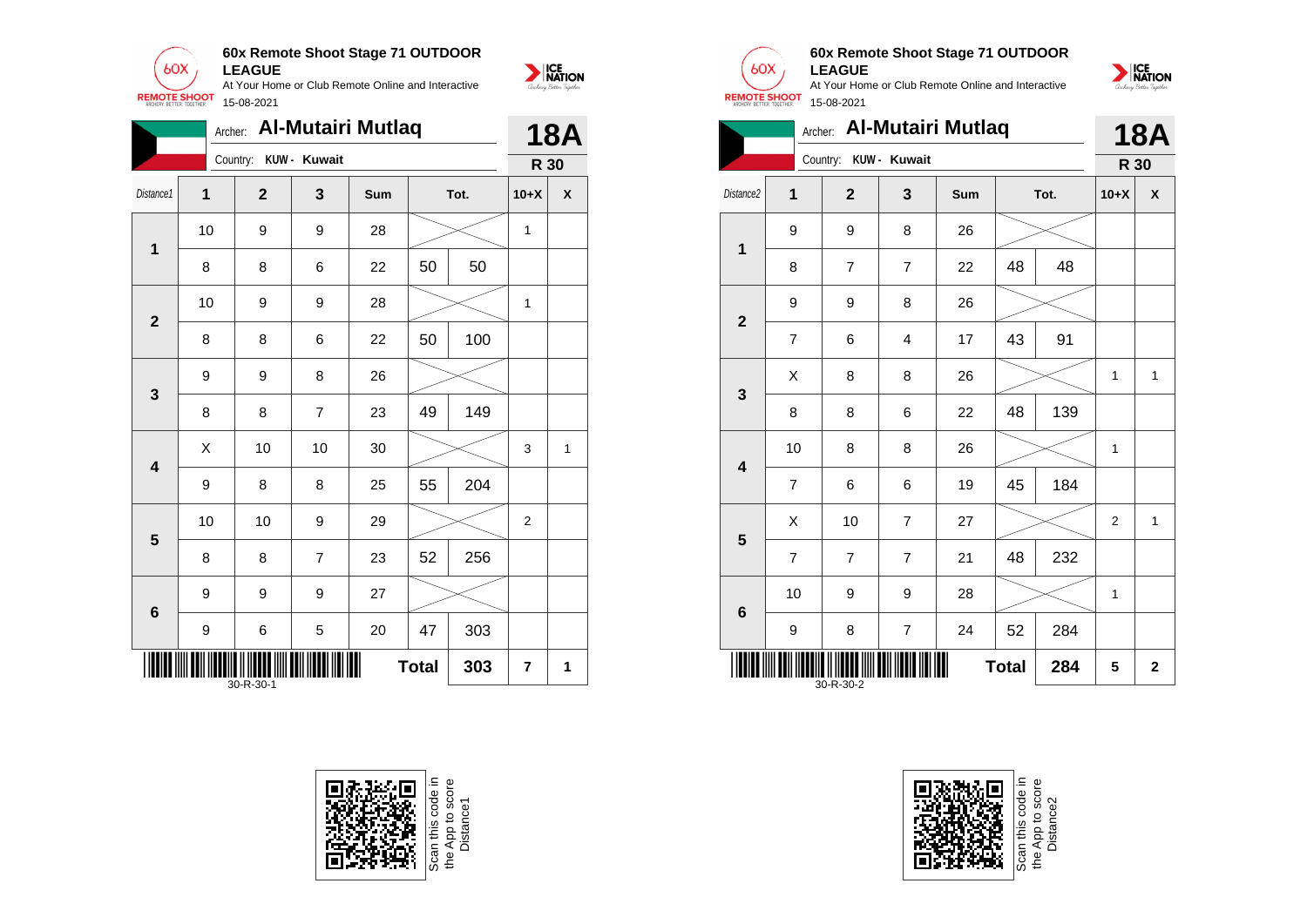

|                         | Archer:      |              |              | Al-Otaibi Abdul Kareem |              |             |           | <b>18B</b> |
|-------------------------|--------------|--------------|--------------|------------------------|--------------|-------------|-----------|------------|
|                         |              | Country:     | KUW - Kuwait |                        |              |             |           |            |
| Distance1               | $\mathbf{1}$ | $\mathbf{2}$ | 3            | Sum                    |              | Tot.        | $10+X$    | X          |
| $\mathbf{1}$            | M            | M            | M            | 0                      |              |             |           |            |
|                         | M            | M            | M            | 0                      | 0            | $\mathbf 0$ |           |            |
| $\mathbf{2}$            | M            | M            | M            | $\pmb{0}$              |              |             |           |            |
|                         | M            | M            | M            | 0                      | 0            | $\mathsf 0$ |           |            |
| 3                       | M            | M            | M            | 0                      |              |             |           |            |
|                         | M            | M            | M            | $\mathbf 0$            | 0            | $\mathsf 0$ | R 30<br>0 |            |
| $\overline{\mathbf{4}}$ | M            | M            | M            | 0                      |              |             |           |            |
|                         | M            | M            | M            | $\mathbf 0$            | 0            | $\mathsf 0$ |           |            |
| 5                       | M            | M            | M            | 0                      |              |             |           |            |
|                         | M            | M            | M            | 0                      | 0            | $\mathbf 0$ |           |            |
| $6\phantom{1}6$         | M<br>M       | M            | M            | $\pmb{0}$              |              |             |           |            |
|                         |              | M            | M            | 0                      | 0            | $\mathbf 0$ |           |            |
|                         |              | 31-R-30-1    |              | Ш                      | <b>Total</b> | 0           |           | 0          |





| 15-08-2021 |                       |                                |            |
|------------|-----------------------|--------------------------------|------------|
|            |                       | Archer: Al-Otaibi Abdul Kareem | <b>18B</b> |
|            | Country: KUW - Kuwait |                                | R 30       |
|            |                       |                                |            |

|                         |   | Country:     | KUW - Kuwait |                     |              |      | R 30   |                    |
|-------------------------|---|--------------|--------------|---------------------|--------------|------|--------|--------------------|
| Distance <sub>2</sub>   | 1 | $\mathbf{2}$ | 3            | Sum                 |              | Tot. | $10+X$ | $\pmb{\mathsf{X}}$ |
| $\mathbf 1$             | M | M            | M            | $\mathsf 0$         |              |      |        |                    |
|                         | M | M            | M            | $\mathsf 0$         | 0            | 0    |        |                    |
| $\mathbf{2}$            | M | M            | M            | $\mathbf 0$         |              |      |        |                    |
|                         | M | M            | M            | $\mathsf 0$         | 0            | 0    |        |                    |
| 3                       | M | M            | M            | $\mathbf 0$         |              |      |        |                    |
|                         | M | M            | М            | $\mathsf 0$         | 0            | 0    |        |                    |
| $\overline{\mathbf{4}}$ | M | M            | M            | $\pmb{0}$           |              |      |        |                    |
|                         | M | M            | M            | $\mathsf 0$         | 0            | 0    |        |                    |
| 5                       | M | M            | M            | $\pmb{0}$           |              |      |        |                    |
|                         | M | M            | M            | $\mathsf 0$         | 0            | 0    |        |                    |
| $\boldsymbol{6}$        | M | M            | M            | $\mathsf 0$         |              |      |        |                    |
|                         | M | M            | ${\sf M}$    | $\mathsf{O}\xspace$ | 0            | 0    |        |                    |
|                         |   | 31-R-30-2    |              | ║║                  | <b>Total</b> | 0    | 0      | 0                  |

**60x Remote Shoot Stage 71 OUTDOOR**

At Your Home or Club Remote Online and Interactive

**LEAGUE**

 $60X$ 

**REMOTE SHOOT** 

15-08-2021

NATION



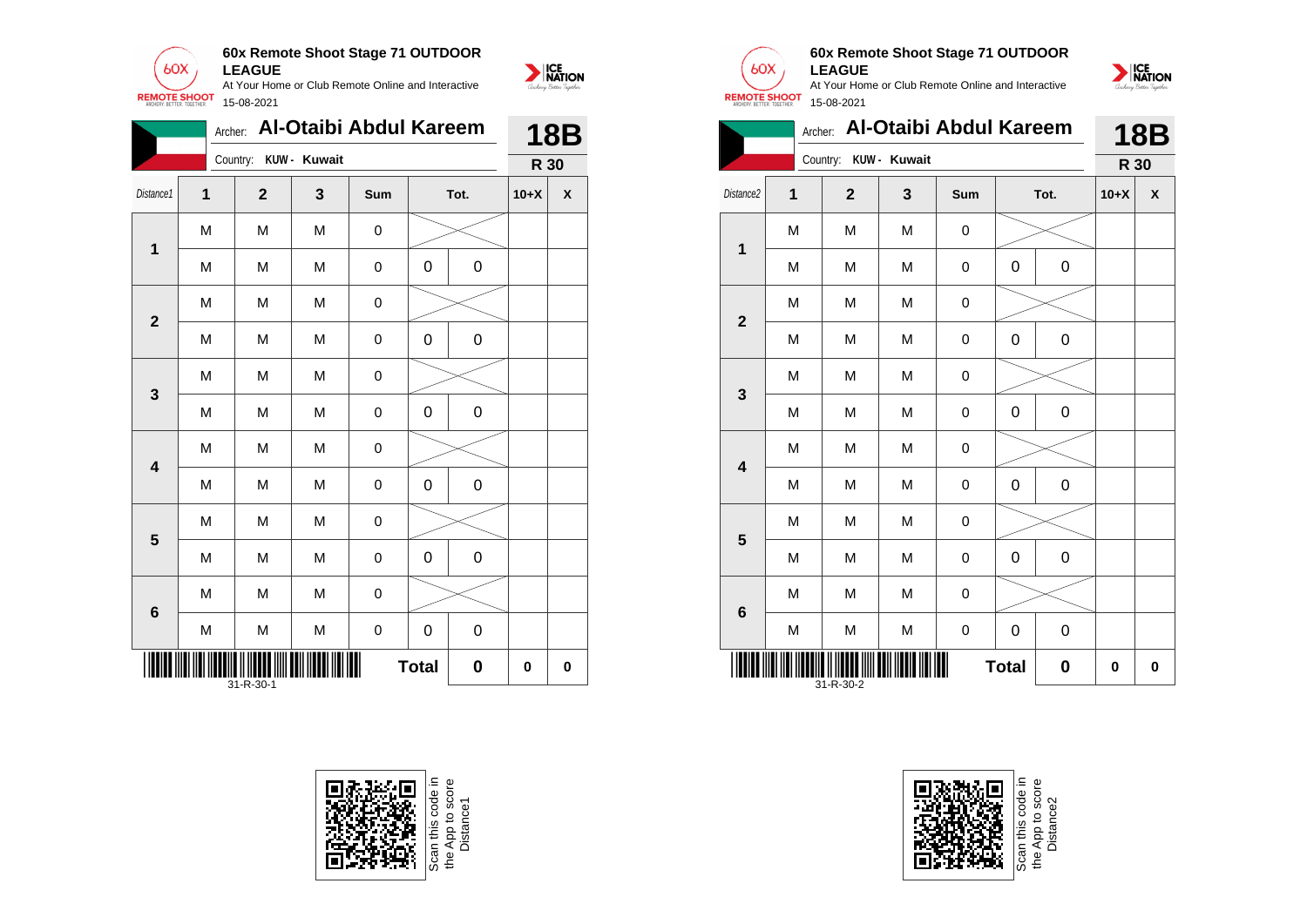

**60x Remote Shoot Stage 71 OUTDOOR LEAGUE**

At Your Home or Club Remote Online and Interactive

NATION

|                         | Archer:     |              |                | <b>Mal-Allah Abdullah</b> |              |      |                 | <b>19A</b>     |
|-------------------------|-------------|--------------|----------------|---------------------------|--------------|------|-----------------|----------------|
|                         |             | Country:     | KUW - Kuwait   |                           |              |      | C <sub>50</sub> |                |
| Distance1               | $\mathbf 1$ | $\mathbf{2}$ | 3              | Sum                       |              | Tot. | $10+X$          | X              |
| 1                       | X           | Χ            | 10             | 30                        |              |      | 3               | $\overline{2}$ |
|                         | 10          | 9            | 9              | 28                        | 58           | 58   | $\mathbf{1}$    |                |
| $\overline{\mathbf{2}}$ | X           | X            | X              | 30                        |              |      | 3               | 3              |
|                         | 10          | 10           | 10             | 30                        | 60           | 118  | 3               |                |
| 3                       | X           | 10           | 10             | 30                        |              |      | 3               | $\mathbf{1}$   |
|                         | 9           | 9            | 9              | 27                        | 57           | 175  |                 |                |
| $\overline{\mathbf{4}}$ | 10          | 10           | 10             | 30                        |              |      | 3               |                |
|                         | 9           | 9            | 9              | 27                        | 57           | 232  |                 |                |
| 5                       | 10          | 9            | 9              | 28                        |              |      | 1               |                |
|                         | 9           | 8            | $\overline{7}$ | 24                        | 52           | 284  |                 |                |
| 6                       | X           | 10           | 10             | 30                        |              |      | 3               | $\mathbf{1}$   |
|                         | 10          | 10           | 9              | 29                        | 59           | 343  | $\overline{2}$  |                |
|                         |             | 28-C-50-1    |                |                           | <b>Total</b> | 343  | 22              | $\overline{7}$ |





# **60x Remote Shoot Stage 71 OUTDOOR LEAGUE**

At Your Home or Club Remote Online and Interactive 15-08-2021

|                         | Archer:                                |                |                         | <b>Mal-Allah Abdullah</b> |    |      |                 | <b>19A</b>     |
|-------------------------|----------------------------------------|----------------|-------------------------|---------------------------|----|------|-----------------|----------------|
|                         |                                        | Country:       | KUW - Kuwait            |                           |    |      | C <sub>50</sub> |                |
| Distance2               | 1                                      | $\overline{2}$ | $\overline{\mathbf{3}}$ | Sum                       |    | Tot. | $10+X$          | X              |
| 1                       | X                                      | X              | X                       | 30                        |    |      | 3               | 3              |
|                         | 10                                     | 9              | 8                       | 27                        | 57 | 57   | $\mathbf{1}$    |                |
|                         | X                                      | 10             | 10                      | 30                        |    |      | 3               | $\mathbf{1}$   |
| $\overline{2}$          | 10                                     | 9              | 9                       | 28                        | 58 | 115  | $\mathbf{1}$    |                |
|                         | 10                                     | 10             | 10                      | 30                        |    |      | 3               |                |
| 3                       | 9                                      | 9              | 9                       | 27                        | 57 | 172  |                 |                |
|                         | 9                                      | 9              | 9                       | 27                        |    |      |                 |                |
| $\overline{\mathbf{4}}$ | 9                                      | 9              | 8                       | 26                        | 53 | 225  |                 |                |
| 5                       | X                                      | X              | 10                      | 30                        |    |      | 3               | $\overline{2}$ |
|                         | 9                                      | 9              | 9                       | 27                        | 57 | 282  |                 |                |
| $\bf 6$                 | 10                                     | 9              | 9                       | 28                        |    |      | 1               |                |
|                         | 9                                      | 8              | 6                       | 23                        | 51 | 333  |                 |                |
|                         | <b>Total</b><br>333<br>15<br>28-C-50-2 |                |                         |                           |    |      |                 | 6              |





NATION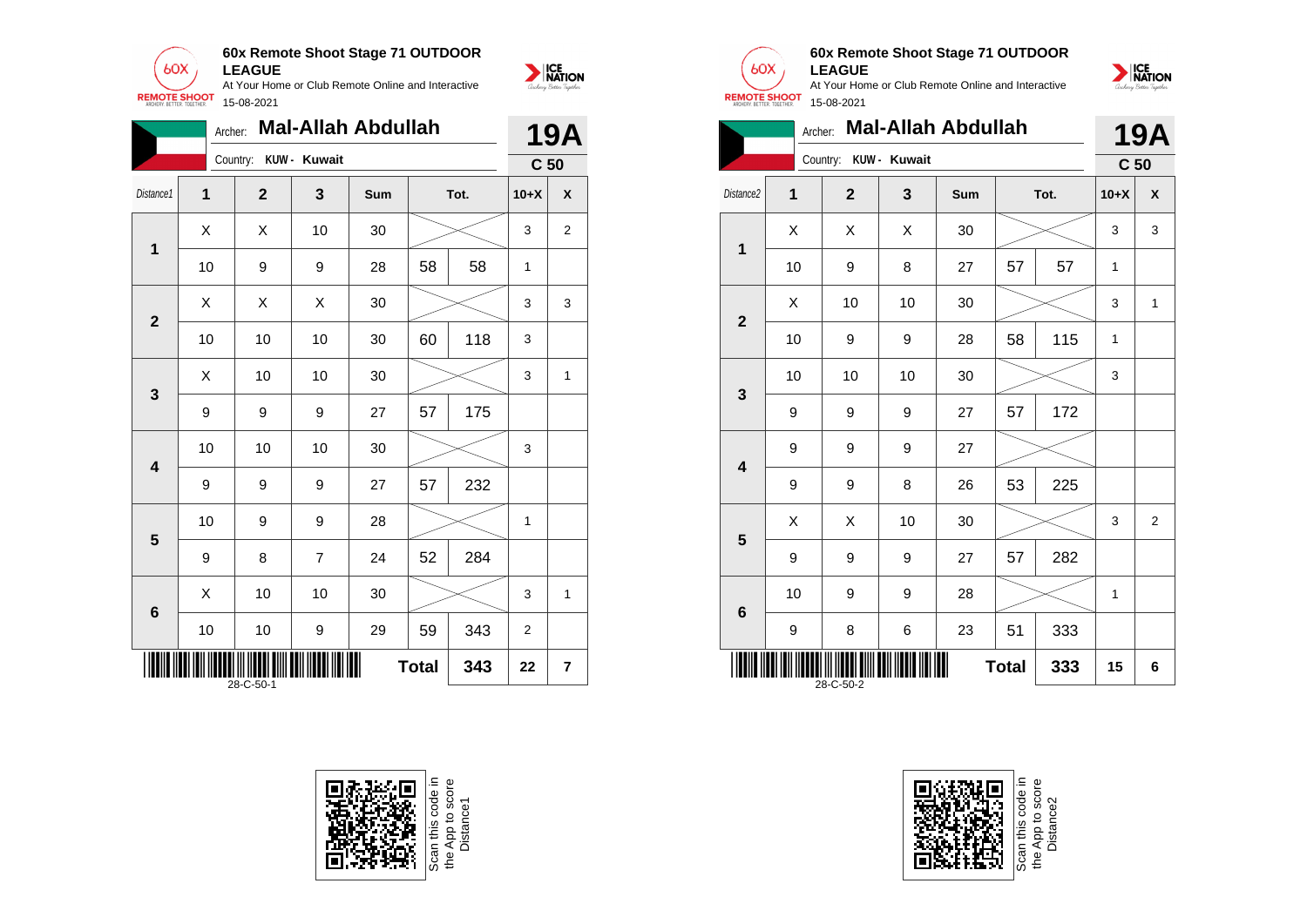

|                         | Archer:        |                       | <b>Al-Hajri Amer</b> |     |              |      |                 | <b>19B</b>   |
|-------------------------|----------------|-----------------------|----------------------|-----|--------------|------|-----------------|--------------|
|                         |                | Country: KUW - Kuwait |                      |     |              |      | C <sub>50</sub> |              |
| Distance1               | $\overline{1}$ | $\overline{2}$        | 3                    | Sum |              | Tot. | $10+X$          | X            |
|                         | X              | 9                     | 8                    | 27  |              |      | 1               | 1            |
| 1                       | $\overline{7}$ | 7                     | 5                    | 19  | 46           | 46   |                 |              |
| $\overline{2}$          | 10             | 8                     | 8                    | 26  |              |      | 1               |              |
|                         | $\overline{7}$ | 7                     | $\overline{7}$       | 21  | 47           | 93   |                 |              |
| $\mathbf{3}$            | 9              | 8                     | 8                    | 25  |              |      |                 |              |
|                         | 8              | 8                     | 8                    | 24  | 49           | 142  |                 |              |
| $\overline{\mathbf{4}}$ | X              | 9                     | 9                    | 28  |              |      | $\mathbf{1}$    | 1            |
|                         | 8              | 8                     | $\overline{7}$       | 23  | 51           | 193  |                 |              |
| 5                       | 10             | 9                     | 9                    | 28  |              |      | 1               |              |
|                         | 9              | 9                     | 8                    | 26  | 54           | 247  |                 |              |
| $\bf 6$                 | 10             | 10                    | 10                   | 30  |              |      | 3               |              |
|                         | 9              | 9                     | 8                    | 26  | 56           | 303  |                 |              |
|                         |                | 29-C-50-1             |                      | Ⅲ   | <b>Total</b> | 303  | $\overline{7}$  | $\mathbf{2}$ |





## **60x Remote Shoot Stage 71 OUTDOOR LEAGUE**



|                                  |                |                | Archer: Al-Hajri Amer |     |    |      |                 | <b>19B</b>         |
|----------------------------------|----------------|----------------|-----------------------|-----|----|------|-----------------|--------------------|
|                                  |                | Country:       | KUW - Kuwait          |     |    |      | C <sub>50</sub> |                    |
| Distance2                        | $\overline{1}$ | $\overline{2}$ | 3                     | Sum |    | Tot. | $10+X$          | $\pmb{\mathsf{X}}$ |
| $\mathbf 1$                      | 9              | 9              | 9                     | 27  |    |      |                 |                    |
|                                  | 9              | 6              | M                     | 15  | 42 | 42   |                 |                    |
|                                  | 9              | 9              | 9                     | 27  |    |      |                 |                    |
| $\mathbf{2}$                     | 9              | 9              | 9                     | 27  | 54 | 96   |                 |                    |
|                                  | 10             | 9              | $\overline{7}$        | 26  |    |      | 1               |                    |
| $\mathbf{3}$                     | 6              | 5              | M                     | 11  | 37 | 133  |                 |                    |
|                                  | 9              | 9              | 9                     | 27  |    |      |                 |                    |
| $\overline{\mathbf{4}}$          | 8              | 8              | 6                     | 22  | 49 | 182  |                 |                    |
|                                  | 9              | 8              | 8                     | 25  |    |      |                 |                    |
| 5                                | $\overline{7}$ | 7              | 6                     | 20  | 45 | 227  |                 |                    |
|                                  | 9              | 8              | 8                     | 25  |    |      |                 |                    |
| $6\phantom{1}$                   | 8              | 6              | 5                     | 19  | 44 | 271  |                 |                    |
| <b>Total</b><br>271<br>29-C-50-2 |                |                |                       |     |    |      |                 | 0                  |



Scan this code<br>the App to sco<br>Distance2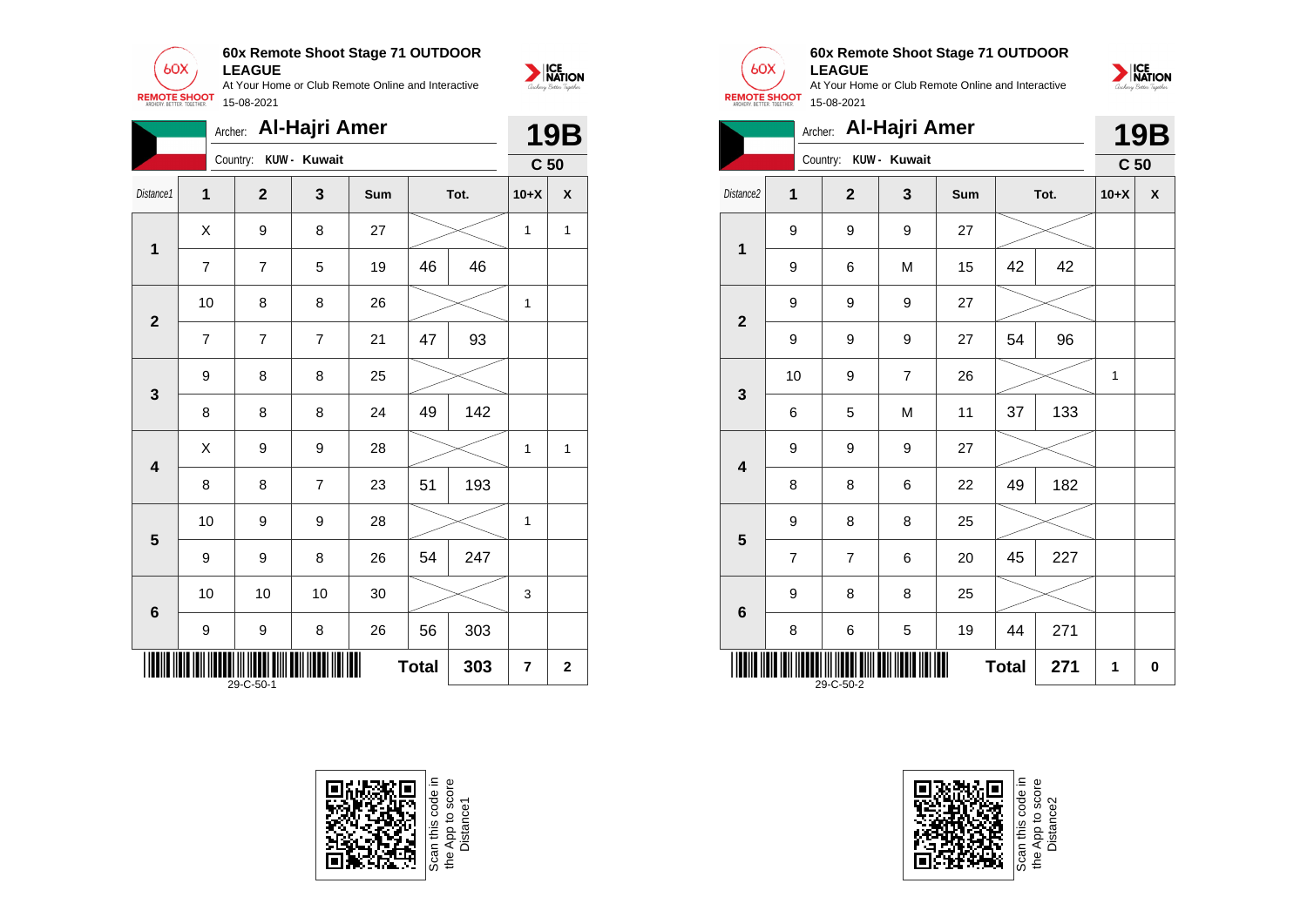

|                         | Archer: |                       | Taha Abdullah |     |              |      |                | <b>19C</b>         |
|-------------------------|---------|-----------------------|---------------|-----|--------------|------|----------------|--------------------|
|                         |         | Country: KUW - Kuwait |               |     |              |      | <b>R70</b>     |                    |
| Distance1               | 1       | $\mathbf{2}$          | 3             | Sum |              | Tot. | $10+X$         | $\pmb{\mathsf{X}}$ |
| 1                       | X       | 9                     | 9             | 28  |              |      | 1              | 1                  |
|                         | 8       | 8                     | 8             | 24  | 52           | 52   |                |                    |
| $\mathbf{2}$            | Χ       | 10                    | 9             | 29  |              |      | $\overline{2}$ | 1                  |
|                         | 9       | 8                     | 8             | 25  | 54           | 106  |                |                    |
| 3                       | 10      | 9                     | 9             | 28  |              |      | 1              |                    |
|                         | 8       | 8                     | 6             | 22  | 50           | 156  |                |                    |
| $\overline{\mathbf{4}}$ | 8       | 8                     | 8             | 24  |              |      |                |                    |
|                         | 8       | 7                     | 6             | 21  | 45           | 201  |                |                    |
| 5                       | 10      | 10                    | 10            | 30  |              |      | 3              |                    |
|                         | 9       | 8                     | 8             | 25  | 55           | 256  |                |                    |
| $6\phantom{1}6$         | 9       | 9                     | 8             | 26  |              |      |                |                    |
|                         | 8       | 8                     | 6             | 22  | 48           | 304  |                |                    |
|                         |         | 34-R-70-1             |               |     | <b>Total</b> | 304  | 7              | $\bf{2}$           |









## **60x Remote Shoot Stage 71 OUTDOOR LEAGUE**



|                         | <b>Taha Abdullah</b><br>Archer: |                       |                |            |              |     |                |            |
|-------------------------|---------------------------------|-----------------------|----------------|------------|--------------|-----|----------------|------------|
|                         |                                 | Country: KUW - Kuwait |                |            |              |     | <b>R70</b>     | <b>19C</b> |
| Distance2               | 1                               | $\overline{2}$        | 3              | <b>Sum</b> | Tot.         |     | $10+X$         | X          |
| 1                       | 10                              | 10                    | 9              | 29         |              |     | $\overline{2}$ |            |
|                         | 9                               | 8                     | $\overline{7}$ | 24         | 53           | 53  |                |            |
| $\overline{\mathbf{2}}$ | 9                               | 9                     | 9              | 27         |              |     |                |            |
|                         | 9                               | 7                     | $\overline{4}$ | 20         | 47           | 100 |                |            |
| 3                       | 10                              | 9                     | 9              | 28         |              |     | $\mathbf{1}$   |            |
|                         | 8                               | $\overline{7}$        | $\overline{7}$ | 22         | 50           | 150 |                |            |
| $\overline{\mathbf{4}}$ | 10                              | 8                     | 8              | 26         |              |     | 1              |            |
|                         | $\overline{7}$                  | $\overline{7}$        | 5              | 19         | 45           | 195 |                |            |
| 5                       | 10                              | 9                     | 8              | 27         |              |     | 1              |            |
|                         | 8                               | 5                     | $\overline{4}$ | 17         | 44           | 239 |                |            |
| 6                       | 9                               | 9                     | 9              | 27         |              |     |                |            |
|                         | 8                               | 7                     | $\overline{7}$ | 22         | 49           | 288 |                |            |
|                         |                                 | 34-R-70-2             |                |            | <b>Total</b> | 288 | 5              | 0          |

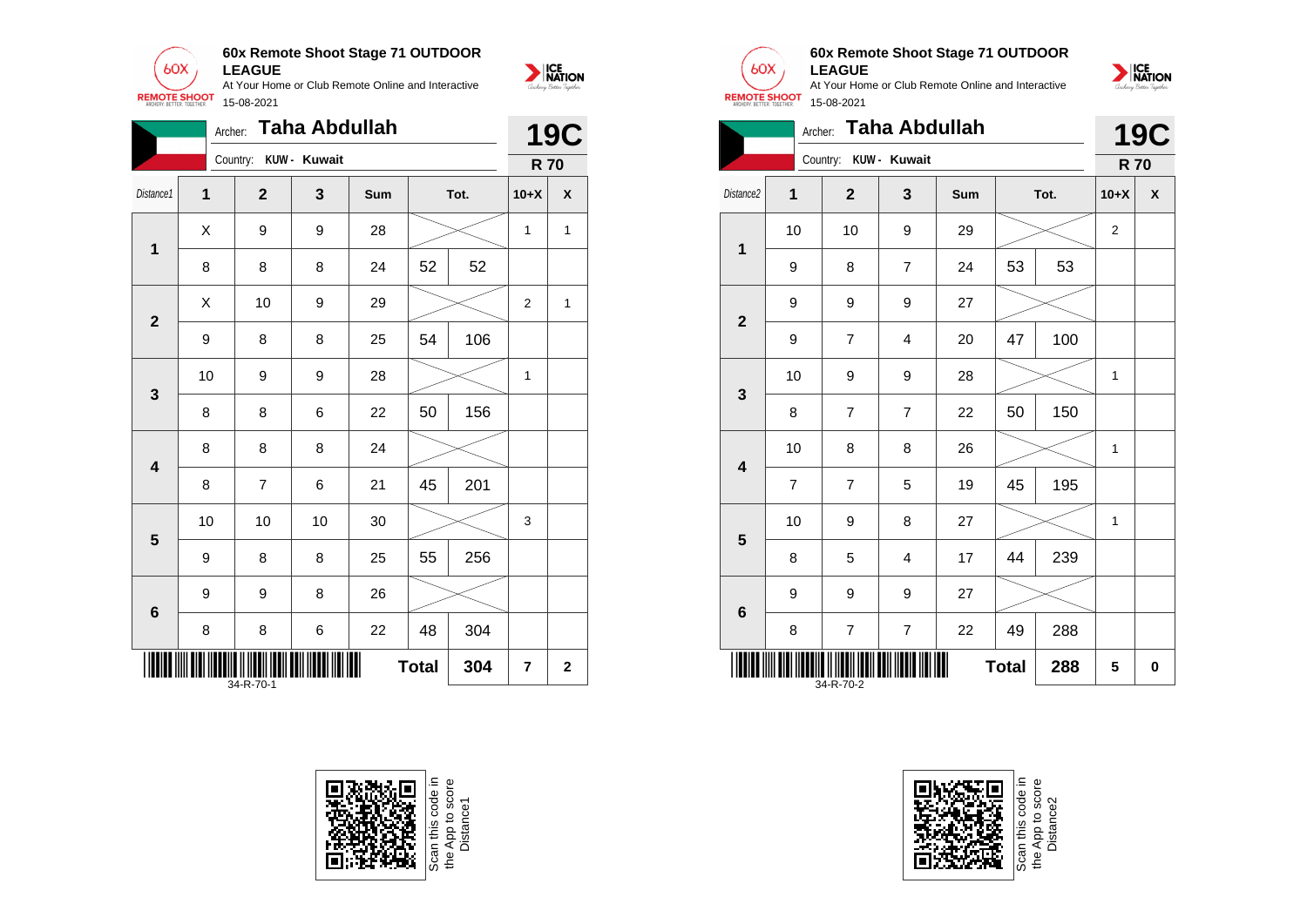

|                         |              | Archer: |                                             | <b>Rojas Arnold</b>        |     |              |      |                                              |  |  |
|-------------------------|--------------|---------|---------------------------------------------|----------------------------|-----|--------------|------|----------------------------------------------|--|--|
|                         |              |         |                                             | Country: PHI - Philippines |     |              |      | <b>20A</b><br>C <sub>50</sub><br>$10+X$<br>X |  |  |
| Distance1               | $\mathbf{1}$ |         | $\mathbf{2}$                                | $\mathbf{3}$               | Sum |              | Tot. |                                              |  |  |
| $\mathbf 1$             |              |         |                                             |                            |     |              |      |                                              |  |  |
| $\overline{\mathbf{2}}$ |              |         |                                             |                            |     |              |      |                                              |  |  |
| $\mathbf 3$             |              |         |                                             |                            |     |              |      |                                              |  |  |
| $\overline{\mathbf{4}}$ |              |         |                                             |                            |     |              |      |                                              |  |  |
| $5\phantom{1}$          |              |         |                                             |                            |     |              |      |                                              |  |  |
| $\bf 6$                 |              |         |                                             |                            |     |              |      |                                              |  |  |
|                         |              |         | TOI III IITOOTI OIIII OODI III<br>10-C-50-1 |                            |     | <b>Total</b> |      |                                              |  |  |



e App to score<br>Distance1



## **60x Remote Shoot Stage 71 OUTDOOR LEAGUE**

At Your Home or Club Remote Online and Interactive 15-08-2021



|                         |   |                | <b>20A</b>                 |     |              |      |                 |   |
|-------------------------|---|----------------|----------------------------|-----|--------------|------|-----------------|---|
|                         |   |                | Country: PHI - Philippines |     |              |      | C <sub>50</sub> |   |
| Distance2               | 1 | $\overline{2}$ | $\mathbf{3}$               | Sum |              | Tot. | $10+X$          | X |
|                         |   |                |                            |     |              |      |                 |   |
| 1                       |   |                |                            |     |              |      |                 |   |
|                         |   |                |                            |     |              |      |                 |   |
| $\mathbf{2}$            |   |                |                            |     |              |      |                 |   |
|                         |   |                |                            |     |              |      |                 |   |
| 3                       |   |                |                            |     |              |      |                 |   |
|                         |   |                |                            |     |              |      |                 |   |
| $\overline{\mathbf{4}}$ |   |                |                            |     |              |      |                 |   |
|                         |   |                |                            |     |              |      |                 |   |
| 5                       |   |                |                            |     |              |      |                 |   |
|                         |   |                |                            |     |              |      |                 |   |
| $6\phantom{1}$          |   |                |                            |     |              |      |                 |   |
|                         |   |                |                            |     |              |      |                 |   |
|                         |   | 10-C-50-2      |                            |     | <b>Total</b> |      |                 |   |



e App to sco<br>Distance2 Distance2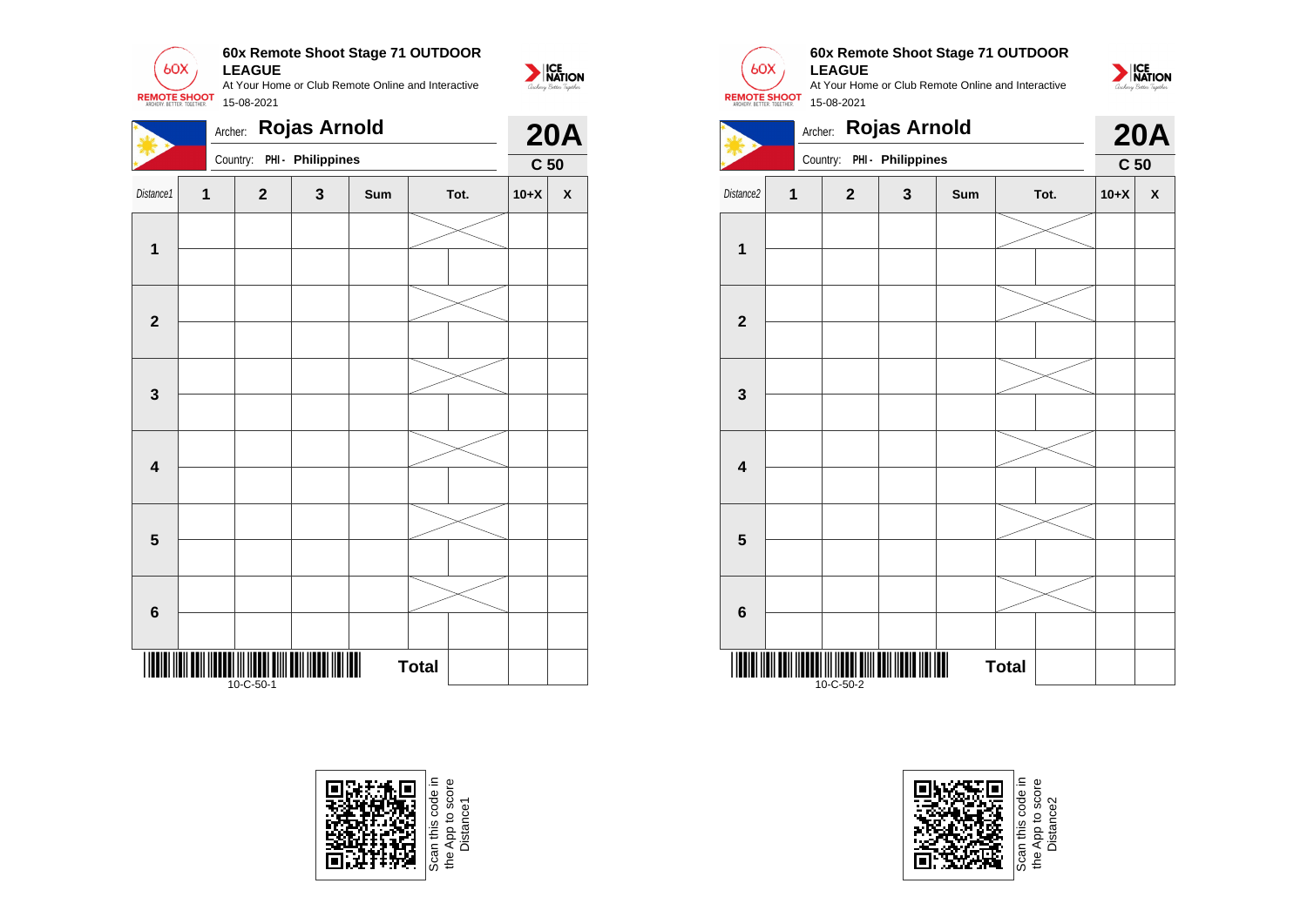

|                                | Archer:     |                            | <b>20B</b> |     |      |                 |                    |  |  |
|--------------------------------|-------------|----------------------------|------------|-----|------|-----------------|--------------------|--|--|
|                                |             | Country: PHI - Philippines |            |     |      | C <sub>30</sub> |                    |  |  |
| Distance1                      | $\mathbf 1$ | $\mathbf{2}$               | 3          | Sum | Tot. | $10+X$          | $\pmb{\mathsf{X}}$ |  |  |
| $\mathbf{1}$                   |             |                            |            |     |      |                 |                    |  |  |
|                                |             |                            |            |     |      |                 |                    |  |  |
| $\mathbf{2}$                   |             |                            |            |     |      |                 |                    |  |  |
|                                |             |                            |            |     |      |                 |                    |  |  |
| $\mathbf{3}$                   |             |                            |            |     |      |                 |                    |  |  |
|                                |             |                            |            |     |      |                 |                    |  |  |
| $\overline{\mathbf{4}}$        |             |                            |            |     |      |                 |                    |  |  |
|                                |             |                            |            |     |      |                 |                    |  |  |
| $\overline{\mathbf{5}}$        |             |                            |            |     |      |                 |                    |  |  |
|                                |             |                            |            |     |      |                 |                    |  |  |
| $\bf 6$                        |             |                            |            |     |      |                 |                    |  |  |
|                                |             |                            |            |     |      |                 |                    |  |  |
| $\blacksquare$<br><b>Total</b> |             |                            |            |     |      |                 |                    |  |  |





**1**

**2**

**3**

**4**

**5**

**6**

\*22-C-30-2\* 22-C-30-2

# **60x Remote Shoot Stage 71 OUTDOOR LEAGUE**

At Your Home or Club Remote Online and Interactive 15-08-2021



NATION



**Total** 



Distance2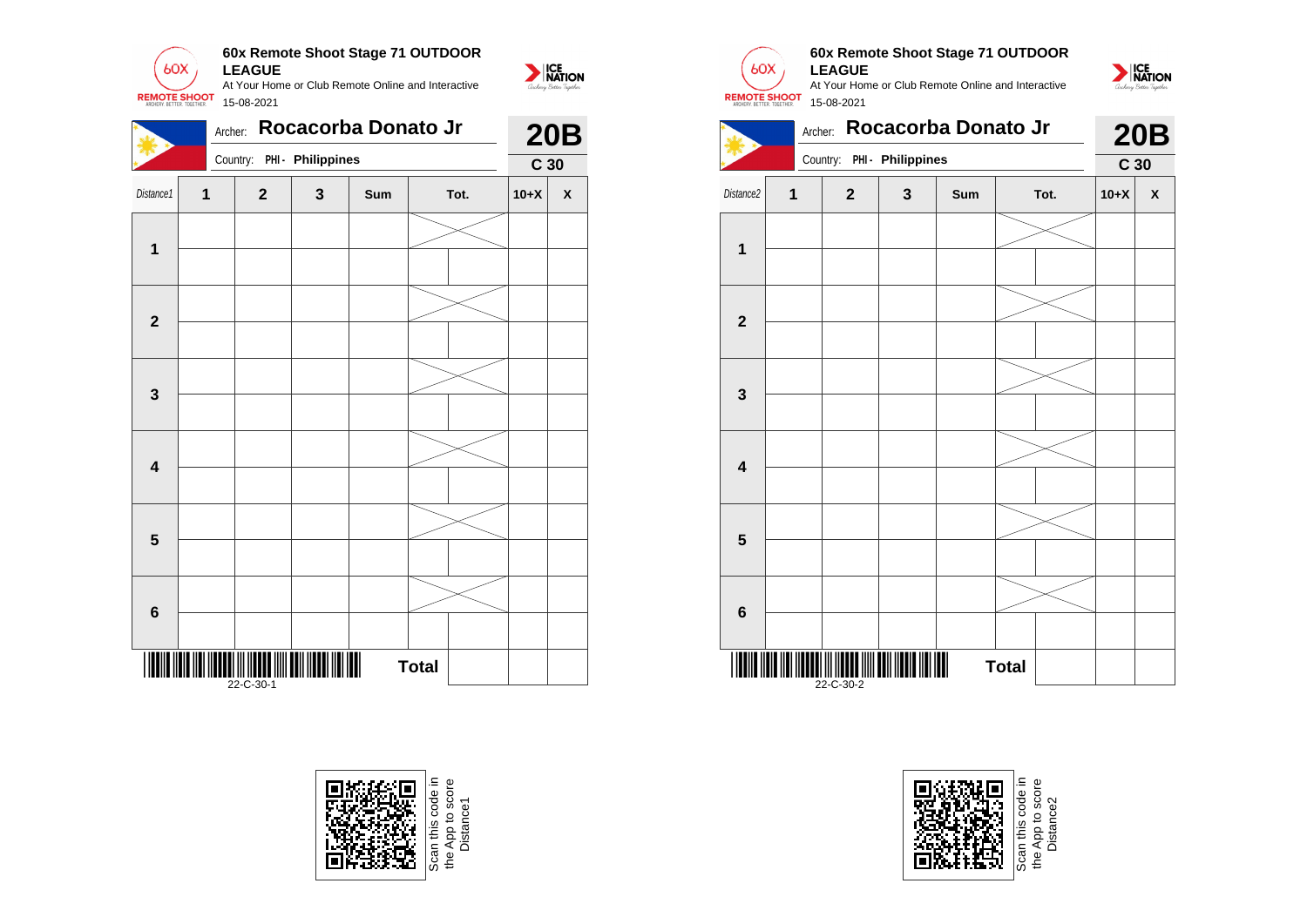

|                         | Archer: | <b>Wattiez Anthony</b> |    |            | 21A          |      |                 |              |
|-------------------------|---------|------------------------|----|------------|--------------|------|-----------------|--------------|
|                         |         | Country: BEL - Belgium |    |            |              |      | C <sub>50</sub> |              |
| Distance1               | 1       | $\mathbf{2}$           | 3  | <b>Sum</b> |              | Tot. | $10+X$          | X            |
| 1                       | X       | Χ                      | X  | 30         |              |      | 3               | 3            |
|                         | 10      | 9                      | 8  | 27         | 57           | 57   | 1               |              |
| $\overline{2}$          | 10      | 9                      | 9  | 28         |              |      | 1               |              |
|                         | 9       | 8                      | 8  | 25         | 53           | 110  |                 |              |
| 3                       | X       | 10                     | 9  | 29         |              |      | $\overline{2}$  | $\mathbf{1}$ |
|                         | 9       | 9                      | 8  | 26         | 55           | 165  |                 |              |
| $\overline{\mathbf{4}}$ | X       | Χ                      | 10 | 30         |              |      | 3               | 2            |
|                         | 9       | 9                      | 9  | 27         | 57           | 222  |                 |              |
| 5                       | X       | 10                     | 10 | 30         |              |      | 3               | 1            |
|                         | 9       | 9                      | 8  | 26         | 56           | 278  |                 |              |
| $6\phantom{1}6$         | 10      | 10                     | 10 | 30         |              |      | 3               |              |
|                         | 9       | 9                      | 9  | 27         | 57           | 335  |                 |              |
|                         |         | 37-C-50-1              |    |            | <b>Total</b> | 335  | 16              | 7            |





## **60x Remote Shoot Stage 71 OUTDOOR LEAGUE**

At Your Home or Club Remote Online and Interactive 15-08-2021



|                                  | <b>Wattiez Anthony</b><br>Archer: |                        |    |     |    |      |                 |     |  |  |
|----------------------------------|-----------------------------------|------------------------|----|-----|----|------|-----------------|-----|--|--|
|                                  |                                   | Country: BEL - Belgium |    |     |    |      | C <sub>50</sub> | 21A |  |  |
| Distance <sub>2</sub>            | 1                                 | $\overline{2}$         | 3  | Sum |    | Tot. | $10+X$          | X   |  |  |
| 1                                | 10                                | 9                      | 9  | 28  |    |      | 1               |     |  |  |
|                                  | 9                                 | 8                      | 8  | 25  | 53 | 53   |                 |     |  |  |
| $\overline{2}$                   | X                                 | 10                     | 10 | 30  |    |      | 3               | 1   |  |  |
|                                  | 10                                | 9                      | 9  | 28  | 58 | 111  | 1               |     |  |  |
| 3                                | 9                                 | 9                      | 9  | 27  |    |      |                 |     |  |  |
|                                  | 9                                 | 9                      | 8  | 26  | 53 | 164  |                 |     |  |  |
| $\overline{\mathbf{4}}$          | 10                                | 10                     | 10 | 30  |    |      | 3               |     |  |  |
|                                  | 9                                 | 8                      | 8  | 25  | 55 | 219  |                 |     |  |  |
| 5                                | X                                 | Χ                      | 10 | 30  |    |      | 3               | 2   |  |  |
|                                  | 10                                | 9                      | 9  | 28  | 58 | 277  | 1               |     |  |  |
| $6\phantom{1}6$                  | X                                 | 9                      | 9  | 28  |    |      | 1               | 1   |  |  |
|                                  | 9                                 | 8                      | 8  | 25  | 53 | 330  |                 |     |  |  |
| 330<br><b>Total</b><br>37-C-50-2 |                                   |                        |    |     |    |      |                 | 4   |  |  |



Scan this code<br>the App to sco<br>Distance2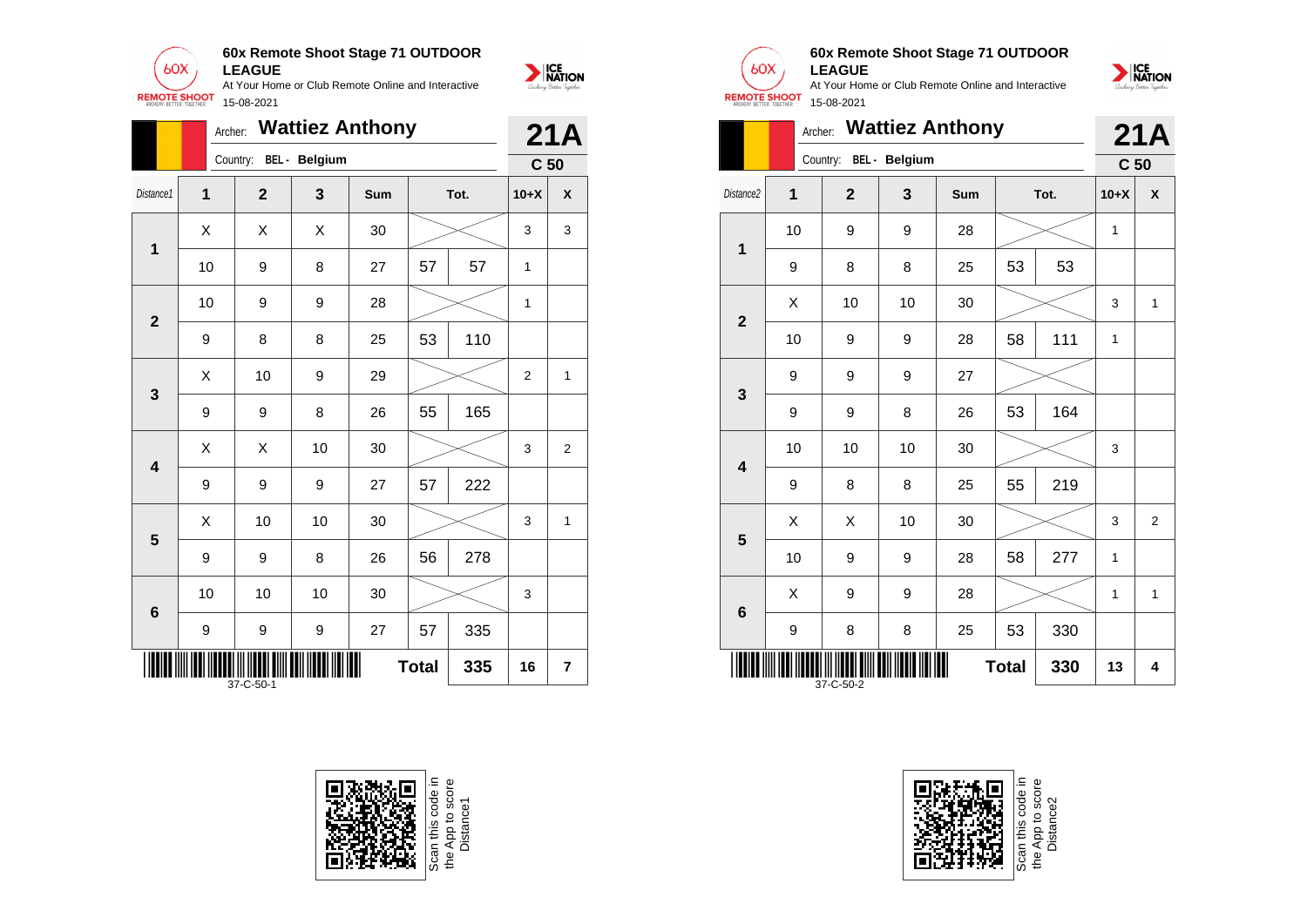

|                | <b>Wattiez Axel</b><br>Archer:        |                |                        |     |    |      |                 |                |  |
|----------------|---------------------------------------|----------------|------------------------|-----|----|------|-----------------|----------------|--|
|                |                                       |                | Country: BEL - Belgium |     |    |      | C <sub>50</sub> |                |  |
| Distance1      | 1                                     | $\overline{2}$ | 3                      | Sum |    | Tot. | $10+X$          | X              |  |
| $\mathbf{1}$   | 10                                    | 10             | 10                     | 30  |    |      | 3               |                |  |
|                | 9                                     | 9              | 9                      | 27  | 57 | 57   |                 |                |  |
| $\overline{2}$ | 10                                    | 9              | 9                      | 28  |    |      | 1               |                |  |
|                | 9                                     | 8              | $\overline{7}$         | 24  | 52 | 109  |                 |                |  |
| 3              | X                                     | 10             | 9                      | 29  |    |      | $\overline{2}$  | 1              |  |
|                | 9                                     | 9              | 8                      | 26  | 55 | 164  |                 |                |  |
| 4              | 10                                    | 10             | 9                      | 29  |    |      | 2               |                |  |
|                | 9                                     | 9              | 8                      | 26  | 55 | 219  |                 |                |  |
| 5              | 10                                    | 9              | 9                      | 28  |    |      | 1               |                |  |
|                | 9                                     | 8              | $\overline{7}$         | 24  | 52 | 271  |                 |                |  |
| 6              | Χ                                     | Χ              | 10                     | 30  |    |      | 3               | $\overline{2}$ |  |
|                | 9                                     | 9              | 9                      | 27  | 57 | 328  |                 |                |  |
|                | Ш<br><b>Total</b><br>328<br>38-C-50-1 |                |                        |     |    |      | 12              | 3              |  |



Scan this code in<br>the App to score<br>Distance1



NATION

## **60x Remote Shoot Stage 71 OUTDOOR LEAGUE**



|                                        | Archer:        |                |                | 21B |      |     |                 |              |
|----------------------------------------|----------------|----------------|----------------|-----|------|-----|-----------------|--------------|
|                                        |                | Country:       | BEL - Belgium  |     |      |     | C <sub>50</sub> |              |
| Distance <sub>2</sub>                  | $\overline{1}$ | $\overline{2}$ | 3              | Sum | Tot. |     | $10+X$          | X            |
| $\overline{\mathbf{1}}$                | Χ              | X              | 10             | 30  |      |     | 3               | 2            |
|                                        | 9              | 8              | 8              | 25  | 55   | 55  |                 |              |
| $\overline{2}$                         | Χ              | 10             | 10             | 30  |      |     | 3               | $\mathbf{1}$ |
|                                        | 9              | 9              | $\overline{7}$ | 25  | 55   | 110 |                 |              |
| 3                                      | 10             | 9              | 9              | 28  |      |     | 1               |              |
|                                        | 9              | 8              | 8              | 25  | 53   | 163 |                 |              |
| $\overline{\mathbf{4}}$                | Χ              | 10             | 9              | 29  |      |     | $\overline{2}$  | 1            |
|                                        | 9              | 8              | $\overline{7}$ | 24  | 53   | 216 |                 |              |
|                                        | 10             | 9              | 9              | 28  |      |     | 1               |              |
| 5                                      | 9              | 9              | 8              | 26  | 54   | 270 |                 |              |
| $6\phantom{1}6$                        | 10             | 9              | 9              | 28  |      |     | 1               |              |
|                                        | 9              | 8              | $\overline{7}$ | 24  | 52   | 322 |                 |              |
| <b>Total</b><br>322<br>11<br>38-C-50-2 |                |                |                |     |      |     |                 | 4            |



Scan this code<br>the App to scor<br>Distance2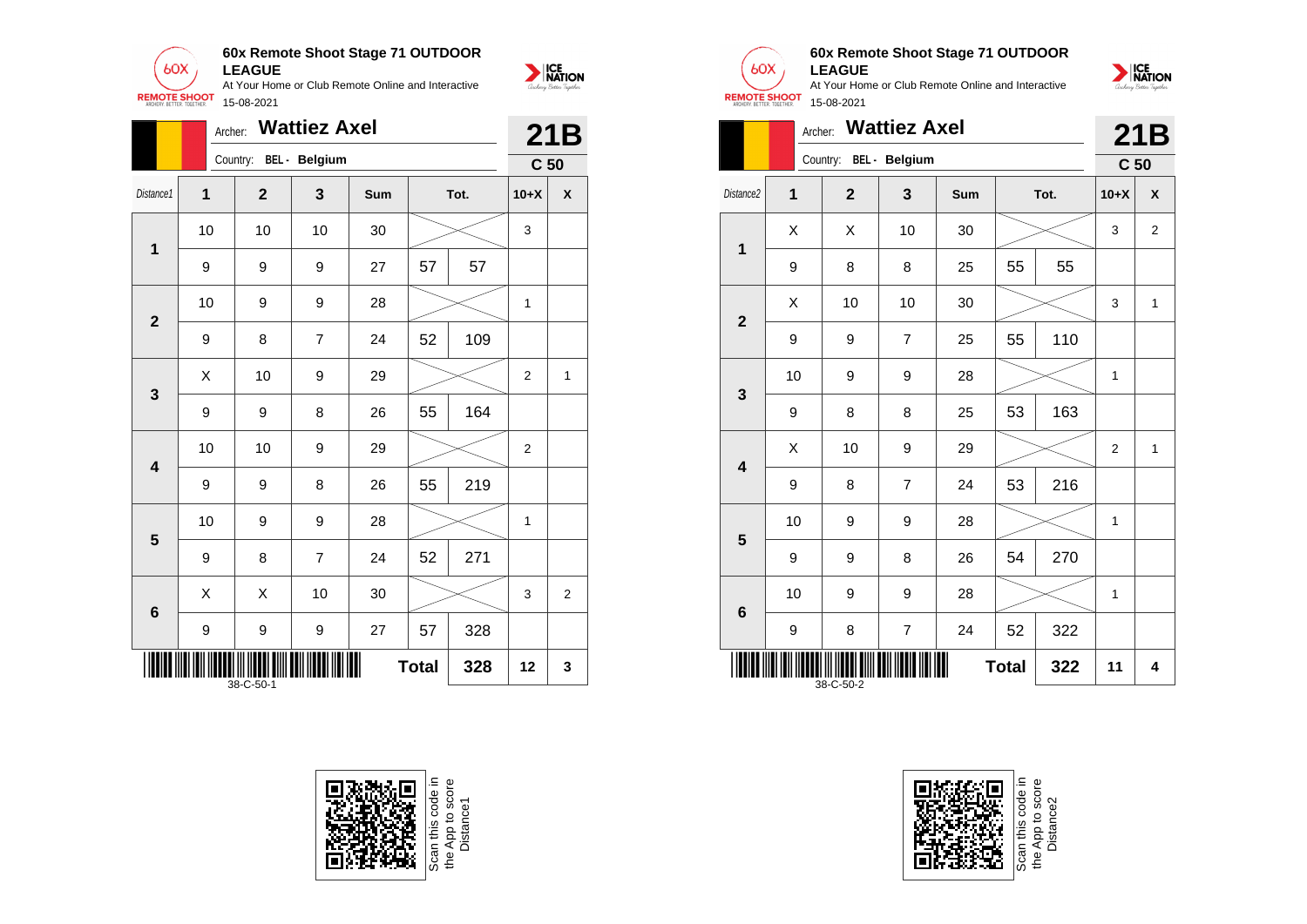

|                                  | <b>Al Shatti Ahmed</b><br>Archer:<br>Country: KUW - Kuwait |                |    |     |          |      |                 | <b>22A</b>         |  |
|----------------------------------|------------------------------------------------------------|----------------|----|-----|----------|------|-----------------|--------------------|--|
|                                  |                                                            |                |    |     |          |      | C <sub>50</sub> |                    |  |
| Distance1                        | 1                                                          | $\overline{2}$ | 3  | Sum |          | Tot. | $10+X$          | $\pmb{\mathsf{X}}$ |  |
| 1                                | 10                                                         | 10             | 10 | 30  |          |      | 3               |                    |  |
|                                  | 10                                                         | 9              | 8  | 27  | 57<br>57 |      | $\mathbf{1}$    |                    |  |
| $\mathbf{2}$                     | 10                                                         | 10             | 10 | 30  |          |      | 3               |                    |  |
|                                  | 9                                                          | 9              | 9  | 27  | 57       | 114  |                 |                    |  |
| 3                                | X                                                          | X              | 10 | 30  |          |      | 3               | 2                  |  |
|                                  | 9                                                          | 9              | 8  | 26  | 56       | 170  |                 |                    |  |
| $\overline{\mathbf{4}}$          | Χ                                                          | X              | 10 | 30  |          |      | 3               | $\boldsymbol{2}$   |  |
|                                  | 8                                                          | 8              | 8  | 24  | 54       | 224  |                 |                    |  |
| 5                                | X                                                          | 10             | 9  | 29  |          |      | $\overline{2}$  | 1                  |  |
|                                  | 9                                                          | 8              | 8  | 25  | 54       | 278  |                 |                    |  |
| 6                                | X                                                          | 10             | 10 | 30  |          |      | 3               | $\mathbf{1}$       |  |
|                                  | $\boldsymbol{9}$                                           | 9              | 9  | 27  | 57       | 335  |                 |                    |  |
| 335<br><b>Total</b><br>26-C-50-1 |                                                            |                |    |     |          |      | 18              | 6                  |  |





## **60x Remote Shoot Stage 71 OUTDOOR LEAGUE**

NATION

At Your Home or Club Remote Online and Interactive 15-08-2021





Scan this code in<br>the App to score<br>Distance2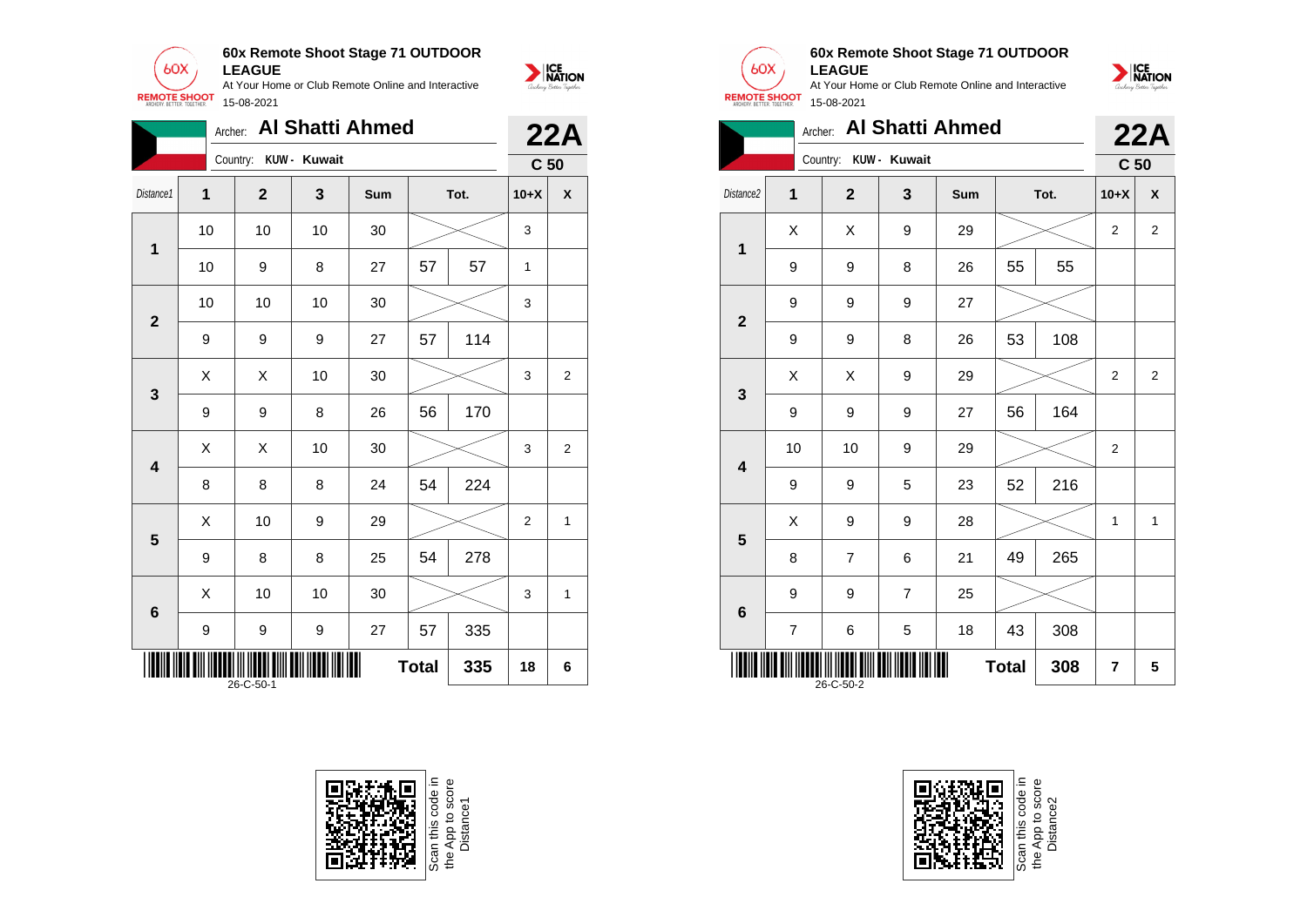

|                                  | Archer:          |                       |                | <b>Al Mutairi Bader</b> |    |      |                 | <b>22B</b>         |  |
|----------------------------------|------------------|-----------------------|----------------|-------------------------|----|------|-----------------|--------------------|--|
|                                  |                  | Country: KUW - Kuwait |                |                         |    |      | C <sub>50</sub> |                    |  |
| Distance1                        | 1                | $\overline{2}$        | 3              | Sum                     |    | Tot. | $10+X$          | $\pmb{\mathsf{X}}$ |  |
| $\mathbf{1}$                     | 10               | 9                     | 9              | 28                      |    |      |                 |                    |  |
|                                  | 9                | 9                     | 9              | 27                      | 55 | 55   |                 |                    |  |
| $\mathbf{2}$                     | Χ                | 10                    | 9              | 29                      |    |      | $\overline{2}$  | 1                  |  |
|                                  | 9                | 8                     | $\overline{7}$ | 24                      | 53 | 108  |                 |                    |  |
| 3                                | 10               | 9                     | 9              | 28                      |    |      | 1               |                    |  |
|                                  | 8                | 8                     | 8              | 24                      | 52 | 160  |                 |                    |  |
| $\overline{\mathbf{4}}$          | X                | 10                    | 9              | 29                      |    |      | $\overline{2}$  | 1                  |  |
|                                  | 9                | 9                     | 8              | 26                      | 55 | 215  |                 |                    |  |
| 5                                | X                | 10                    | 10             | 30                      |    |      | 3               | 1                  |  |
|                                  | 9                | 9                     | 8              | 26                      | 56 | 271  |                 |                    |  |
| 6                                | X                | 10                    | 10             | 30                      |    |      | 3               | $\mathbf{1}$       |  |
|                                  | $\boldsymbol{9}$ | 9                     | 8              | 26                      | 56 | 327  |                 |                    |  |
| 327<br><b>Total</b><br>27-C-50-1 |                  |                       |                |                         |    |      | 12              | 4                  |  |





## **60x Remote Shoot Stage 71 OUTDOOR LEAGUE**

|                                  | <b>Al Mutairi Bader</b><br>Archer:<br>Country: KUW - Kuwait |              |                |     |    |      |                 | 22B                |  |
|----------------------------------|-------------------------------------------------------------|--------------|----------------|-----|----|------|-----------------|--------------------|--|
|                                  |                                                             |              |                |     |    |      | C <sub>50</sub> |                    |  |
| Distance2                        | 1                                                           | $\mathbf{2}$ | $\mathbf{3}$   | Sum |    | Tot. | $10+X$          | $\pmb{\mathsf{X}}$ |  |
| $\mathbf{1}$                     | 10                                                          | 10           | 9              | 29  |    |      | $\overline{2}$  |                    |  |
|                                  | 9                                                           | 9            | $\overline{7}$ | 25  | 54 | 54   |                 |                    |  |
| $\overline{2}$                   | 9                                                           | 9            | 9              | 27  |    |      |                 |                    |  |
|                                  | 8                                                           | 8            | 8              | 24  | 51 | 105  |                 |                    |  |
| 3                                | X                                                           | 10           | 10             | 30  |    |      | 3               | $\mathbf{1}$       |  |
|                                  | 9                                                           | 9            | 9              | 27  | 57 | 162  |                 |                    |  |
| $\overline{\mathbf{4}}$          | X                                                           | 9            | 9              | 28  |    |      | 1               | 1                  |  |
|                                  | 9                                                           | 8            | $\overline{7}$ | 24  | 52 | 214  |                 |                    |  |
| 5                                | X                                                           | 9            | 9              | 28  |    |      | 1               | $\mathbf{1}$       |  |
|                                  | 8                                                           | 8            | 8              | 24  | 52 | 266  |                 |                    |  |
| $6\phantom{1}6$                  | Χ                                                           | Χ            | X              | 30  |    |      | 3               | 3                  |  |
|                                  | 9                                                           | 8            | 8              | 25  | 55 | 321  |                 |                    |  |
| <b>Total</b><br>321<br>27-C-50-2 |                                                             |              |                |     |    |      | 10              | 6                  |  |



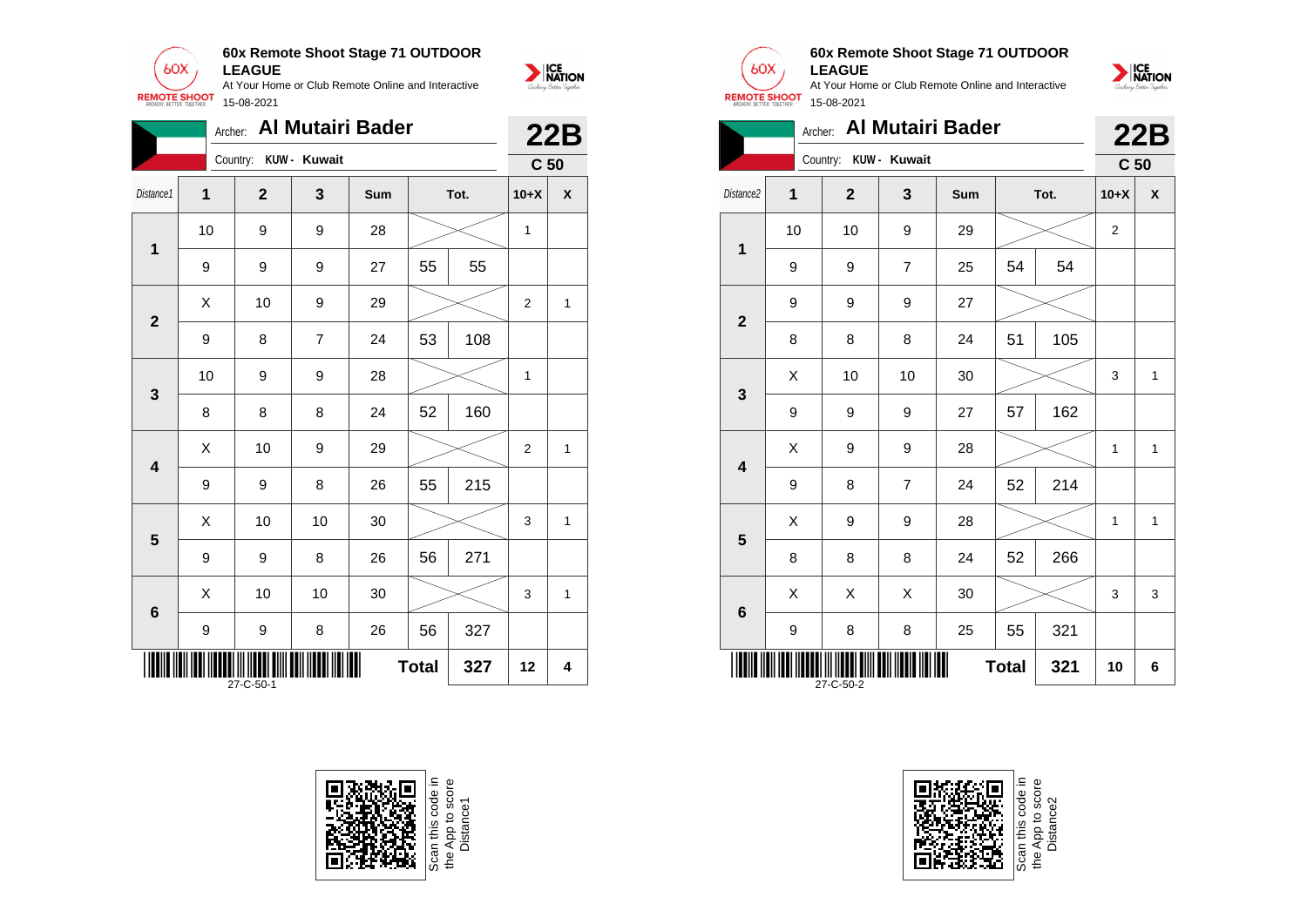









# **60x Remote Shoot Stage 71 OUTDOOR LEAGUE**



|                         | Archer:                               |                |              | Al-Harbi Abdullah |   |      |        | <b>23A</b>         |  |  |  |
|-------------------------|---------------------------------------|----------------|--------------|-------------------|---|------|--------|--------------------|--|--|--|
|                         |                                       | Country:       | KUW - Kuwait |                   |   |      | R 50   |                    |  |  |  |
| Distance2               | 1                                     | $\overline{2}$ | $\mathbf{3}$ | Sum               |   | Tot. | $10+X$ | $\pmb{\mathsf{X}}$ |  |  |  |
| 1                       | M                                     | M              | M            | $\boldsymbol{0}$  |   |      |        |                    |  |  |  |
|                         | M                                     | M              | M            | $\boldsymbol{0}$  | 0 | 0    |        |                    |  |  |  |
|                         | M                                     | M              | M            | $\mathbf 0$       |   |      |        |                    |  |  |  |
| $\overline{\mathbf{2}}$ | M                                     | M              | M            | $\mathbf 0$       | 0 | 0    |        |                    |  |  |  |
|                         | M                                     | M              | M            | $\pmb{0}$         |   |      |        |                    |  |  |  |
| 3                       | M                                     | M              | M            | $\mathbf 0$       | 0 | 0    |        |                    |  |  |  |
|                         | M                                     | M              | M            | $\mathbf 0$       |   |      |        |                    |  |  |  |
| $\overline{\mathbf{4}}$ | M                                     | M              | M            | $\boldsymbol{0}$  | 0 | 0    |        |                    |  |  |  |
|                         | M                                     | M              | M            | $\mathbf 0$       |   |      |        |                    |  |  |  |
| 5                       | M                                     | M              | M            | $\mathbf 0$       | 0 | 0    |        |                    |  |  |  |
|                         | M                                     | M              | M            | $\boldsymbol{0}$  |   |      |        |                    |  |  |  |
| $6\phantom{1}$          | M                                     | M              | M            | $\pmb{0}$         | 0 | 0    |        |                    |  |  |  |
|                         | <b>Total</b><br>$\bf{0}$<br>32-R-50-2 |                |              |                   |   |      |        |                    |  |  |  |



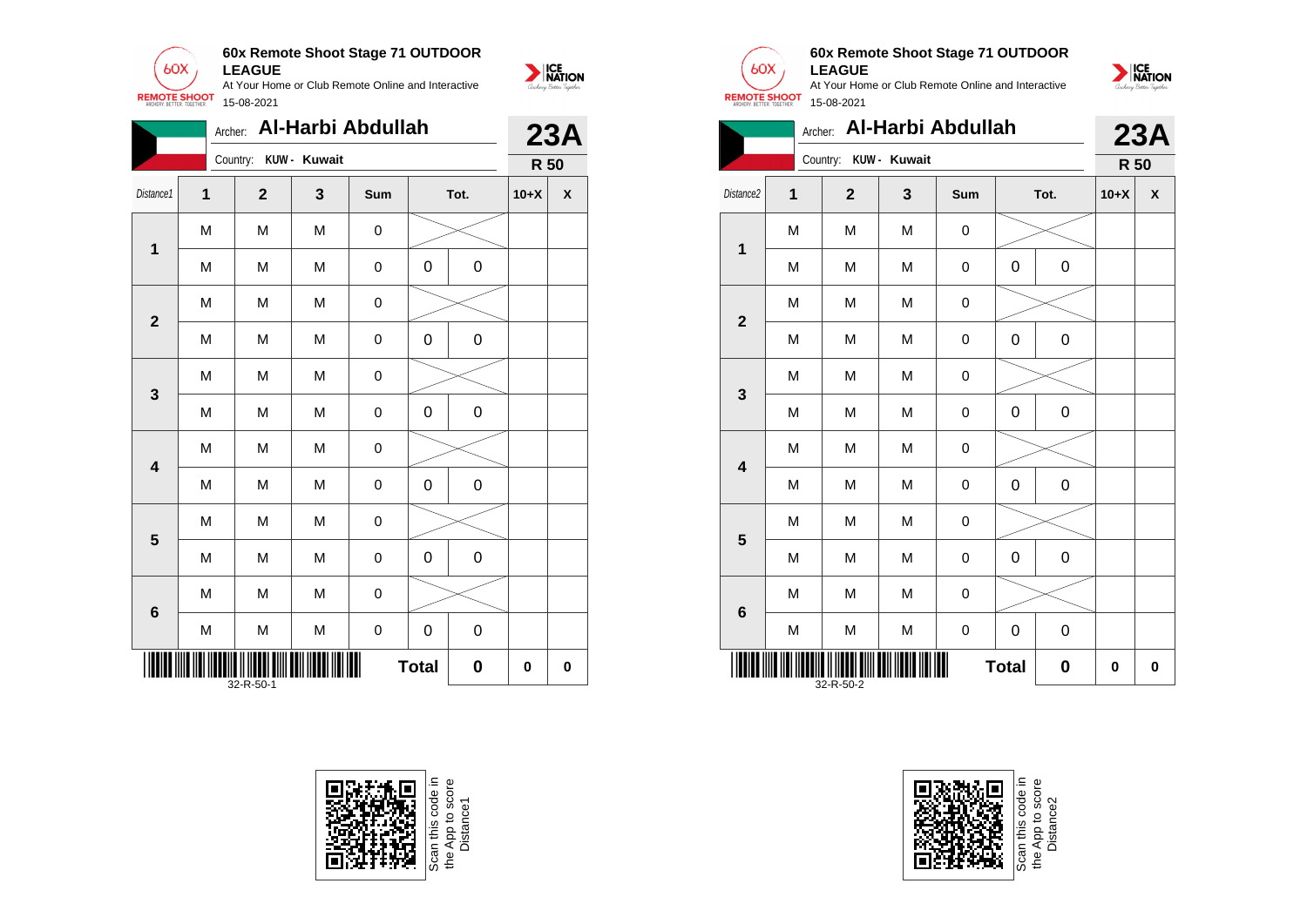

|                 | Archer:                               |                       | <b>Al-Rashidi Faisal</b> |     |      |     |        | <b>23B</b>   |  |
|-----------------|---------------------------------------|-----------------------|--------------------------|-----|------|-----|--------|--------------|--|
|                 |                                       | Country: KUW - Kuwait |                          |     |      |     | R 50   |              |  |
| Distance1       | 1                                     | $\mathbf{2}$          | 3                        | Sum | Tot. |     | $10+X$ | χ            |  |
| $\mathbf 1$     | 8                                     | 8                     | 8                        | 24  |      |     |        |              |  |
|                 | $\overline{7}$                        | $\overline{7}$        | 6                        | 20  | 44   | 44  |        |              |  |
| $\mathbf{2}$    | 9                                     | 9                     | 9                        | 27  |      |     |        |              |  |
|                 | 9                                     | 8                     | 6                        | 23  | 50   | 94  |        |              |  |
| $\mathbf{3}$    | X                                     | 9                     | $\overline{7}$           | 26  |      |     | 1      | $\mathbf{1}$ |  |
|                 | $\overline{7}$                        | 6                     | 5                        | 18  | 44   | 138 |        |              |  |
| 4               | 10                                    | 9                     | 9                        | 28  |      |     | 1      |              |  |
|                 | 8                                     | 8                     | $\overline{7}$           | 23  | 51   | 189 |        |              |  |
| 5               | 9                                     | 9                     | 9                        | 27  |      |     |        |              |  |
|                 | 8                                     | $\overline{7}$        | $\overline{7}$           | 22  | 49   | 238 |        |              |  |
| $6\phantom{1}6$ | X                                     | 10                    | 10                       | 30  |      |     | 3      | 1            |  |
|                 | 9                                     | 9                     | 8                        | 26  | 56   | 294 |        |              |  |
|                 | <b>Total</b><br>294<br>5<br>33-R-50-1 |                       |                          |     |      |     |        | $\mathbf{2}$ |  |





# **60x Remote Shoot Stage 71 OUTDOOR LEAGUE**



|                         |                |                       |                | Archer: Al-Rashidi Faisal |              |      | <b>23B</b>   |   |  |
|-------------------------|----------------|-----------------------|----------------|---------------------------|--------------|------|--------------|---|--|
|                         |                | Country: KUW - Kuwait |                |                           |              |      | R 50         |   |  |
| Distance2               | $\overline{1}$ | $\overline{2}$        | 3              | Sum                       |              | Tot. |              | X |  |
| $\mathbf 1$             | 10             | 9                     | 8              | 27                        |              |      | $\mathbf{1}$ |   |  |
|                         | 8              | $\overline{7}$        | $\overline{7}$ | 22                        | 49           | 49   |              |   |  |
| $\overline{2}$          | 9              | 8                     | 8              | 25                        |              |      |              |   |  |
|                         | 8              | 7                     | $\overline{7}$ | 22                        | 47           | 96   |              |   |  |
| $\overline{\mathbf{3}}$ | 10             | 10                    | 10             | 30                        |              |      | 3            |   |  |
|                         | 9              | 9                     | $\overline{7}$ | 25                        | 55           | 151  |              |   |  |
| $\overline{\mathbf{4}}$ | 9              | 8                     | 8              | 25                        |              |      |              |   |  |
|                         | $\overline{7}$ | 6                     | 5              | 18                        | 43           | 194  |              |   |  |
| 5                       | $\overline{7}$ | 7                     | $\overline{7}$ | 21                        |              |      |              |   |  |
|                         | $\overline{7}$ | 6                     | 5              | 18                        | 39           | 233  |              |   |  |
| $6\phantom{1}$          | 9              | 9                     | 9              | 27                        |              |      |              |   |  |
|                         | 6              | 6                     | 5              | 17                        | 44           | 277  |              |   |  |
|                         |                | 33-R-50-2             |                |                           | <b>Total</b> | 277  | 4            | 0 |  |

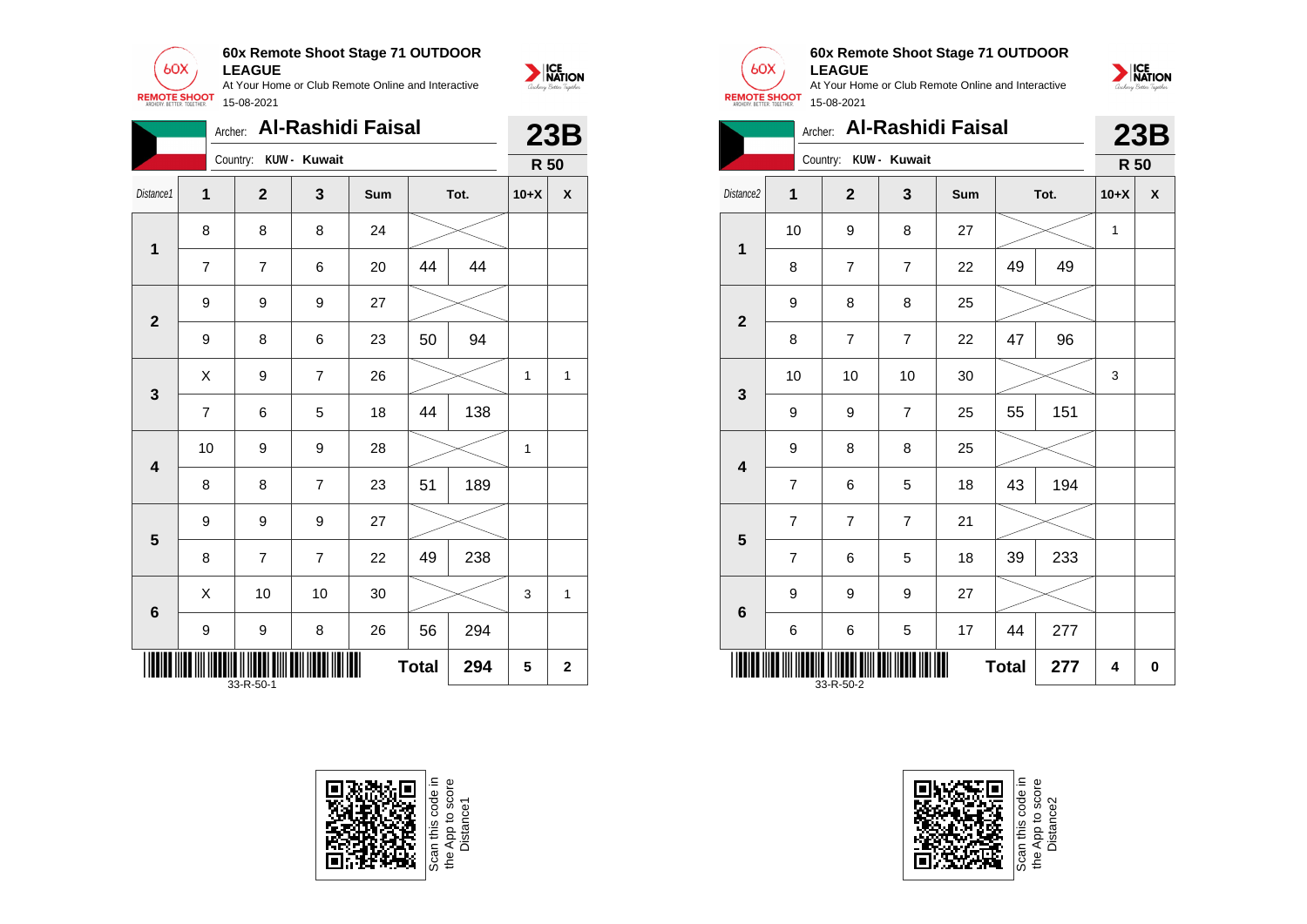







# **60x Remote Shoot Stage 71 OUTDOOR LEAGUE**



|                         | Archer:                        |                |                                                                                       | Al-Harbi Abdullah |   |             |        | <b>23C</b>         |  |
|-------------------------|--------------------------------|----------------|---------------------------------------------------------------------------------------|-------------------|---|-------------|--------|--------------------|--|
|                         |                                | Country:       | KUW - Kuwait                                                                          |                   |   |             | R 60   |                    |  |
| Distance2               | $\overline{1}$                 | $\overline{2}$ | 3                                                                                     | Sum               |   | Tot.        | $10+X$ | $\pmb{\mathsf{X}}$ |  |
| 1                       | M                              | M              | M                                                                                     | 0                 |   |             |        |                    |  |
|                         | M                              | M              | M                                                                                     | 0                 | 0 | $\mathbf 0$ |        |                    |  |
| $\overline{2}$          | M                              | M              | M                                                                                     | 0                 |   |             |        |                    |  |
|                         | M                              | M              | M                                                                                     | 0                 | 0 | 0           |        |                    |  |
| 3                       | M                              | M              | $\mathsf{M}% _{T}=\mathsf{M}_{T}\!\left( a,b\right) ,\ \mathsf{M}_{T}=\mathsf{M}_{T}$ | $\mathbf 0$       |   |             |        |                    |  |
|                         | M                              | M              | M                                                                                     | 0                 | 0 | $\mathbf 0$ |        |                    |  |
| $\overline{\mathbf{4}}$ | M                              | M              | M                                                                                     | 0                 |   |             |        |                    |  |
|                         | M                              | M              | M                                                                                     | 0                 | 0 | $\mathbf 0$ |        |                    |  |
|                         | M                              | M              | M                                                                                     | $\mathbf 0$       |   |             |        |                    |  |
| 5                       | M                              | M              | M                                                                                     | $\mathbf 0$       | 0 | 0           |        |                    |  |
| $6\phantom{a}$          | M                              | M              | M                                                                                     | 0                 |   |             |        |                    |  |
|                         | M                              | M              | $\mathsf{M}% _{T}=\mathsf{M}_{T}\!\left( a,b\right) ,\ \mathsf{M}_{T}=\mathsf{M}_{T}$ | 0                 | 0 | $\mathbf 0$ |        |                    |  |
|                         | <b>Total</b><br>0<br>35-R-60-2 |                |                                                                                       |                   |   |             |        |                    |  |



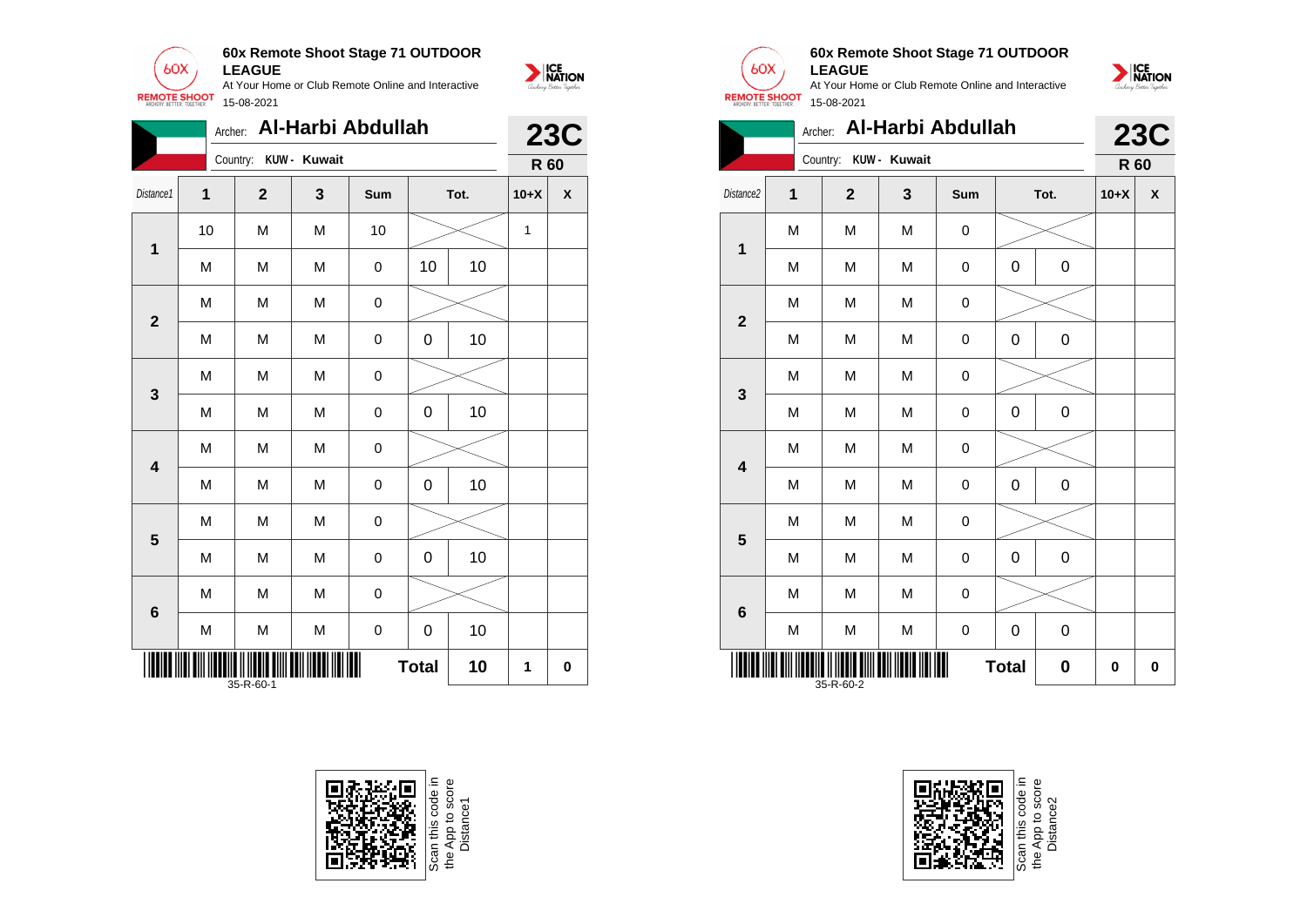

|                         | <b>Dielen Nathalie</b><br>Archer:      |              |                   |     |      |     | <b>24A</b>      |                |
|-------------------------|----------------------------------------|--------------|-------------------|-----|------|-----|-----------------|----------------|
|                         |                                        | Country:     | SUI - Switzerland |     |      |     | C <sub>50</sub> |                |
| Distance1               | $\mathbf 1$                            | $\mathbf{2}$ | 3                 | Sum | Tot. |     | $10+X$          | χ              |
| $\mathbf{1}$            | 9                                      | 9            | 9                 | 27  |      |     |                 |                |
|                         | 9                                      | 9            | 9                 | 27  | 54   | 54  |                 |                |
| $\overline{2}$          | X                                      | X            | 9                 | 29  |      |     | $\overline{2}$  | $\overline{2}$ |
|                         | 9                                      | 9            | 8                 | 26  | 55   | 109 |                 |                |
| 3                       | X                                      | 10           | 10                | 30  |      |     | 3               | 1              |
|                         | 9                                      | 9            | 8                 | 26  | 56   | 165 |                 |                |
| $\overline{\mathbf{4}}$ | Χ                                      | 9            | 9                 | 28  |      |     | 1               | $\mathbf{1}$   |
|                         | 9                                      | 9            | 8                 | 26  | 54   | 219 |                 |                |
| 5                       | X                                      | X            | 9                 | 29  |      |     | $\overline{2}$  | $\overline{c}$ |
|                         | 9                                      | 9            | 8                 | 26  | 55   | 274 |                 |                |
| $6\phantom{1}6$         | 10                                     | 10           | 9                 | 29  |      |     | $\overline{2}$  |                |
|                         | 9                                      | 7            | M                 | 16  | 45   | 319 |                 |                |
|                         | 319<br><b>Total</b><br>10<br>40-C-50-1 |              |                   |     |      |     |                 | 6              |





# **60x Remote Shoot Stage 71 OUTDOOR LEAGUE**

At Your Home or Club Remote Online and Interactive 15-08-2021



| <b>REMOTE SHOOT</b><br>15-08-2021 |                   |                            |    |                        |              |      |                 |              |  |  |
|-----------------------------------|-------------------|----------------------------|----|------------------------|--------------|------|-----------------|--------------|--|--|
|                                   | Archer:           |                            |    | <b>Dielen Nathalie</b> |              |      |                 | <b>24A</b>   |  |  |
|                                   |                   | Country: SUI - Switzerland |    |                        |              |      | C <sub>50</sub> |              |  |  |
| Distance <sub>2</sub>             | 1<br>$\mathbf{2}$ |                            | 3  | Sum                    |              | Tot. | $10+X$          | X            |  |  |
| $\overline{1}$                    | X                 | 10                         | 9  | 29                     |              |      | $\overline{2}$  | 1            |  |  |
|                                   | 9                 | 9                          | 8  | 26                     | 55           | 55   |                 |              |  |  |
| $\overline{2}$                    | 9                 | 9                          | 9  | 27                     |              |      |                 |              |  |  |
|                                   | 9                 | 9                          | 8  | 26                     | 53           | 108  |                 |              |  |  |
| 3                                 | 9                 | 9                          | 9  | 27                     |              |      |                 |              |  |  |
|                                   | 8                 | 8                          | 8  | 24                     | 51           | 159  |                 |              |  |  |
| 4                                 | X                 | 10                         | 9  | 29                     |              |      | 2               | 1            |  |  |
|                                   | 9                 | 8                          | 5  | 22                     | 51           | 210  |                 |              |  |  |
| 5                                 | X                 | 10                         | 10 | 30                     |              |      | 3               | 1            |  |  |
|                                   | 10                | 9                          | 8  | 27                     | 57           | 267  | 1               |              |  |  |
|                                   | X                 | 10                         | 10 | 30                     |              |      | 3               | $\mathbf{1}$ |  |  |
| $6\phantom{1}6$                   | 10                | 9                          | 9  | 28                     | 58           | 325  | 1               |              |  |  |
|                                   |                   | $40 - C - 50 - 2$          |    |                        | <b>Total</b> | 325  | 12              | 4            |  |  |

Scan this code in<br>the App to score<br>Distance2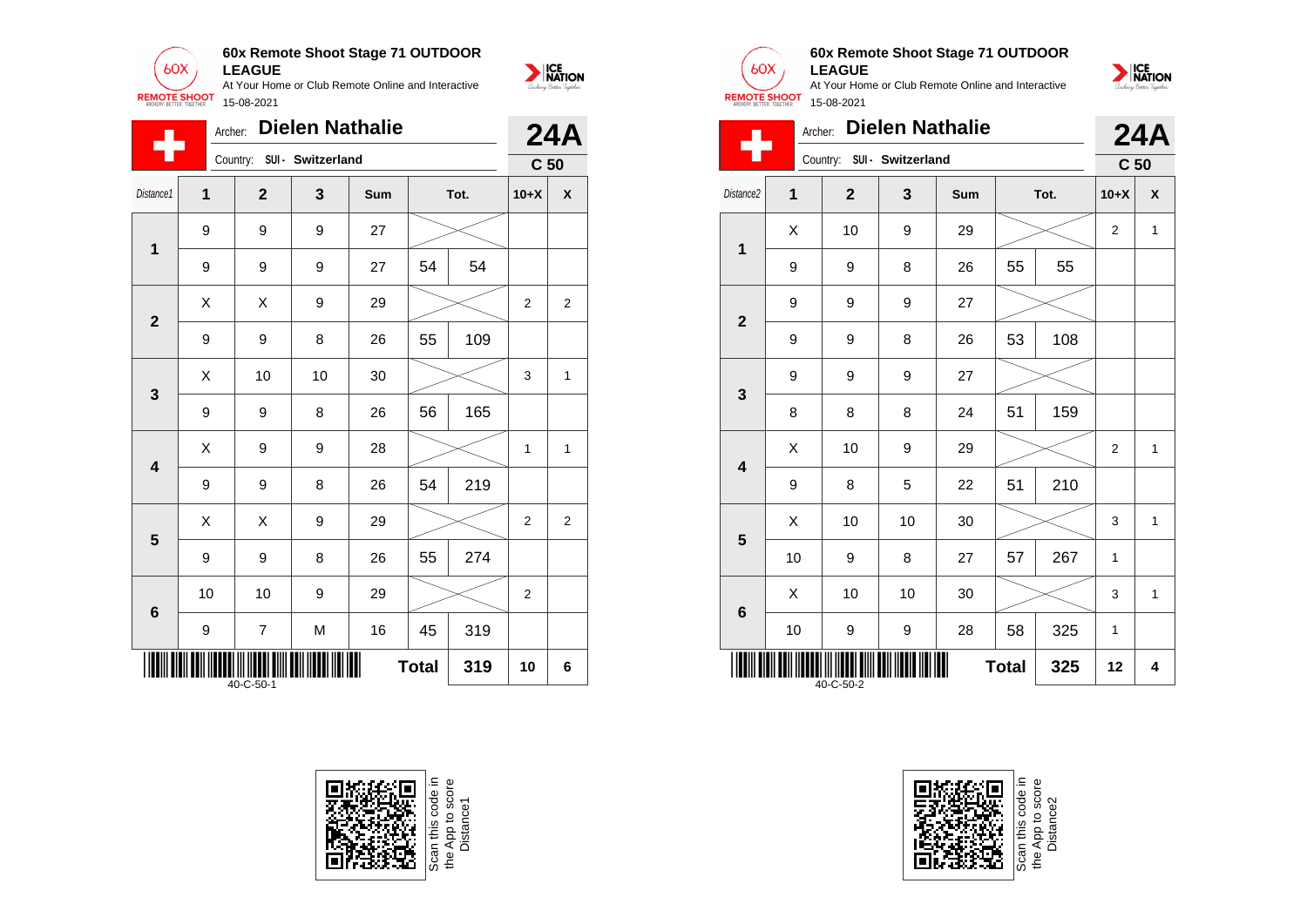

|                         | <b>Dielen Tom</b><br>Archer:     |                |                         |     |    |      |                |              |  |
|-------------------------|----------------------------------|----------------|-------------------------|-----|----|------|----------------|--------------|--|
|                         |                                  | Country:       | SUI - Switzerland       |     |    |      | R 60           |              |  |
| Distance1               | $\mathbf 1$                      | $\overline{2}$ | 3                       | Sum |    | Tot. | $10+X$         | X            |  |
| $\mathbf 1$             | Χ                                | 8              | 8                       | 26  |    |      | $\mathbf{1}$   | 1            |  |
|                         | $\overline{7}$                   | 6              | $\overline{\mathbf{4}}$ | 17  | 43 | 43   |                |              |  |
| $\mathbf{2}$            | Χ                                | 10             | 9                       | 29  |    |      | $\overline{2}$ | $\mathbf{1}$ |  |
|                         | $\overline{7}$                   | 6              | 6                       | 19  | 48 | 91   |                |              |  |
| $\mathbf{3}$            | 9                                | 9              | 8                       | 26  |    |      |                |              |  |
|                         | $\overline{7}$                   | 5              | $\overline{\mathbf{4}}$ | 16  | 42 | 133  |                |              |  |
| $\overline{\mathbf{4}}$ | 8                                | 8              | $\overline{7}$          | 23  |    |      |                |              |  |
|                         | 6                                | 3              | 1                       | 10  | 33 | 166  |                |              |  |
| 5                       | 9                                | 9              | 8                       | 26  |    |      |                |              |  |
|                         | $\overline{7}$                   | 6              | M                       | 13  | 39 | 205  |                |              |  |
| 6                       | 9                                | 8              | $\overline{7}$          | 24  |    |      |                |              |  |
|                         | $\overline{7}$                   | $\overline{7}$ | $\overline{4}$          | 18  | 42 | 247  |                |              |  |
|                         | <b>Total</b><br>247<br>41-R-60-1 |                |                         |     |    |      |                |              |  |





# **60x Remote Shoot Stage 71 OUTDOOR**

**LEAGUE** At Your Home or Club Remote Online and Interactive



| ARCHERY. BETTER. TOGETHER |                                  |                |                                        |     |    |      |              |            |
|---------------------------|----------------------------------|----------------|----------------------------------------|-----|----|------|--------------|------------|
|                           | Archer:                          | Country:       | <b>Dielen Tom</b><br>SUI - Switzerland |     |    |      |              | <b>24B</b> |
|                           |                                  |                |                                        |     |    |      | R 60         |            |
| Distance2                 | 1                                | $\mathbf{2}$   | 3                                      | Sum |    | Tot. | $10+X$       | X          |
| 1                         | 9                                | 8              | 8                                      | 25  |    |      |              |            |
|                           | 8                                | 5              | M                                      | 13  | 38 | 38   |              |            |
| $\overline{2}$            | 10                               | 9              | 9                                      | 28  |    |      | $\mathbf{1}$ |            |
|                           | 8                                | 8              | $\overline{7}$                         | 23  | 51 | 89   |              |            |
| 3                         | X                                | 9              | 8                                      | 27  |    |      | 1            | 1          |
|                           | 8                                | 7              | 6                                      | 21  | 48 | 137  |              |            |
| $\overline{\mathbf{4}}$   | 9                                | 9              | 8                                      | 26  |    |      |              |            |
|                           | $\overline{7}$                   | 6              | $\overline{4}$                         | 17  | 43 | 180  |              |            |
| 5                         | 9                                | 9              | 8                                      | 26  |    |      |              |            |
|                           | 8                                | $\overline{7}$ | 6                                      | 21  | 47 | 227  |              |            |
| $6\phantom{1}6$           | 8                                | 8              | $\overline{7}$                         | 23  |    |      |              |            |
|                           | $\overline{7}$                   | $\overline{7}$ | $\overline{\mathbf{4}}$                | 18  | 41 | 268  |              |            |
|                           | <b>Total</b><br>268<br>41-R-60-2 |                |                                        |     |    |      |              |            |



Scan this code<br>the App to sco<br>Distance2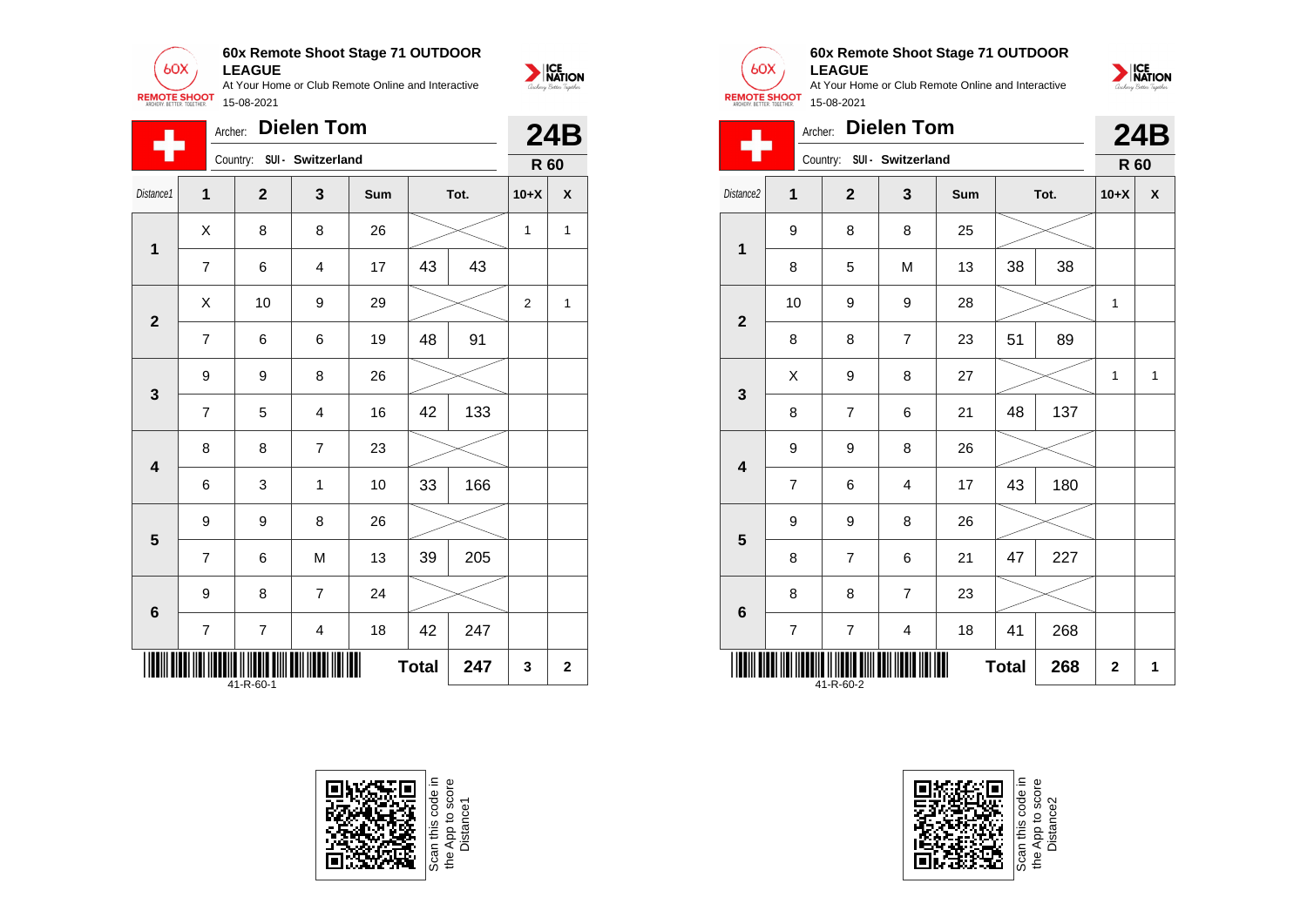

|                | Archer:                                    |                | <b>Daniel Alain</b> |     |      |     |              | <b>24C</b>         |  |
|----------------|--------------------------------------------|----------------|---------------------|-----|------|-----|--------------|--------------------|--|
| 7              |                                            | Country:       | SUI - Switzerland   |     |      |     | R 60         |                    |  |
| Distance1      | 1                                          | $\overline{2}$ | 3                   | Sum | Tot. |     | $10+X$       | $\pmb{\mathsf{x}}$ |  |
| $\mathbf{1}$   | 9                                          | 9              | 9                   | 27  |      |     |              |                    |  |
|                | 8                                          | $\overline{7}$ | $\overline{7}$      | 22  | 49   | 49  |              |                    |  |
| $\overline{2}$ | 9                                          | 9              | 9                   | 27  |      |     |              |                    |  |
|                | 8                                          | 8              | 8                   | 24  | 51   | 100 |              |                    |  |
| 3              | 9                                          | 9              | 8                   | 26  |      |     |              |                    |  |
|                | 8                                          | $\overline{7}$ | $\overline{7}$      | 22  | 48   | 148 |              |                    |  |
| 4              | 9                                          | 9              | 8                   | 26  |      |     |              |                    |  |
|                | 8                                          | $\overline{7}$ | $\overline{7}$      | 22  | 48   | 196 |              |                    |  |
| 5              | 10                                         | 9              | 9                   | 28  |      |     | $\mathbf{1}$ |                    |  |
|                | 9                                          | 7              | $\overline{7}$      | 23  | 51   | 247 |              |                    |  |
| 6              | Χ                                          | 10             | 10                  | 30  |      |     | 3            | 1                  |  |
|                | 8                                          | 8              | 5                   | 21  | 51   | 298 |              |                    |  |
|                | Ш<br><b>Total</b><br>298<br>4<br>42-R-60-1 |                |                     |     |      |     |              | 1                  |  |







# **60x Remote Shoot Stage 71 OUTDOOR LEAGUE**



| ARCHERY. BETTER. TOGETHER. |                                  |              |                            |     |    |      |                         |   |  |
|----------------------------|----------------------------------|--------------|----------------------------|-----|----|------|-------------------------|---|--|
|                            | Archer:                          |              | <b>Daniel Alain</b>        |     |    |      | <b>24C</b>              |   |  |
|                            |                                  |              | Country: SUI - Switzerland |     |    |      | R 60                    |   |  |
| Distance2                  | 1                                | $\mathbf{2}$ | $\mathbf{3}$               | Sum |    | Tot. | $10+X$                  | X |  |
| 1                          | X                                | 10           | 9                          | 29  |    |      | $\overline{\mathbf{c}}$ | 1 |  |
|                            | 9                                | 8            | 7                          | 24  | 53 | 53   |                         |   |  |
| $\overline{2}$             | 10                               | 9            | 9                          | 28  |    |      | 1                       |   |  |
|                            | 8                                | 8            | $\overline{7}$             | 23  | 51 | 104  |                         |   |  |
| 3                          | X                                | X            | 10                         | 30  |    |      | 3                       | 2 |  |
|                            | 9                                | 9            | 9                          | 27  | 57 | 161  |                         |   |  |
| $\overline{\mathbf{4}}$    | X                                | 10           | 9                          | 29  |    |      | $\overline{2}$          | 1 |  |
|                            | 8                                | 8            | 6                          | 22  | 51 | 212  |                         |   |  |
| 5                          | 10                               | 9            | 9                          | 28  |    |      | 1                       |   |  |
|                            | 8                                | 8            | 8                          | 24  | 52 | 264  |                         |   |  |
| $6\phantom{1}$             | X                                | X            | 9                          | 29  |    |      | $\overline{2}$          | 2 |  |
|                            | 8                                | 8            | $\overline{\mathbf{7}}$    | 23  | 52 | 316  |                         |   |  |
|                            | <b>Total</b><br>316<br>42-R-60-2 |              |                            |     |    |      |                         |   |  |

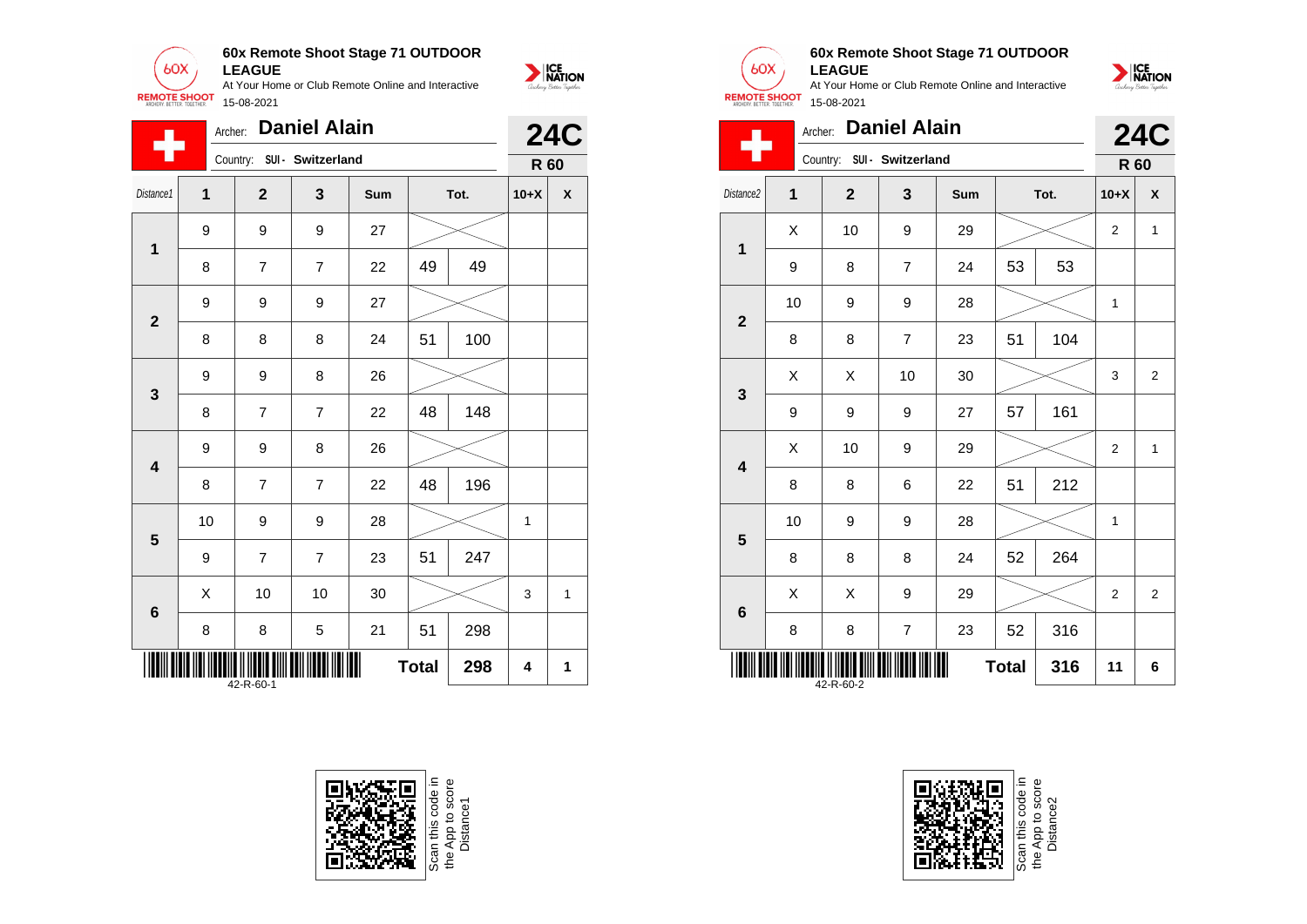

| <b>Wee Pepito Henry</b><br>Archer:<br>Country: PHI - Philippines<br>Distance1<br>1<br>$\mathbf{2}$<br>3<br>Tot.<br><b>Sum</b><br>8<br>$\overline{7}$<br>6<br>21<br>$\overline{\mathbf{1}}$<br>34<br>13<br>34<br>6<br>4<br>3<br>10<br>8<br>26<br>8<br>$\overline{\mathbf{2}}$<br>69<br>M<br>35<br>5<br>4<br>9<br>X<br>10<br>6<br>26<br>$\mathbf{3}$ |                |                |                |                         |              |     | 25A            |   |
|----------------------------------------------------------------------------------------------------------------------------------------------------------------------------------------------------------------------------------------------------------------------------------------------------------------------------------------------------|----------------|----------------|----------------|-------------------------|--------------|-----|----------------|---|
|                                                                                                                                                                                                                                                                                                                                                    |                |                |                |                         |              |     | R 30           |   |
|                                                                                                                                                                                                                                                                                                                                                    |                |                |                |                         |              |     | $10+X$         | X |
|                                                                                                                                                                                                                                                                                                                                                    |                |                |                |                         |              |     |                |   |
|                                                                                                                                                                                                                                                                                                                                                    |                |                |                |                         |              |     |                |   |
|                                                                                                                                                                                                                                                                                                                                                    |                |                |                |                         |              |     | 1              |   |
|                                                                                                                                                                                                                                                                                                                                                    |                |                |                |                         |              |     |                |   |
|                                                                                                                                                                                                                                                                                                                                                    |                |                |                |                         |              |     | $\overline{2}$ | 1 |
|                                                                                                                                                                                                                                                                                                                                                    | 6              | 3              | $\overline{2}$ | 11                      | 37           | 106 |                |   |
| $\overline{\mathbf{4}}$                                                                                                                                                                                                                                                                                                                            | 9              | 6              | 6              | 21                      |              |     |                |   |
|                                                                                                                                                                                                                                                                                                                                                    | 5              | 3              | M              | 8                       | 29           | 135 |                |   |
| $5\phantom{1}$                                                                                                                                                                                                                                                                                                                                     | 9              | $\overline{7}$ | $\overline{7}$ | 23                      |              |     |                |   |
|                                                                                                                                                                                                                                                                                                                                                    | $\overline{7}$ | 6              | 4              | 17                      | 40           | 175 |                |   |
| $6\phantom{1}$                                                                                                                                                                                                                                                                                                                                     | 9              | $\overline{7}$ | $\overline{7}$ | 23                      |              |     |                |   |
|                                                                                                                                                                                                                                                                                                                                                    | $\overline{c}$ | $\overline{c}$ | M              | $\overline{\mathbf{4}}$ | 27           | 202 |                |   |
|                                                                                                                                                                                                                                                                                                                                                    |                | 17-R-30-1      |                |                         | <b>Total</b> | 202 | 3              | 1 |





# **60x Remote Shoot Stage 71 OUTDOOR LEAGUE**



|                         | <b>Wee Pepito Henry</b><br>Archer: |                |                            |     |              |      |        | <b>25A</b> |
|-------------------------|------------------------------------|----------------|----------------------------|-----|--------------|------|--------|------------|
|                         |                                    |                | Country: PHI - Philippines |     |              |      | R 30   |            |
| Distance <sub>2</sub>   | $\overline{1}$                     | $\overline{2}$ | 3                          | Sum |              | Tot. | $10+X$ | X          |
|                         | $\overline{7}$                     | 6              | 4                          | 17  |              |      |        |            |
| 1                       | $\overline{4}$                     | 3              | M                          | 7   | 24           | 24   |        |            |
| $\overline{2}$          | 9                                  | 9              | $\overline{7}$             | 25  |              |      |        |            |
|                         | 6                                  | 5              | 3                          | 14  | 39           | 63   |        |            |
| 3                       | 8                                  | 8              | 6                          | 22  |              |      |        |            |
|                         | 6                                  | $\overline{4}$ | $\overline{4}$             | 14  | 36           | 99   |        |            |
| $\overline{\mathbf{4}}$ | 8                                  | 8              | 6                          | 22  |              |      |        |            |
|                         | 5                                  | M              | M                          | 5   | 27           | 126  |        |            |
| 5                       | $\overline{7}$                     | 6              | 5                          | 18  |              |      |        |            |
|                         | 4                                  | M              | M                          | 4   | 22           | 148  |        |            |
| $6\phantom{1}6$         | $\overline{7}$                     | $\overline{7}$ | 6                          | 20  |              |      |        |            |
|                         | 5                                  | 4              | $\overline{c}$             | 11  | 31           | 179  |        |            |
|                         |                                    | 17-R-30-2      |                            |     | <b>Total</b> | 179  | 0      | 0          |

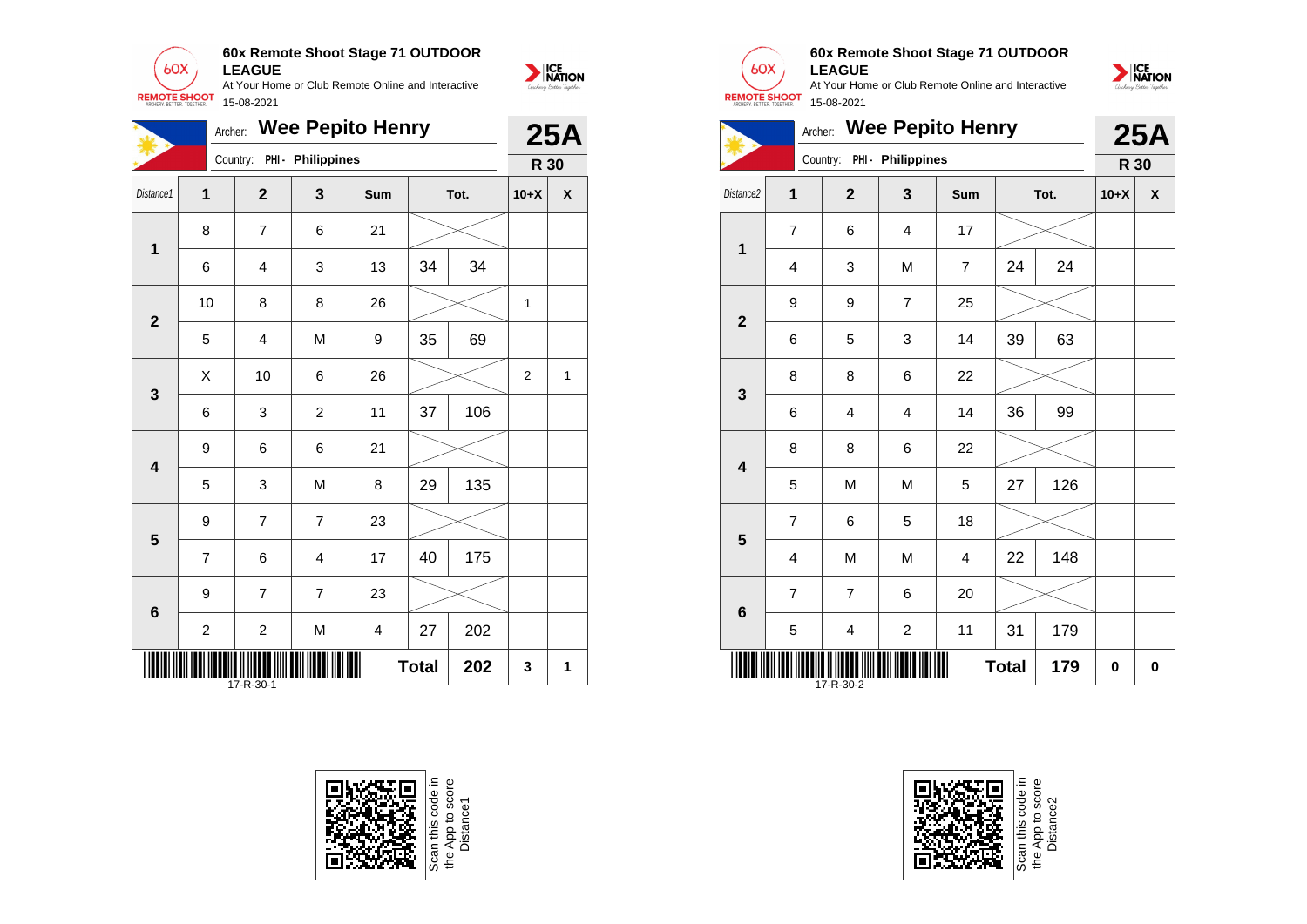

**60x Remote Shoot Stage 71 OUTDOOR**

NATION

**25B** 

|                         |                | <b>Wee Mark Henry</b><br>Archer: |                   |     |              |      |              |              |  |
|-------------------------|----------------|----------------------------------|-------------------|-----|--------------|------|--------------|--------------|--|
|                         |                | Country:                         | PHI - Philippines |     |              |      | <b>B</b> 30  | 25B          |  |
| Distance1               | $\overline{1}$ | $\mathbf{2}$                     | 3                 | Sum |              | Tot. | $10+X$       | X            |  |
| $\mathbf{1}$            | X              | 9                                | 9                 | 28  |              |      | $\mathbf{1}$ | $\mathbf{1}$ |  |
|                         | 8              | 8                                | 8                 | 24  | 52           | 52   |              |              |  |
| $\overline{2}$          | 9              | 9                                | 8                 | 26  |              |      |              |              |  |
|                         | 8              | 7                                | 6                 | 21  | 47           | 99   |              |              |  |
| 3                       | 10             | 9                                | 9                 | 28  |              |      | $\mathbf{1}$ |              |  |
|                         | 8              | 7                                | 6                 | 21  | 49           | 148  |              |              |  |
| $\overline{\mathbf{4}}$ | 9              | 8                                | 8                 | 25  |              |      |              |              |  |
|                         | $\overline{7}$ | 6                                | 5                 | 18  | 43           | 191  |              |              |  |
| 5                       | 10             | 9                                | 8                 | 27  |              |      | $\mathbf{1}$ |              |  |
|                         | 8              | 8                                | 8                 | 24  | 51           | 242  |              |              |  |
| $6\phantom{1}6$         | X              | 9                                | 9                 | 28  |              |      | $\mathbf{1}$ | $\mathbf{1}$ |  |
|                         | 8              | 6                                | 5                 | 19  | 47           | 289  |              |              |  |
|                         |                | 18-B-30-1                        |                   | Ⅲ   | <b>Total</b> | 289  | 4            | $\mathbf{2}$ |  |



Scan this code in<br>the App to score<br>Distance1



**1**

**2**

**3**

**4**

**5**

**6**

18-B-30-2

## **60x Remote Shoot Stage 71 OUTDOOR LEAGUE**

At Your Home or Club Remote Online and Interactive 15-08-2021



Scan this code in<br>the App to score<br>Distance2

**Total**  $273$   $4$  1

NATION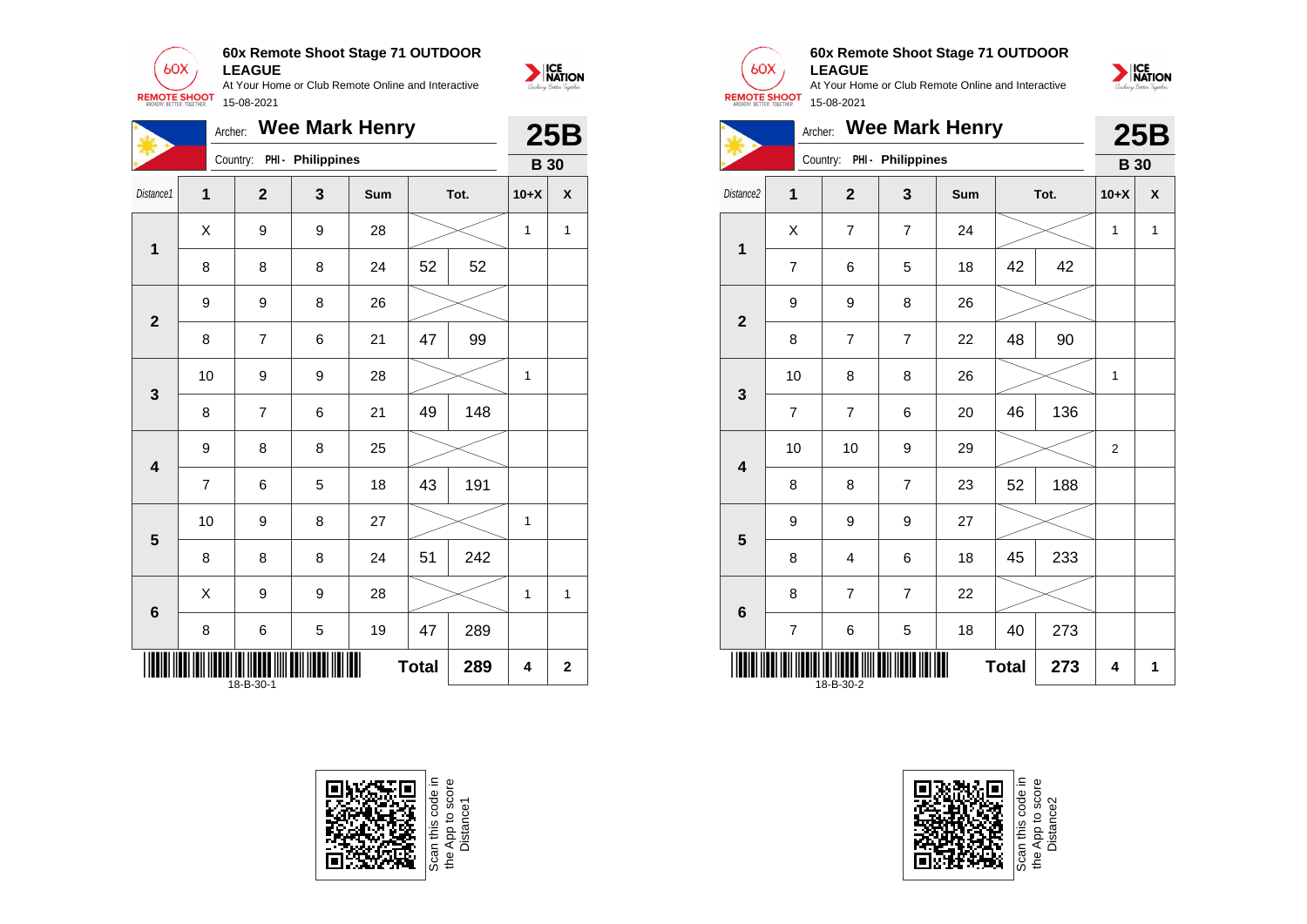

|                         | Archer:     |                                                        |                | Limouni Mohamed |              |                 |        | <b>1A</b>          |
|-------------------------|-------------|--------------------------------------------------------|----------------|-----------------|--------------|-----------------|--------|--------------------|
|                         |             | Country:                                               | MAR - Morocco  |                 |              | C <sub>50</sub> |        |                    |
| Distance1               | $\mathbf 1$ | $\mathbf{2}$                                           | $\mathbf{3}$   | Sum             | Tot.         |                 | $10+X$ | $\pmb{\mathsf{X}}$ |
|                         |             |                                                        |                |                 |              |                 |        |                    |
| $\mathbf 1$             |             |                                                        |                |                 |              |                 |        |                    |
| $\mathbf{2}$            |             |                                                        |                |                 |              |                 |        |                    |
|                         |             |                                                        |                |                 |              |                 |        |                    |
| $\mathbf 3$             |             |                                                        |                |                 |              |                 |        |                    |
|                         |             |                                                        |                |                 |              |                 |        |                    |
| $\overline{\mathbf{4}}$ |             |                                                        |                |                 |              |                 |        |                    |
|                         |             |                                                        |                |                 |              |                 |        |                    |
| $5\phantom{1}$          |             |                                                        |                |                 |              |                 |        |                    |
|                         |             |                                                        |                |                 |              |                 |        |                    |
| $\bf 6$                 |             |                                                        |                |                 |              |                 |        |                    |
|                         |             |                                                        |                |                 |              |                 |        |                    |
| IIIII                   |             | <u> III IIIIIII IIIII IIII III</u><br>$2 - C - 50 - 1$ | $\blacksquare$ |                 | <b>Total</b> |                 |        |                    |







## **60x Remote Shoot Stage 71 OUTDOOR LEAGUE**







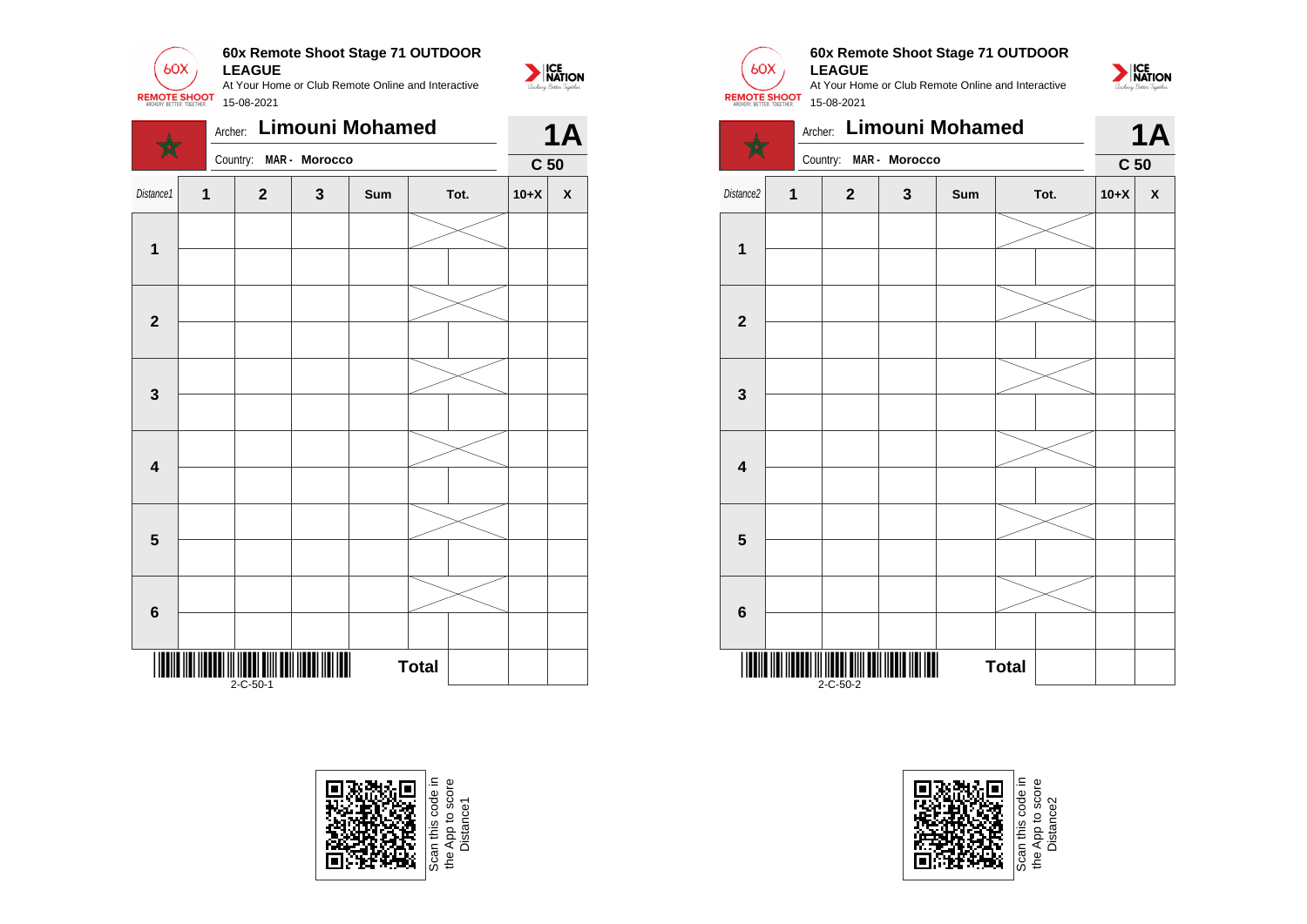

| $\overline{\odot}$ |                | Archer:      |             | <b>Singh Balwinder</b> |              |      |        | 2A             |
|--------------------|----------------|--------------|-------------|------------------------|--------------|------|--------|----------------|
|                    |                | Country:     | IND - India |                        |              |      | C ST   |                |
| Distance1          | $\overline{1}$ | $\mathbf{2}$ | 3           | Sum                    |              | Tot. | $10+X$ | X              |
| 1                  | X              | Χ            | X           | 30                     |              |      | 3      | 3              |
|                    | Χ              | X            | 10          | 30                     | 60           | 60   | 3      | $\overline{2}$ |
| $\overline{2}$     | Χ              | X            | X           | 30                     |              |      | 3      | 3              |
|                    | Χ              | X            | 10          | 30                     | 60           | 120  | 3      | $\overline{2}$ |
| 3                  | Χ              | X            | Χ           | 30                     |              |      | 3      | 3              |
|                    | X              | X            | X           | 30                     | 60           | 180  | 3      | 3              |
| 4                  | Χ              | X            | X           | 30                     |              |      | 3      | 3              |
|                    | X              | X            | 10          | 30                     | 60           | 240  | 3      | $\overline{2}$ |
| 5                  | Χ              | Χ            | X           | 30                     |              |      | 3      | 3              |
|                    | X              | X            | Χ           | 30                     | 60           | 300  | 3      | 3              |
| $6\phantom{1}6$    | Χ              | X            | X           | 30                     |              |      | 3      | 3              |
|                    | X              | X            | 10          | 30                     | 60           | 360  | 3      | 2              |
|                    |                | 12-C-ST-1    |             | Ш                      | <b>Total</b> | 360  | 36     | 32             |



Scan this code in<br>the App to score<br>Distance1



NATION

## **60x Remote Shoot Stage 71 OUTDOOR LEAGUE**

NATION

At Your Home or Club Remote Online and Interactive 15-08-2021





e App to score<br>Distance2 the App to score Distance2e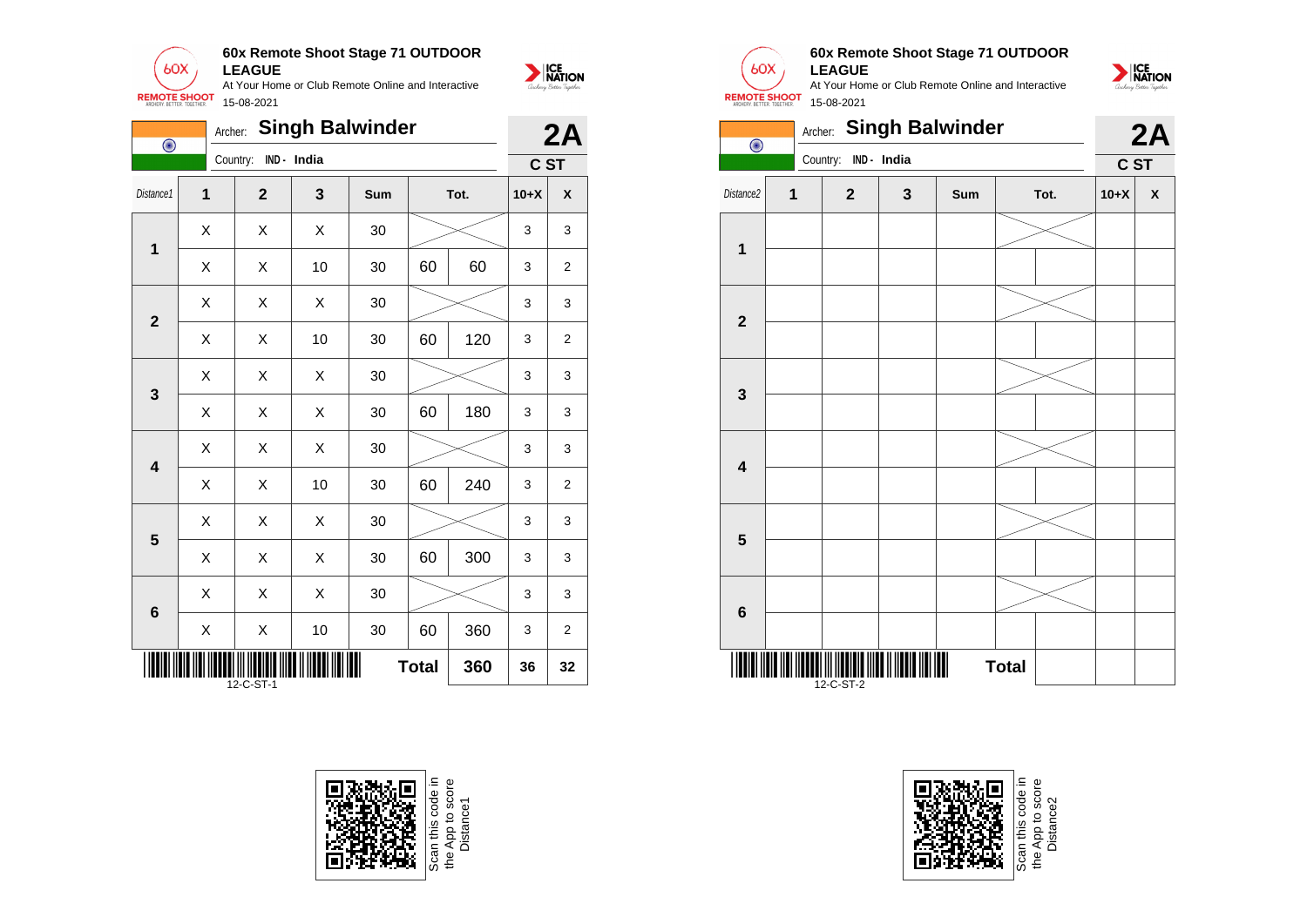

| VZ                      | Archer:                  |                | <b>Irvine Russ</b> |     |              |      |                | 3A             |
|-------------------------|--------------------------|----------------|--------------------|-----|--------------|------|----------------|----------------|
|                         | Country: AUS - Australia |                |                    |     |              | C ST |                |                |
| Distance1               | $\mathbf{1}$             | $\overline{2}$ | 3                  | Sum |              | Tot. | $10+X$         | X              |
| $\mathbf 1$             | Χ                        | 9              | 9                  | 28  |              |      | $\mathbf{1}$   | 1              |
|                         | $\boldsymbol{9}$         | 8              | 8                  | 25  | 53           | 53   |                |                |
| $\mathbf{2}$            | X                        | 10             | 9                  | 29  |              |      | $\overline{2}$ | 1              |
|                         | 9                        | 8              | 8                  | 25  | 54           | 107  |                |                |
| $\mathbf{3}$            | 9                        | 9              | 9                  | 27  |              |      |                |                |
|                         | 8                        | 8              | 5                  | 21  | 48           | 155  |                |                |
| $\overline{\mathbf{4}}$ | X                        | X              | 10                 | 30  |              |      | 3              | $\overline{2}$ |
|                         | 8                        | $\overline{7}$ | $\overline{7}$     | 22  | 52           | 207  |                |                |
| 5                       | 10                       | 10             | 9                  | 29  |              |      | $\overline{2}$ |                |
|                         | 9                        | 9              | 9                  | 27  | 56           | 263  |                |                |
| $6\phantom{1}6$         | 9                        | 9              | 9                  | 27  |              |      |                |                |
|                         | 9                        | 9              | 9                  | 27  | 54           | 317  |                |                |
|                         |                          | 15-C-ST-1      |                    | Ш   | <b>Total</b> | 317  | 8              | 4              |





**THE THE REAL PROPERTY OF A STATE OF A STATE OF A STATE OF A STATE OF A STATE OF A STATE OF A STATE OF A STATE** 

**6**





9 | 9 | 27 | 56 | 271

9 | 8 | 8 | 25 | 55 | 326

 $\begin{array}{|c|c|c|c|c|c|}\hline \hspace{.1cm}X & \hspace{.1cm} \text{ 10} & \hspace{.1cm} \text{ 10} & \hspace{.1cm} \text{ 30} & \hspace{.1cm} \end{array} \hspace{1.2cm} \begin{array}{|c|c|c|c|c|c|}\hline \hspace{.1cm}X & \hspace{.1cm} \text{ 3} & \hspace{.1cm} \text{ 1} & \hspace{.1cm} \text{ 4} & \hspace{.1cm} \end{array} \hspace{1.2cm}$ 

**Total 326 12 6**

**60x Remote Shoot Stage 71 OUTDOOR**

At Your Home or Club Remote Online and Interactive

**LEAGUE**

 $60X$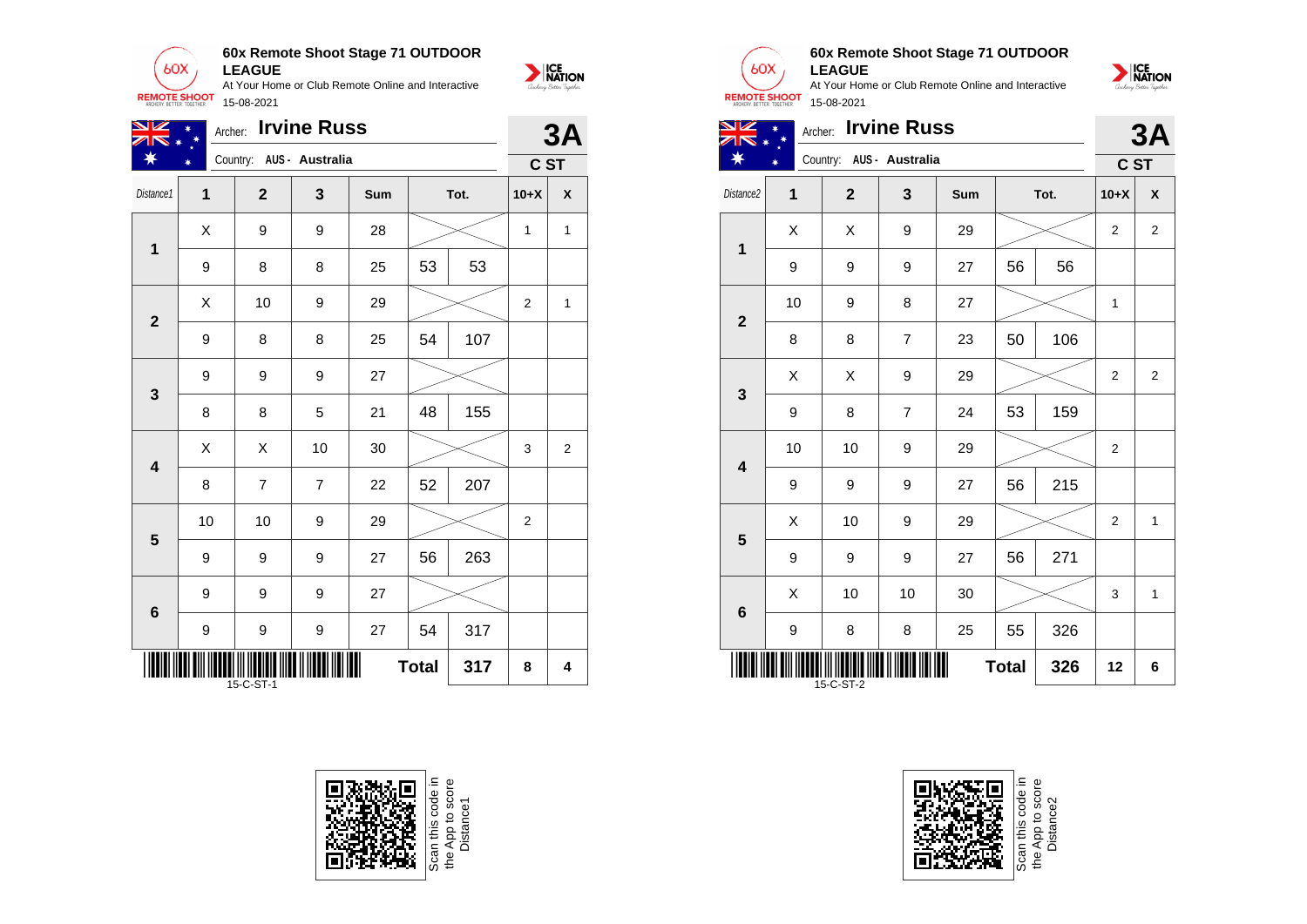

| ψ                       | Archer: |                | <b>Annel John</b>     |     |              |      |                 | 4Α |
|-------------------------|---------|----------------|-----------------------|-----|--------------|------|-----------------|----|
|                         |         | Country:       | <b>BAR</b> - Barbados |     |              |      | C <sub>30</sub> |    |
| Distance1               | 1       | $\mathbf{2}$   | 3                     | Sum |              | Tot. | $10+X$          | χ  |
| $\mathbf 1$             | 10      | 10             | 9                     | 29  |              |      | $\mathbf{2}$    |    |
|                         | 9       | 9              | 8                     | 26  | 55           | 55   |                 |    |
| $\overline{\mathbf{2}}$ | 10      | 9              | 9                     | 28  |              |      | 1               |    |
|                         | 8       | 8              | $\overline{7}$        | 23  | 51           | 106  |                 |    |
| $\mathbf{3}$            | 9       | 9              | 9                     | 27  |              |      |                 |    |
|                         | 8       | $\overline{7}$ | 6                     | 21  | 48           | 154  |                 |    |
| $\overline{\mathbf{4}}$ | 9       | 9              | 8                     | 26  |              |      |                 |    |
|                         | 8       | 8              | 8                     | 24  | 50           | 204  |                 |    |
| 5                       | X       | 9              | 9                     | 28  |              |      | 1               | 1  |
|                         | 8       | 7              | $\overline{7}$        | 22  | 50           | 254  |                 |    |
| $6\phantom{1}6$         | 9       | 9              | 9                     | 27  |              |      |                 |    |
|                         | 8       | 8              | 8                     | 24  | 51           | 305  |                 |    |
|                         |         | 21-C-30-1      |                       |     | <b>Total</b> | 305  | 4               | 1  |





 $60X$ 



**LEAGUE** At Your Home or Club Remote Online and Interactive **REMOTE SHOOT** 15-08-2021

| $\pmb{\psi}$            | Archer: |                                   | <b>Annel John</b> |                 |              |      |                  | 4A                 |
|-------------------------|---------|-----------------------------------|-------------------|-----------------|--------------|------|------------------|--------------------|
|                         |         | Country:<br><b>BAR</b> - Barbados |                   | C <sub>30</sub> |              |      |                  |                    |
| Distance2               | 1       | $\mathbf{2}$                      | 3                 | Sum             |              | Tot. | $10+X$           | $\pmb{\mathsf{X}}$ |
| $\mathbf 1$             | 9       | 9                                 | 9                 | 27              |              |      |                  |                    |
|                         | 9       | 8                                 | 8                 | 25              | 52           | 52   |                  |                    |
|                         | 9       | 9                                 | 9                 | 27              |              |      |                  |                    |
| $\mathbf{2}$            | 9       | 8                                 | 8                 | 25              | 52           | 104  |                  |                    |
|                         | X       | 10                                | 9                 | 29              |              |      | $\boldsymbol{2}$ | 1                  |
| 3                       | 8       | $\overline{7}$                    | $\overline{7}$    | 22              | 51           | 155  |                  |                    |
| $\overline{\mathbf{4}}$ | Χ       | 9                                 | 9                 | 28              |              |      | 1                | 1                  |
|                         | 9       | 8                                 | $\overline{7}$    | 24              | 52           | 207  |                  |                    |
| 5                       | X       | 9                                 | 9                 | 28              |              |      | 1                | 1                  |
|                         | 9       | 8                                 | 8                 | 25              | 53           | 260  |                  |                    |
| 6                       | X       | 9                                 | 9                 | 28              |              |      | $\mathbf{1}$     | $\mathbf{1}$       |
|                         | 9       | 8                                 | 8                 | 25              | 53           | 313  |                  |                    |
|                         |         | 21-C-30-2                         |                   |                 | <b>Total</b> | 313  | 5                | 4                  |



Scan this code<br>the App to sco<br>Distance2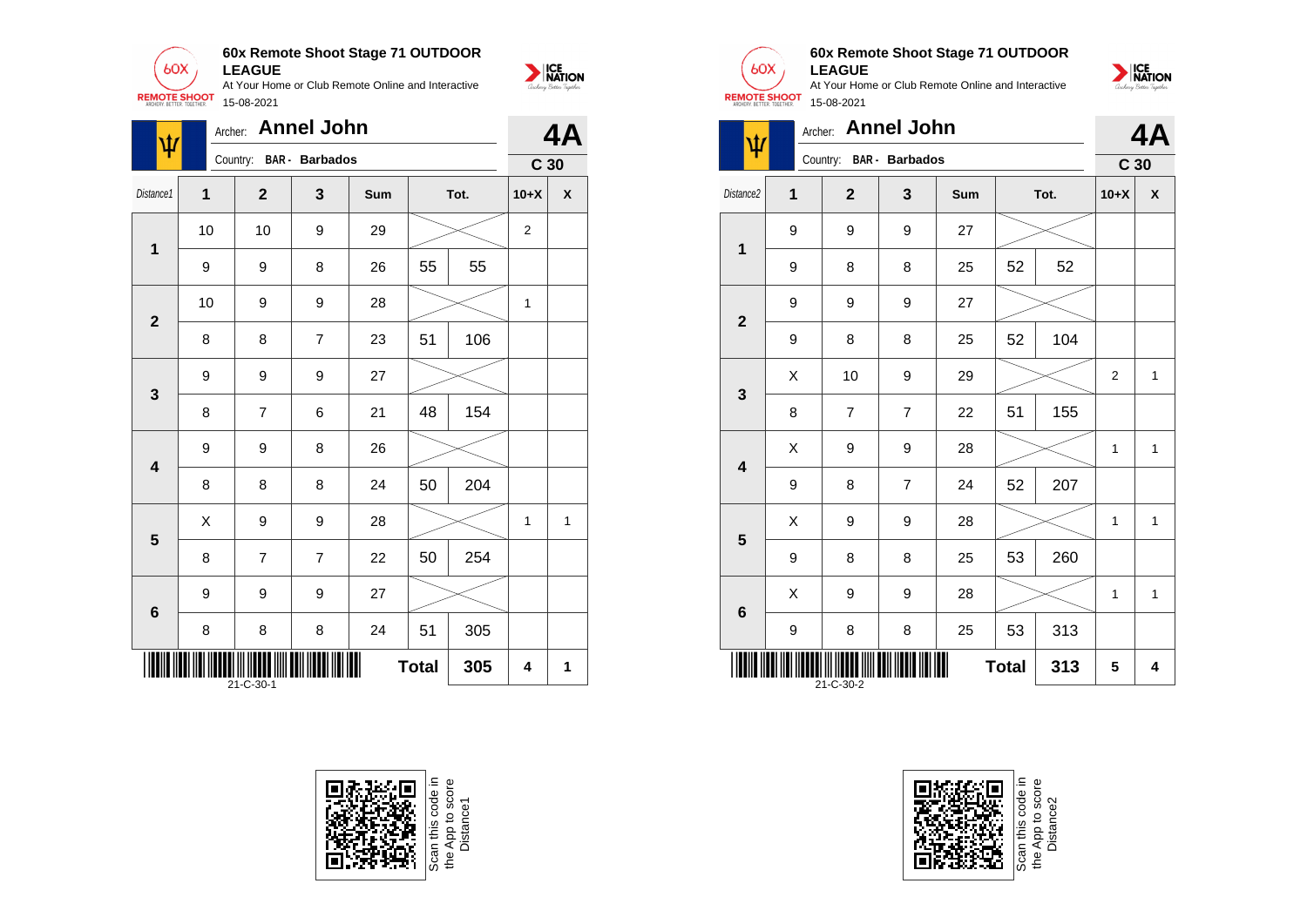

|                         | Archer: |                                                  |   | <b>Jubilo Alan Christian</b> |              |        | <b>5A</b>          |  |  |  |
|-------------------------|---------|--------------------------------------------------|---|------------------------------|--------------|--------|--------------------|--|--|--|
|                         |         | Country:                                         |   | PHI - Philippines            |              |        |                    |  |  |  |
| Distance1               | 1       | $\mathbf{2}$                                     | 3 | Sum                          | Tot.         | $10+X$ | $\pmb{\mathsf{X}}$ |  |  |  |
|                         |         |                                                  |   |                              |              |        |                    |  |  |  |
| $\overline{\mathbf{1}}$ |         |                                                  |   |                              |              |        |                    |  |  |  |
|                         |         |                                                  |   |                              |              |        |                    |  |  |  |
| $\mathbf{2}$            |         |                                                  |   |                              |              |        |                    |  |  |  |
|                         |         |                                                  |   |                              |              |        |                    |  |  |  |
| $\mathbf 3$             |         |                                                  |   |                              |              |        |                    |  |  |  |
|                         |         |                                                  |   |                              |              |        |                    |  |  |  |
| $\overline{\mathbf{4}}$ |         |                                                  |   |                              |              |        |                    |  |  |  |
|                         |         |                                                  |   |                              |              |        |                    |  |  |  |
| $\overline{\mathbf{5}}$ |         |                                                  |   |                              |              |        |                    |  |  |  |
|                         |         |                                                  |   |                              |              |        |                    |  |  |  |
| $\bf 6$                 |         |                                                  |   |                              |              |        |                    |  |  |  |
|                         |         | ani <mark>ili ili di</mark> ili ili<br>23-C-50-1 |   |                              | <b>Total</b> |        |                    |  |  |  |





# **60x Remote Shoot Stage 71 OUTDOOR LEAGUE**

At Your Home or Club Remote Online and Interactive 15-08-2021







App to score<br>Distance2 the App to score Distance2the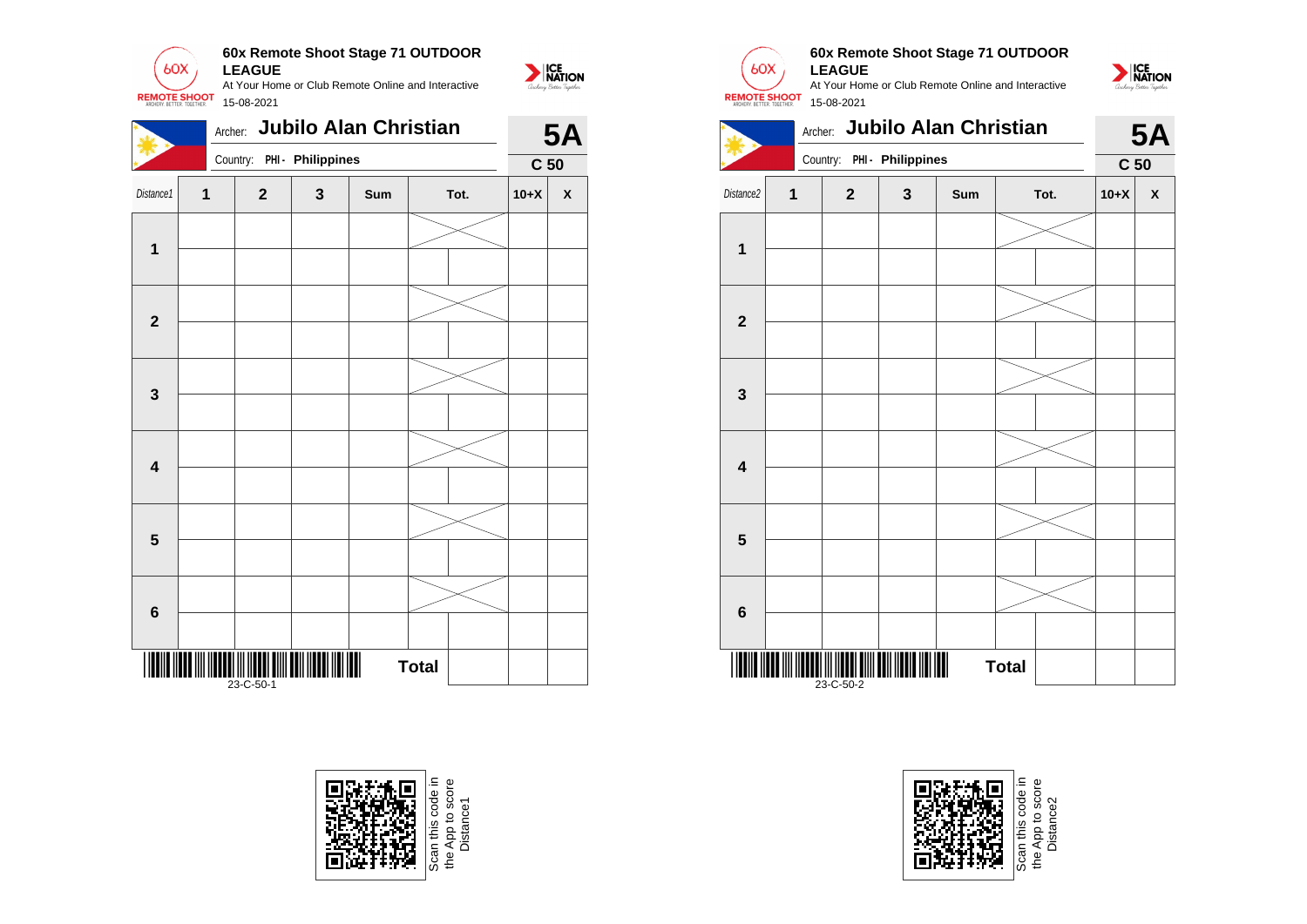



|                         | Archer:                 |                |                           | <b>Francis Sherwin</b> |                 |      |              | 6A             |
|-------------------------|-------------------------|----------------|---------------------------|------------------------|-----------------|------|--------------|----------------|
|                         |                         | Country:       | TTO - Trinidad and Tobago |                        | C <sub>50</sub> |      |              |                |
| Distance1               | $\overline{\mathbf{1}}$ | $\overline{2}$ | 3                         | Sum                    |                 | Tot. | $10+X$       | X              |
| $\overline{\mathbf{1}}$ | X                       | 9              | 9                         | 28                     |                 |      | 1            | 1              |
|                         | $\boldsymbol{9}$        | 9              | 7                         | 25                     | 53              | 53   |              |                |
| $\overline{2}$          | X                       | X              | X                         | 30                     |                 |      | 3            | 3              |
|                         | 10                      | 9              | 8                         | 27                     | 57              | 110  | $\mathbf{1}$ |                |
| $\mathbf{3}$            | X                       | X              | 10                        | 30                     |                 |      | 3            | $\overline{2}$ |
|                         | $\boldsymbol{9}$        | 9              | 9                         | 27                     | 57              | 167  |              |                |
| $\overline{\mathbf{4}}$ | 10                      | 10             | 10                        | 30                     |                 |      | 3            |                |
|                         | 9                       | 9              | 8                         | 26                     | 56              | 223  |              |                |
| 5                       |                         |                |                           | 0                      |                 |      |              |                |
|                         |                         |                |                           | 0                      | 0               | 223  |              |                |
| 6                       |                         |                |                           | 0                      |                 |      |              |                |
|                         |                         |                |                           | $\mathbf 0$            | 0               | 223  |              |                |
|                         |                         | 100-C-50-1     |                           | Ш                      | <b>Total</b>    | 223  | 11           | 6              |





## **60x Remote Shoot Stage 71 OUTDOOR LEAGUE**

At Your Home or Club Remote Online and Interactive 15-08-2021





NATION

e App to score<br>Distance2 the App to score Distance2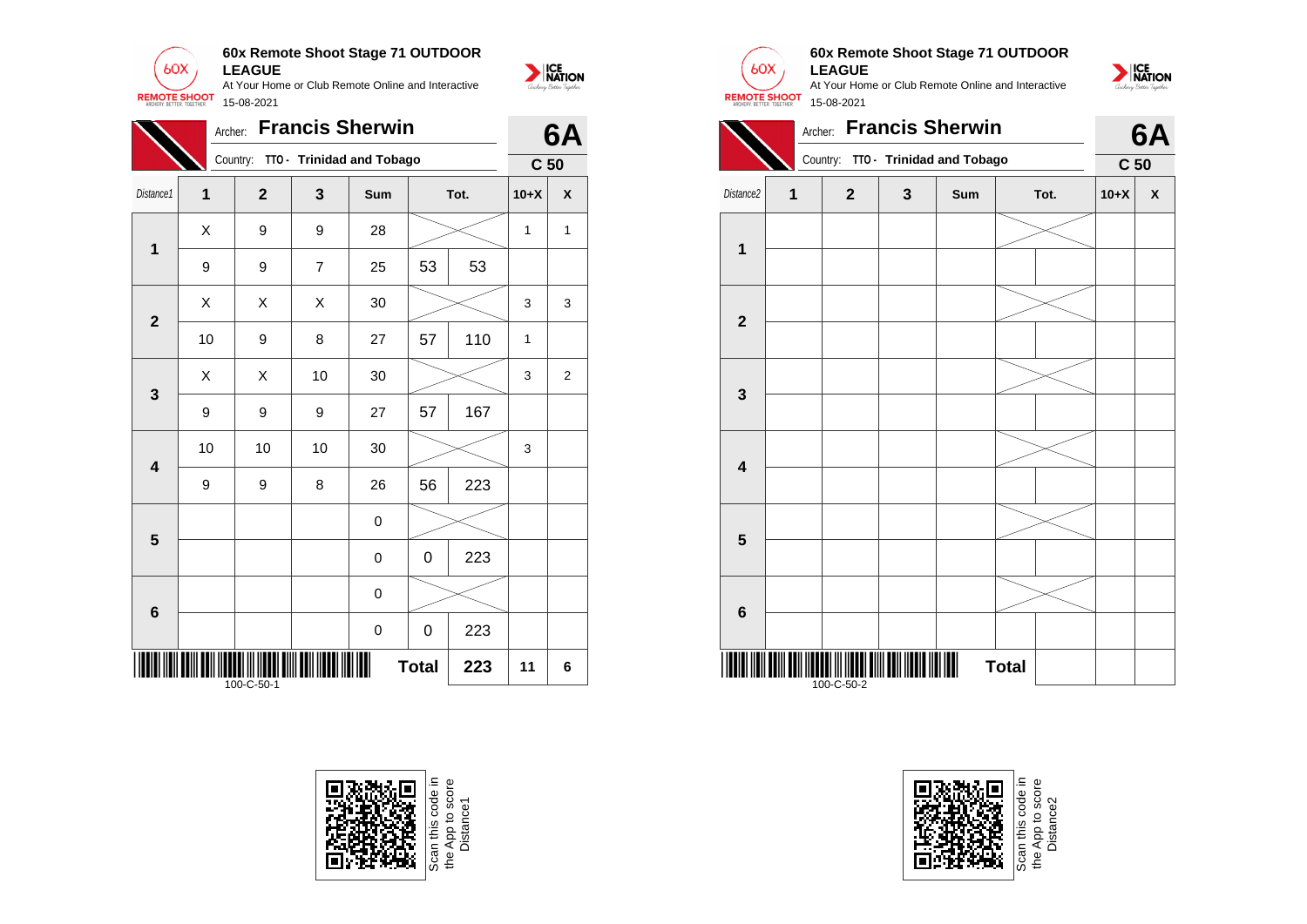**60x Remote Shoot Stage 71 OUTDOOR**  $60X$ **LEAGUE** At Your Home or Club Remote Online and Interactive

15-08-2021

**REMOTE SHOOT** 



|                         | Archer:          |                             | <b>Lynch Mark</b> |      |              |      |                | <b>7A</b>          |
|-------------------------|------------------|-----------------------------|-------------------|------|--------------|------|----------------|--------------------|
|                         |                  | Country: RSA - South Africa |                   | R ST |              |      |                |                    |
| Distance1               | 1                | $\mathbf 2$                 | 3                 | Sum  |              | Tot. | $10+X$         | $\pmb{\mathsf{X}}$ |
| $\mathbf 1$             | 10               | 9                           | 8                 | 27   |              |      | 1              |                    |
|                         | 9                | 6                           | $\overline{7}$    | 22   | 49           | 49   |                |                    |
| $\mathbf{2}$            | 8                | $\overline{7}$              | $\overline{7}$    | 22   |              |      |                |                    |
|                         | $\boldsymbol{9}$ | 9                           | 6                 | 24   | 46           | 95   |                |                    |
| $\mathbf{3}$            | 10               | 8                           | $\overline{7}$    | 25   |              |      | 1              |                    |
|                         | 9                | 8                           | 8                 | 25   | 50           | 145  |                |                    |
| $\overline{\mathbf{4}}$ | 10               | 8                           | 6                 | 24   |              |      | 1              |                    |
|                         | 10               | 10                          | $\overline{7}$    | 27   | 51           | 196  | $\overline{2}$ |                    |
| $\overline{\mathbf{5}}$ | 10               | 9                           | 8                 | 27   |              |      | 1              |                    |
|                         | 10               | 8                           | $\overline{7}$    | 25   | 52           | 248  | 1              |                    |
| $6\phantom{1}6$         | 9                | 8                           | 8                 | 25   |              |      |                |                    |
|                         | 9                | 8                           | 8                 | 25   | 50           | 298  |                |                    |
|                         |                  |                             |                   |      | <b>Total</b> | 298  | 7              | $\mathbf 0$        |

101-R-ST-1



the App to score<br>Distance 1



# **60x Remote Shoot Stage 71 OUTDOOR**



|                         | Archer: |              | <b>Lynch Mark</b>           |     |              |      |                 | <b>7A</b>          |
|-------------------------|---------|--------------|-----------------------------|-----|--------------|------|-----------------|--------------------|
|                         |         |              | Country: RSA - South Africa |     |              |      | R <sub>ST</sub> |                    |
| Distance2               | 1       | $\mathbf{2}$ | 3                           | Sum |              | Tot. | $10+X$          | $\pmb{\mathsf{X}}$ |
| 1                       | 9       | 9            | 8                           | 26  |              |      |                 |                    |
|                         | 10      | 9            | 8                           | 27  | 53           | 53   | 1               |                    |
| $\overline{2}$          | 9       | 9            | 8                           | 26  |              |      |                 |                    |
|                         | 10      | 10           | 9                           | 29  | 55           | 108  | $\overline{2}$  |                    |
| 3                       | 10      | 10           | 9                           | 29  |              |      | 2               |                    |
|                         | 10      | 8            | 8                           | 26  | 55           | 163  | 1               |                    |
| $\overline{\mathbf{4}}$ | 9       | 9            | 8                           | 26  |              |      |                 |                    |
|                         | 9       | 8            | $\overline{7}$              | 24  | 50           | 213  |                 |                    |
| 5                       | 9       | 9            | 8                           | 26  |              |      |                 |                    |
|                         | 8       | 8            | 8                           | 24  | 50           | 263  |                 |                    |
| 6                       | 10      | 8            | 8                           | 26  |              |      | 1               |                    |
|                         | 9       | 8            | 8                           | 25  | 51           | 314  |                 |                    |
|                         |         | 101-R-ST-2   |                             |     | <b>Total</b> | 314  | 7               | 0                  |